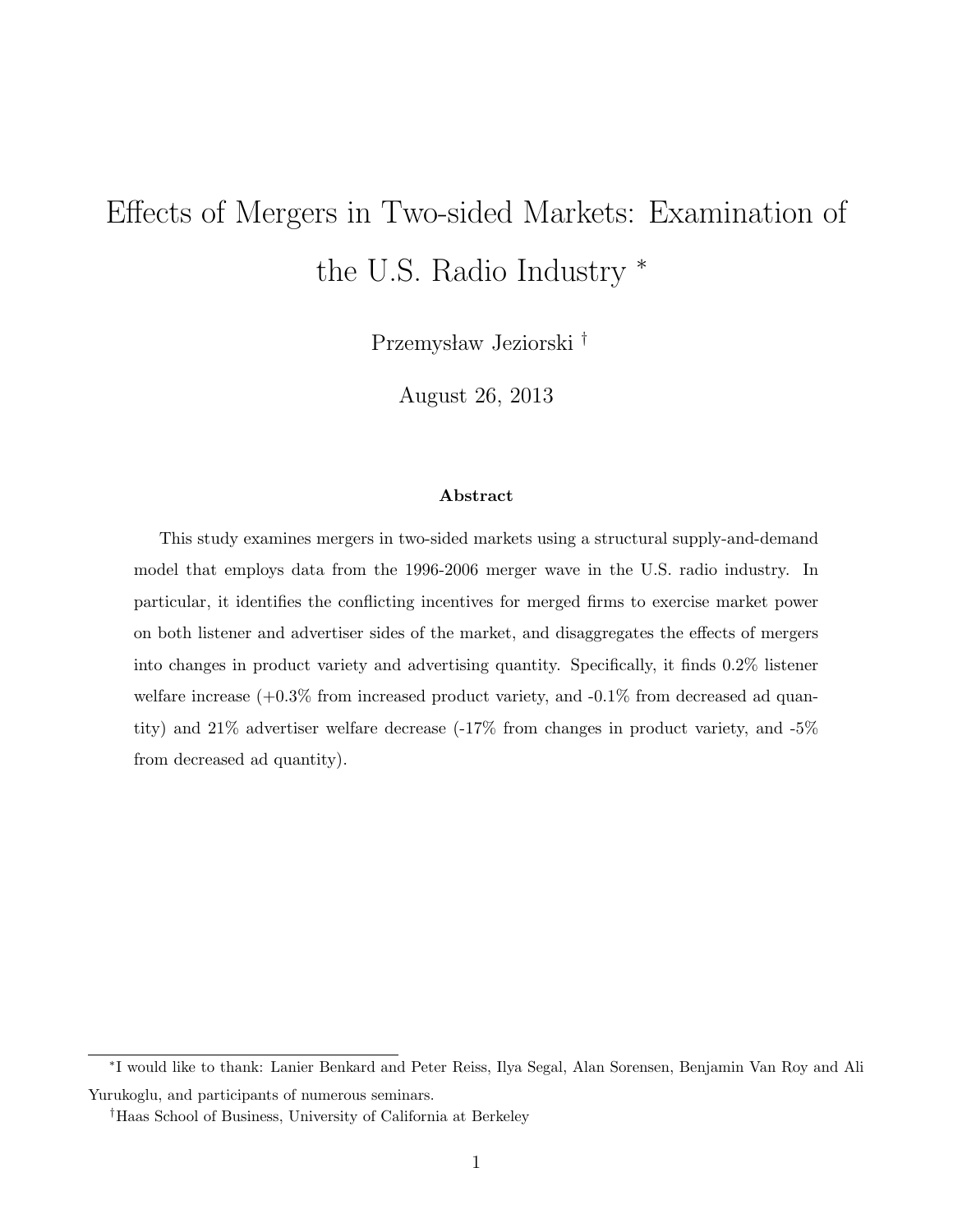## 1 Introduction

Between 1996 and 2006, the U.S. radio broadcasting industry experienced an unprecedented merger wave. This phenomenon was prompted by the 1996 Telecommunication Act, which raised ownership caps in local markets and abolished cross-market ownership restrictions. At the height of merger activity, more than 20% of stations changed ownership per year and about 14% changed programming formats. The present study utilizes this merger wave to examine the consequences of consolidation in two-sided markets, and makes two main contributions. The first is identification of conflicting incentives for stations to exercise market power on both sides of the market (in the case of radio broadcasting, the two sides are advertisers and listeners). Specifically, the study separates the impact of consolidation on listener and advertiser surplus. Second, this impact is decomposed into two parts: changes in product variety and market power, with particular emphasis placed on the evaluation whether extra variety is able to mitigate the negative effects of a decrease in competition. Because similar issues arise in other two-sided markets, including credit cards, newspapers, or computer hardware, the framework put forward in this paper can be adjusted to analyze these and similar industries.

In two-sided markets, firms face two interrelated demand curves from two distinct types of consumers. In the case of mergers, these demand curves generate conflicting incentives. Namely, exercising market power on one side of the market lowers profits on the other side. In the case of radio, a company provides free programming to listeners and draws revenue from advertising sales, which are priced on a per-listener basis. Number of advertising minutes acts as a price for radio programming because listeners are averse to advertising; thus, a merged firm has an incentive to increase ad quantity. This extra advertising decreases the welfare of listeners, but increases the welfare of advertisers. However, from the perspective of the advertising market, increasing ad quantity lowers ad prices; thus a merged firm prefers to supply less advertising. Such a decision would have the opposite impact, raising listener welfare and lowering that of the advertiser. The firm's ultimate decision depends on the relative demand elasticities in the two markets. In this study, I separately identify these two elasticities and subsequently compute the impact of the 1996 deregulation on listener and advertiser welfare.

After 1996, consolidation in the radio market was characterized by a set of patterns in data,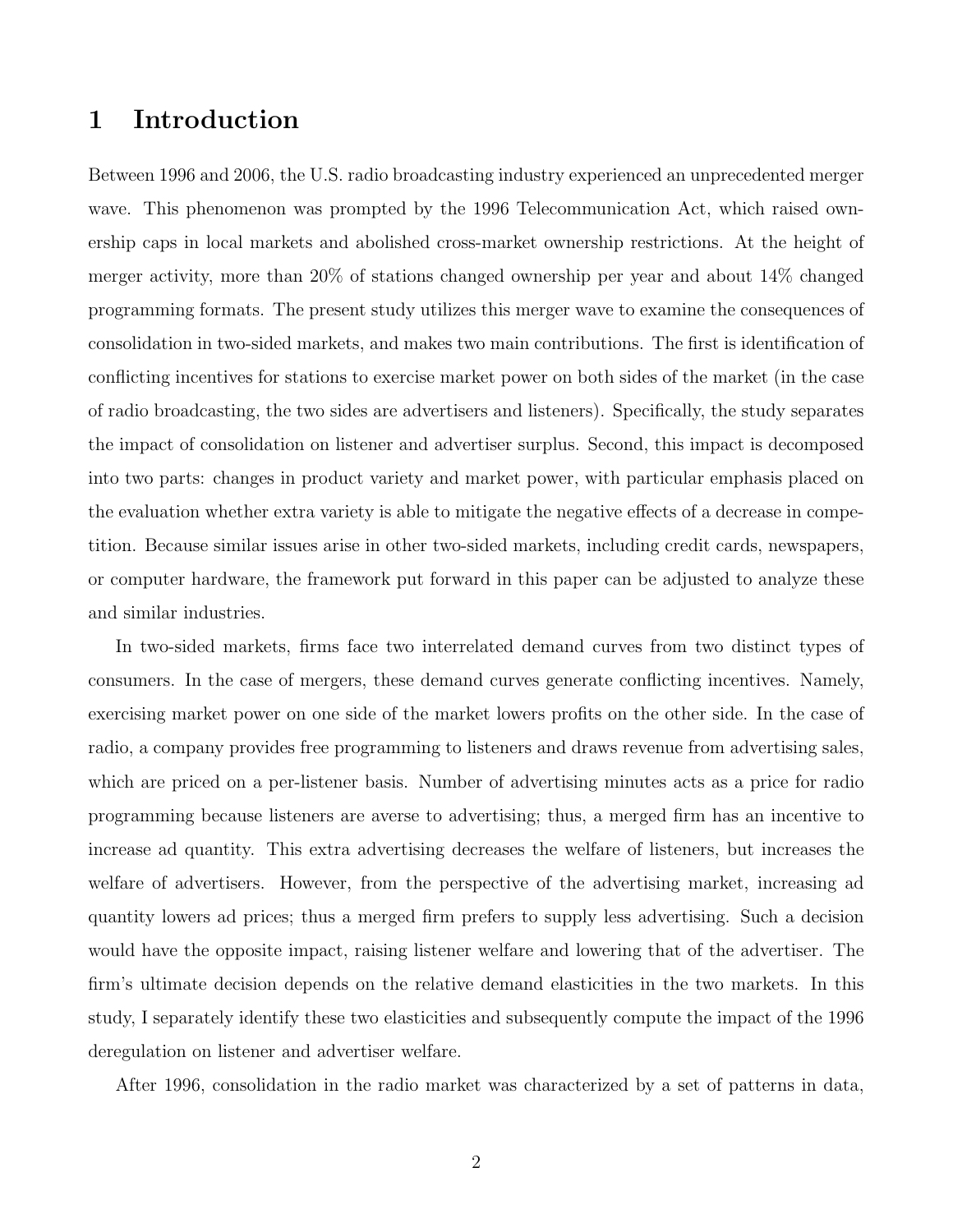which support inconsistent predictions about the aforementioned anticompetetive effects on both sides of the market. Namely, during the 1996-2006 period, aggregate advertising quantity increased by about [1](#page-2-0)0%, and the average time spent listening to the radio declined by about  $15\%$ .<sup>1</sup> These results suggest that market power could have been exercised on listeners. However, at the same time, we observe a sharp 40% increase in advertising prices per-listener, which suggests the exercise of market power on advertisers. The potential reasons for this conflicting evidence include exogenous trends in radio listenership (demographic and technological changes), macroeconomic trends in the advertising markets, and economies of scale in advertising supply. One of the goals of this paper is to develop and estimate a structural model of demand and supply for radio programming and advertising that can control for these confounding factors. After estimating the model, I isolate the impact of market structure on consumer welfare using counterfactual experiments.

I find the merger wave resulted in an 11% drop in ad quantity and a 6% increase in prices, which translates into an aggregate listener welfare gain of 0.2% and a 21% loss in advertiser welfare. By comparison, two reduced form studies by Brown and Williams (2002) and Chipty (2007) find, respectively, a 4% price decrease and no systematic impact of mergers on ad prices. Additionally, I find that the market power on listeners is similar across geographical markets, whereas the market power on advertisers depends on a market's population. In particular, firms have considerable control over advertising prices in smaller markets but less control in larger markets. As a result, the firms disproportionally decrease the supply of advertising in smaller markets. Such behavior extracts a higher fraction of advertiser surplus in these markets (a 32% drop in advertiser surplus in markets with populations lower than 0.5M, compared to a 17.1% drop in the markets with populations greater than 2M).

In addition to quantifying the effects of mergers on both sides of the radio programming market, the second contribution of this study is the decomposition of these effects into changes in product variety and that extra market power that arise from joint ownership. This exercise is motivated by the fact that in most cases, consumers have a preference for variety, so the increased variety created by mergers might mitigate the negative effects of additional market power. To verify the above claim, I quantify consumer value for increased variety and compare it to the loss in surplus coming

<span id="page-2-0"></span><sup>1</sup>Source: Time Spent Listening by Season (Hours and Minutes per Week), Mon-Sun 6AM-Mid, Total U.S., 2006-1997, Radio Today Report by Arbitron.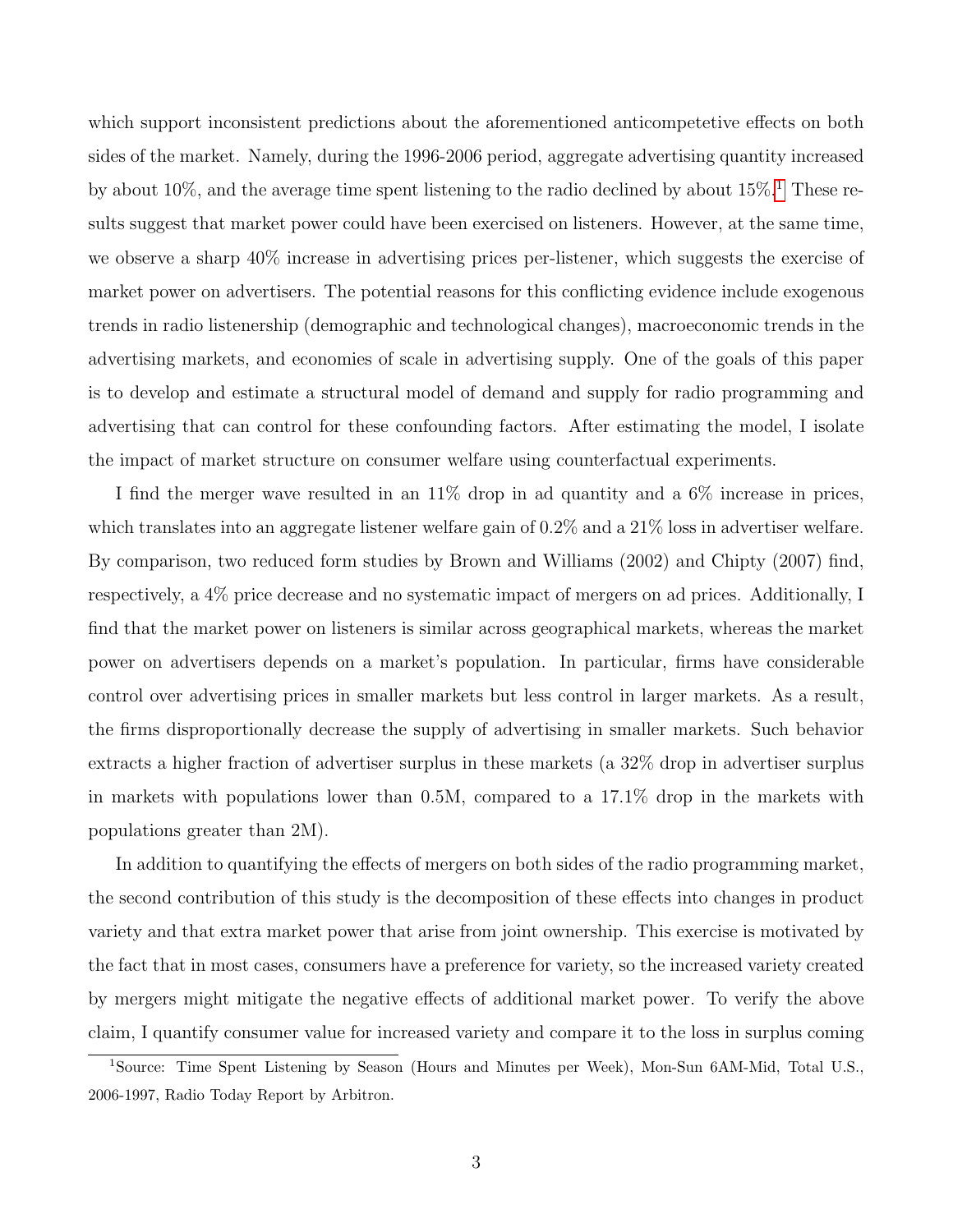from the expanded market power. This approach is similar to that of Kim, Allenby, and Rossi (2002), who compute the compensating variation for the changes of variety in the taste of yogurt, and Brynjolfsson, Hu, and Smith (2003) who perform a similar exercise for the variety of books offered in on-line bookstores. These studies ignore the fact that changes in variety are followed by readjustments in equilibrium prices. I take these analyses one step further: I incorporate these strategic responses by performing counterfactual experiments in which new equilibrium prices are computed.

Berry and Waldfogel (2001) and Sweeting (2009) document that the merger wave occurring after 1996 resulted in an increase in product variety. I investigate their results with a structural utility model and find that the increased variety led to a 0.3% increase in listener welfare. However, because product repositioning softened competition in the advertising market and caused some stations to switch to a "Dark" format<sup>[2](#page-3-0)</sup>, advertiser welfare decreased by  $17\%$  per year. Additionally, I find that ownership consolidation and product repositioning are followed by advertising quantity readjustments. I estimate that this effect leads to a 0.1% decrease in listener welfare and 5% decrease in advertiser welfare. The two effects have a combined total a 0.2% increase in listener welfare and a 21% decrease in advertiser welfare. Although extra variety mitigates the negative effects of mergers on listeners, it strengthens the negative impact on advertisers.

My work is related to several theoretical studies that examine the complexity of pricing strategies in two-sided markets. The closest studies are Armstrong (2006), Rochet and Tirole (2006), Evans (2002) and Dukes (2004). The general conclusion in this literature is that the standard supply-and-demand framework of single-sided markets may not be sufficient to capture the economics of two-sided markets. Additionally, several empirical studies have examined this topic. For example, Kaiser and Wright (2006), Argentesi and Filistrucchi (2007) and Chandra and Collard-Wexler (2009) develop empirical models that recognize the possibility of market power on both sides of the market. They use a form of the Hotelling model proposed by Armstrong (2006) to deal with product heterogeneity. I build on their work, incorporating recent advances in the literature on demand for differentiated products. In particular, I include the richer consumer heterogeneity and substitution patterns (e.g., Berry, Levinsohn, and Pakes (1995), and Nevo (2000)) that

<span id="page-3-0"></span><sup>&</sup>lt;sup>2</sup>When in "Dark" format, the station holds the frequency so that other stations cannot use it. "Dark" stations typically do not broadcast or broadcast little non-commercial programming.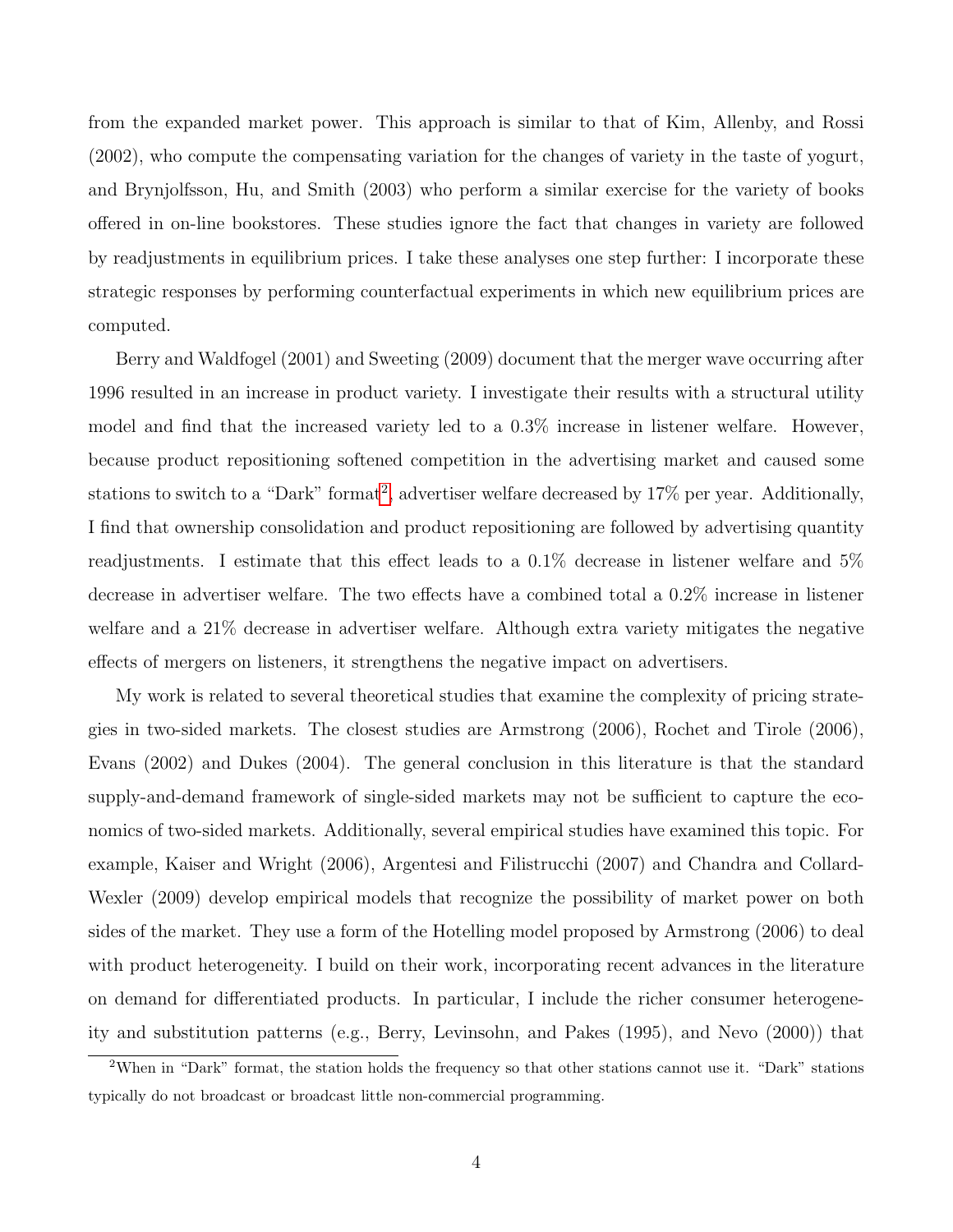are necessary to capture complicated consumer preferences for the radio programming. Moreover, I supplement reduced form results on market power with out-of-sample counterfactuals that explicitly predict changes in supplied ad quantity and consumer welfare.

Few other papers use structural models to analyze two-sided markets. For example, Song (2011) studies magazines , whereas Van Cayseele and Vanormelingen (2009) and Fan (2012) study newspapers. An additional complication for an analysis of these industries is the presence of two prices in place a single price, as in radio. The main difference between this work and Song (2011) and that of Van Cayseele and Vanormelingen (2009) is that these authors treat advertisers as local monopolists. Consequently, they assume away the potential impact of mergers on market power in the advertiser side of the market. These papers find an ambiguous or negligible impact of consolidation on both sides of the market. In contrast, I find a large impact on advertisers and a low impact on listeners. The analysis in this study complements Fan (2012), who allows for a richer model of characteristics choice, but does not observe advertising quantities. Therefore, while she can endogenize the variety in the counterfactuals, she is not able to study post-repositioning quantity readjustments. Where Fan finds that mergers decreased reader surplus, I find that listener surplus increased as the result of lower post-merger advertising quantity. Finally, we both agree that mergers decrease advertising surplus.

This study is organized as follows. Section 2 provides a formal outline of investigation and describes the structural model of the radio broadcasting industry. Section 3 describes the data, Section 4 outlines the estimation techniques used to identify the parameters of the model, and Section 5 presents the results of the structural estimation. Section 6 describes the results of counterfactual experiments, Section 7 contains robustness checks of different modeling assumptions, and Section 8 concludes.

## 2 Radio as a two-sided market

The radio industry is a two-sided market; other examples include advertising platforms, credit cards, or video games. Such markets are usually characterized by the existence of three types of agents: there are two types of consumers, as previously discussed, and a platform provider. What distinguishes this setup from a standard differentiated product oligopoly is that the platform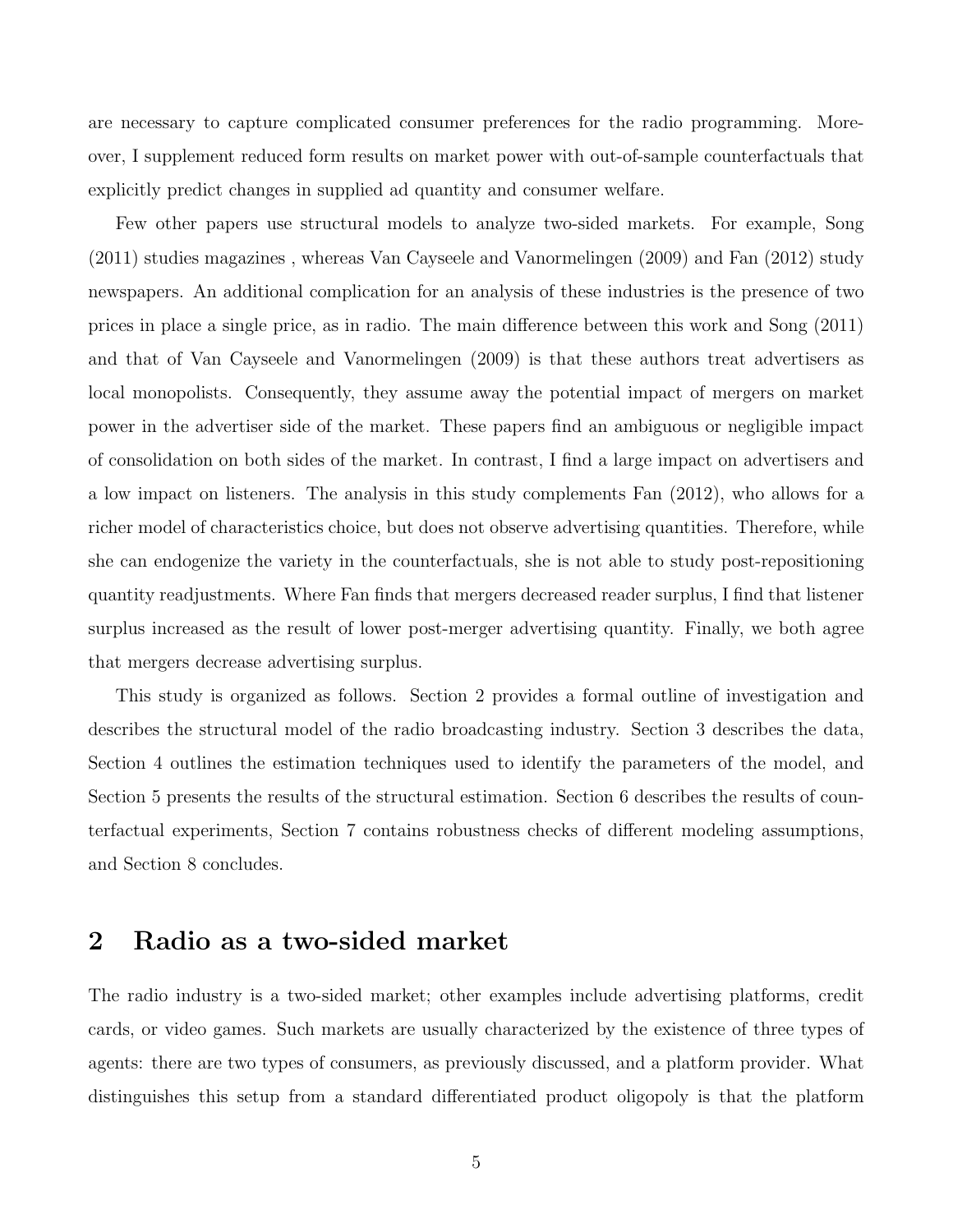provider is unable to set prices for each type of consumer separately. Instead, the demand curves are interrelated through a feedback loop in such a way that the quantity any given consumer buys determines the market clearing price for the other consumers. In this subsection, I argue that this feedback complicates the process of determining whether the supplied quantities are strategic substitutes or complements, as these terms have been defined in Bulow, Geanakoplos, and Klemperer (1985). As a result, this feedback creates important trade-offs in the case of a merger and affects the division of surplus between both types of consumers. I will now consider this mechanism in detail using the example of radio broadcasting, although, the same paradigm applies to the majority of other two-sided markets.

In the case of radio, three types of agents are present: radio stations, listeners, and advertisers. Radio stations provide free programming for listeners and draw revenue by selling advertising slots. To begin, consider the demand curve for radio programming. The listener market share of the radio station  $j$  is given by

<span id="page-5-2"></span>
$$
r_j = r_j(q|s, d, \theta^L),\tag{2.1}
$$

where  $q$  is the vector of advertising quantities,  $s$  are observable and unobservable characteristics of all active stations, d are market covariates, and  $\theta^L$  are parameters of listener demand. Because radio programming is free, this equation does not contain price explicitly. However, because listeners have a disutility for advertising, the effect of programming devoted to ads is similar to price; that is,  $\frac{\partial r_j}{\partial q_j} < 0$ .

The market clearing price of an advertising slot in station  $j$  depends on the amount of advertising supplied, and the number of station j's listeners. Therefore, the inverse demand curve for advertising slots is

<span id="page-5-1"></span>
$$
P_j = P_j(q, r_j(q)|s, d, \theta^A),
$$
\n(2.2)

where  $\theta^A$  are parameters<sup>[3](#page-5-0)</sup>. The advertising quantity affects the advertising price in two ways: directly, through the first argument, q, and indirectly, through the listener demand feedback loop

<span id="page-5-0"></span><sup>3</sup>Note the equation [\(2.2\)](#page-5-1) implicitly leverages the existence of the unique inverse demand (market clearing prices) for company j as a function of all quantities, q, and a market share,  $r_j$ . In case of radio the pricing is done on the per listener basis, thus such inverse demand exists and is linear in  $r_j$  as long as the utility of advertisers in linear in the number of listeners that hear an ad. For the more general result, which allows prices to depend on the full vector  $r$ , see White and Weyl  $(2010)$ .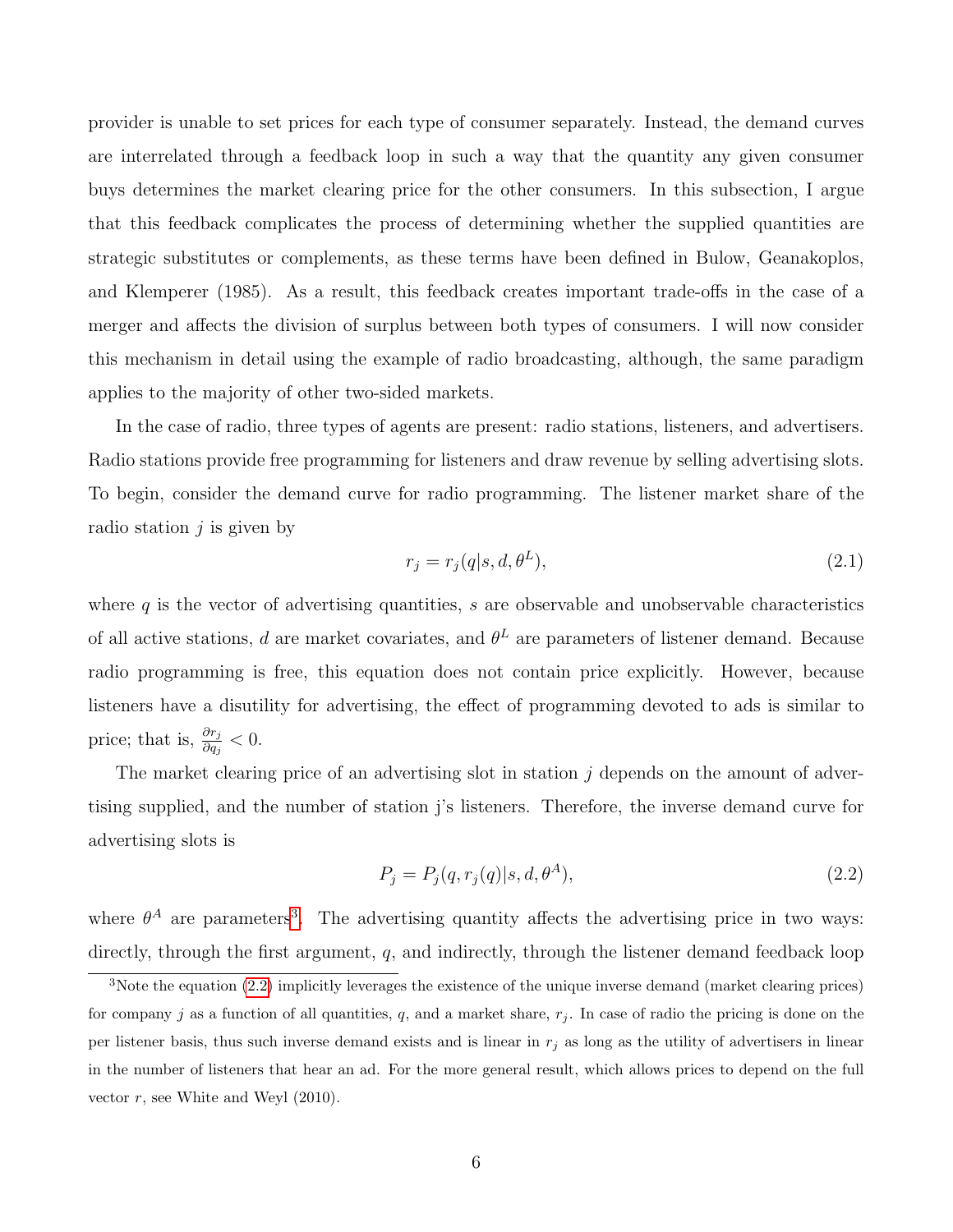represented by the second argument,  $r_j(q)$ .

Suppose, for the time being, that each owner possesses a single station and no marginal cost exists. In equilibrium, each radio station chooses its optimal ad quantity, while keeping the ad quantities of the other stations fixed, namely,

<span id="page-6-0"></span>
$$
\max_{q_j} P_j(q, r_j(q)|q_{-j})q_j. \tag{2.3}
$$

In contrast to a differentiated products oligopoly, the firm has just one control, that is ad quantity, that determines the equilibrium point on both demand curves simultaneously. The first-order conditions for profit maximization are given by

$$
\frac{\partial P_j}{\partial q_j}q_j + \frac{\partial P_j}{\partial r_j}\frac{\partial r_j}{\partial q_j}q_j + P_j = 0.
$$

The important fact is that this condition shares features with both the Cournot and Bertrand models. On the one hand, the first term represents the direct effect of quantity on price which is reminiscent of the standard quantity-setting model (Cournot). On the other hand, the second component represents the listener feedback loop and is reminiscent of the price-setting model (Bertrand) because ad quantities function like prices in the demand for programming.

To determine the impact of a merger on the equilibrium ad quantities supplied, we need to know if these quantities are strategic complements or substitutes. Without knowing the relative strengths of the direct effects and the feedback loop, we cannot conclude whether a merger will increase or decrease ad quantity. Moreover, in the borderline case in which the effects cancel each other, a merger does not affect quantity at all. In this case, even though companies have market power over both kinds of consumers, they cannot exercise it. Measuring these effects is critical for predicting the split of surplus between advertisers and listeners. When the direct effect is stronger, mergers lead to contraction in the ad quantity supplied and to higher prices. Reduced advertising quantity benefits listeners but hurts advertisers. However, if the feedback loop is stronger than the direct effect, then mergers lead to increased advertising and lower ad prices, benefiting advertisers but hurting listeners.

Because the theory does not give a clear prediction about the split of surplus, I investigate this question empirically using a structural model. In the remainder of this section, I put more structure on equations  $(2.1), (2.2)$  $(2.1), (2.2)$  $(2.1), (2.2)$  and  $(2.3),$  $(2.3),$  enabling the separate identification of both sets of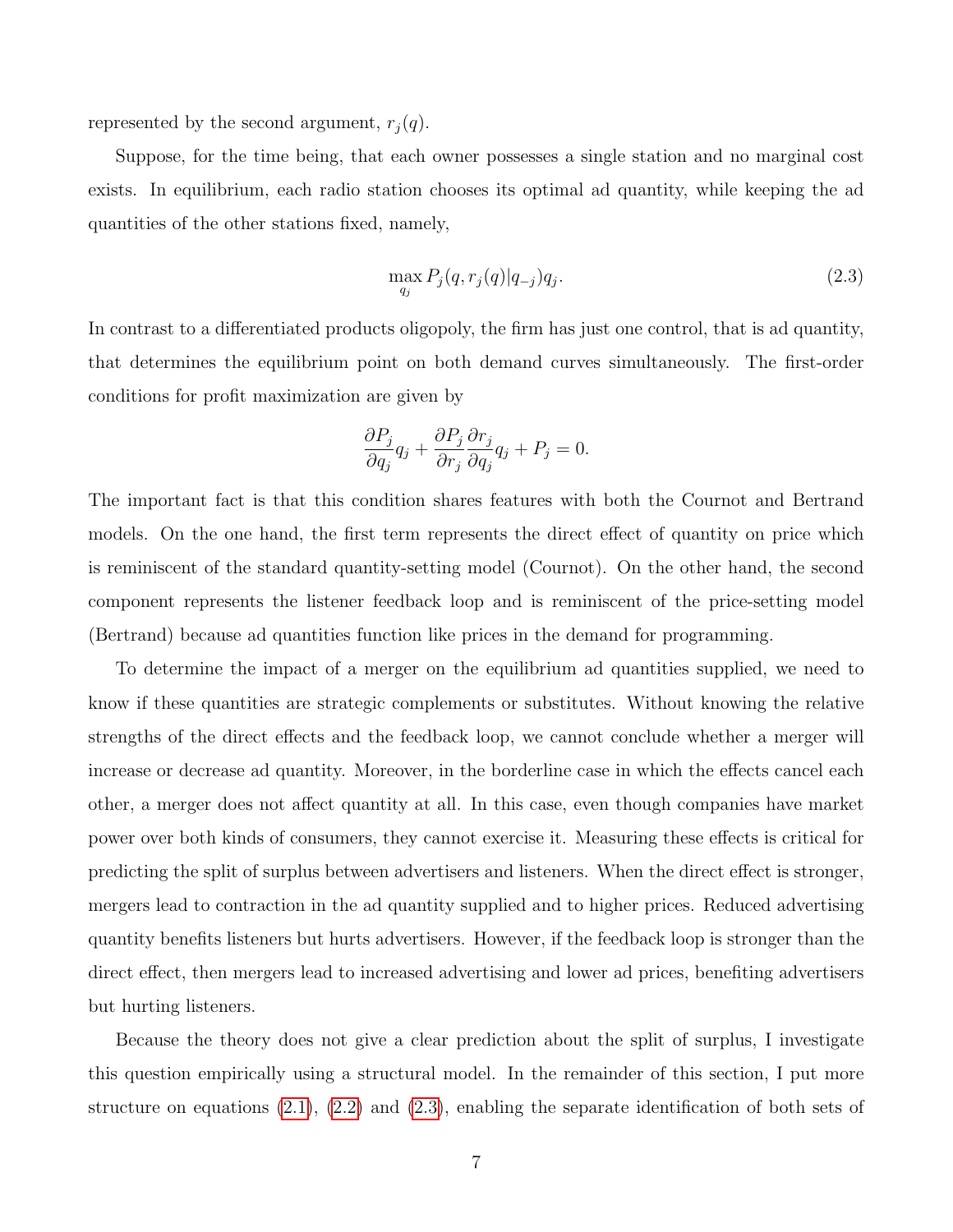demand elasticities. I discover that the relative strength of the direct and feedback effects and perform counterfactuals which quantify the extent of surplus reallocation.

#### 2.1 Industry setup

During each period  $t$ , the industry consists of M geographical markets that are characterized by a set of demographic covariates  $d \in \mathcal{D}_m$ . Each market m can have up to  $\mathbb{J}^m$  active radio stations and  $\mathbb{K}^m$  active owners. Each radio station is characterized by one of  $\mathbb F$  possible programming formats. The format is assigned by a specialized consulting company and describes the majority of the station's programming. It includes, among others, such designations as Rock, Urban, Country or News/Talk. Beyond the usual categories, station formats include the so-called "dark" format, in which a frequency assigned to a broadcaster is kept off the air. The set of all station/format configurations is given by  $\mathbb{F}^{\mathbb{J}^m}$ . Ownership structure is defined as a  $\mathbb{K}^m$ -element partition of a station/format configuration  $s^{mt} \in \mathbb{F}^{\mathbb{J}^m}$ . With some abuse of notation I will consider  $s^{mt}$  to be a station/format configuration for market m at time t, as well as an ownership partition. Each member of the ownership partition, denoted as  $s_k$ , specifies the portfolio of stations owned by firm k.

The quality of the programming of radio station  $j$  is fully characterized by a one-dimensional quality measure  $\xi_j \in \Xi \subset \mathbb{R}$ . The state of the industry at time t in market m is therefore fully characterized by a station/format configuration and ownership structure  $s^{tm}$ , a vector of station quality measures  $\xi^{tm}$ , and market covariates  $d^{tm}$ . In the next subsections, I present a detailed model of listener demand, advertiser demand, and the supply side. Throughout the description, I take the triple  $(s^{tm}, \xi^{tm}, d^{tm})$  as given and frequently omit market or time subscripts to simplify the notation.

#### 2.2 Listeners

This subsection describes the details of the demand for listenership introduced in equation [\(2.1\)](#page-5-2). The model is a variation on the random coefficient discrete choice setup of Berry, Levinsohn, and Pakes (1995).

I assume each listener chooses only one radio station to listen to at any particular moment.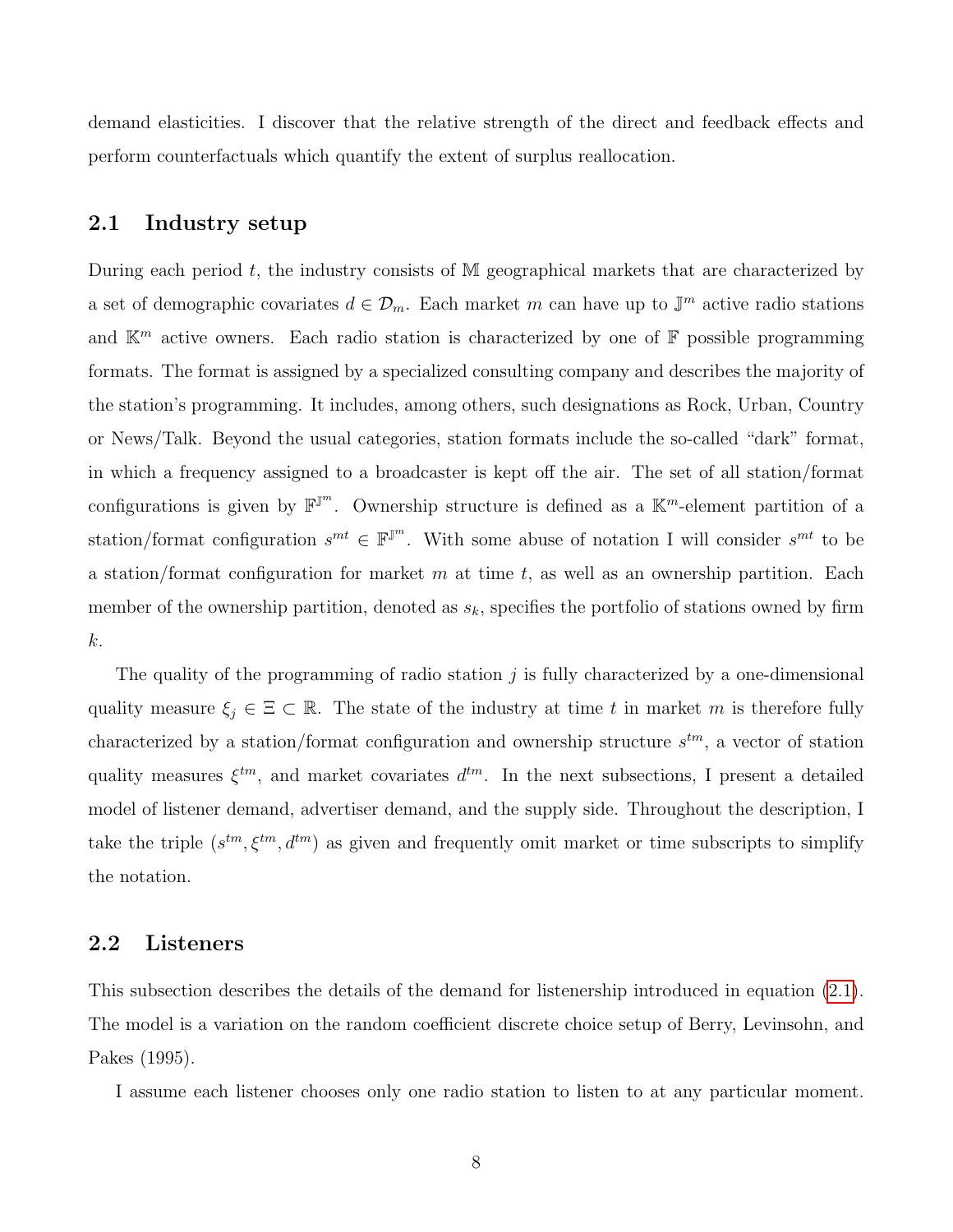Suppose s is a set of active stations in the current market at a particular time. For any radio station  $j \in s$ , I define a vector  $\iota_{jt} = (0, \ldots, 1, \ldots, 0)$  where 1 is placed in a position that indicates the format of station j. Also, let  $FM_j$  be a dummy variable equal to 1 if station j is an FM station and 0 otherwise.

The utility of listener i listening to station  $j \in s$  is given by

<span id="page-8-0"></span>
$$
u_{ijt} = \theta_{1it}^L t_j - \theta_{2it}^L q_{jt} + \theta_3^L \mathbf{F} M_j + \xi_{jt} + \epsilon_{jit}
$$
\n
$$
(2.4)
$$

where  $\theta_{2it}^L$  is that listener's demand sensitivity to advertising,  $q_{jt}$  is the amount of advertising,  $\xi_{jt}$ is an unobserved station quality,  $\epsilon_{jit}$  is an unobserved preference shock (distributed type-1 extreme value), and  $\theta_{1it}^L$  is a vector of format specific random effects.

I assume the above random coefficients can be decomposed as

$$
\theta_{1it}^L = \theta_1^L + \Pi D_{it} + \nu_{1it}, \quad D_{it} \sim F_{mt}(D_{it}|d), \quad \nu_{1it} \sim N(0, \Sigma_1)
$$

and

$$
\theta_{2it}^L = \theta_2^L + \nu_{2it}, \quad \nu_{2it} \sim N(0, \Sigma_2),
$$

where  $\Sigma_1$  is a diagonal matrix, and  $F_{mt}(D_{it}|d)$  is an empirical distribution of demographic characteristics. Because  $F(\dot)$  is allowed to vary with time and across markets, it captures trends in demographics that can affect the profitability of mergers. The term  $\nu_{it}$  represents an unobserved taste shock for formats, and Π is the matrix representing the correlation between demographic characteristics and format preferences. I assume draws for  $\nu_{it}$  are independent across time and individual listeners.

The random coefficients model allows for fairly flexible substitution patterns. For example, if a particular rock station increases its level of advertising, the model allows for consumers to switch proportionally to other rock stations, depending on demographics.

Following Berry, Levinsohn, and Pakes (1995), I decompose the utility into: a part that does not vary with consumer characteristics

$$
\delta_{jt} = \delta(q_{jt}|t_j, \xi_j, \theta^L) = \theta_1^L t_{jt} - \theta_2^L q_{jt} + \theta_3^L \text{FM}_j + \xi_{jt}
$$

an interaction part

$$
\mu_{jit} = \mu(\iota_{jt}, q_{jt}, \Pi D_{it}, \nu_{it}) = (\Pi D_{it} + \nu_{1it}) \iota_{jt} + \nu_{2i} q_{jt}
$$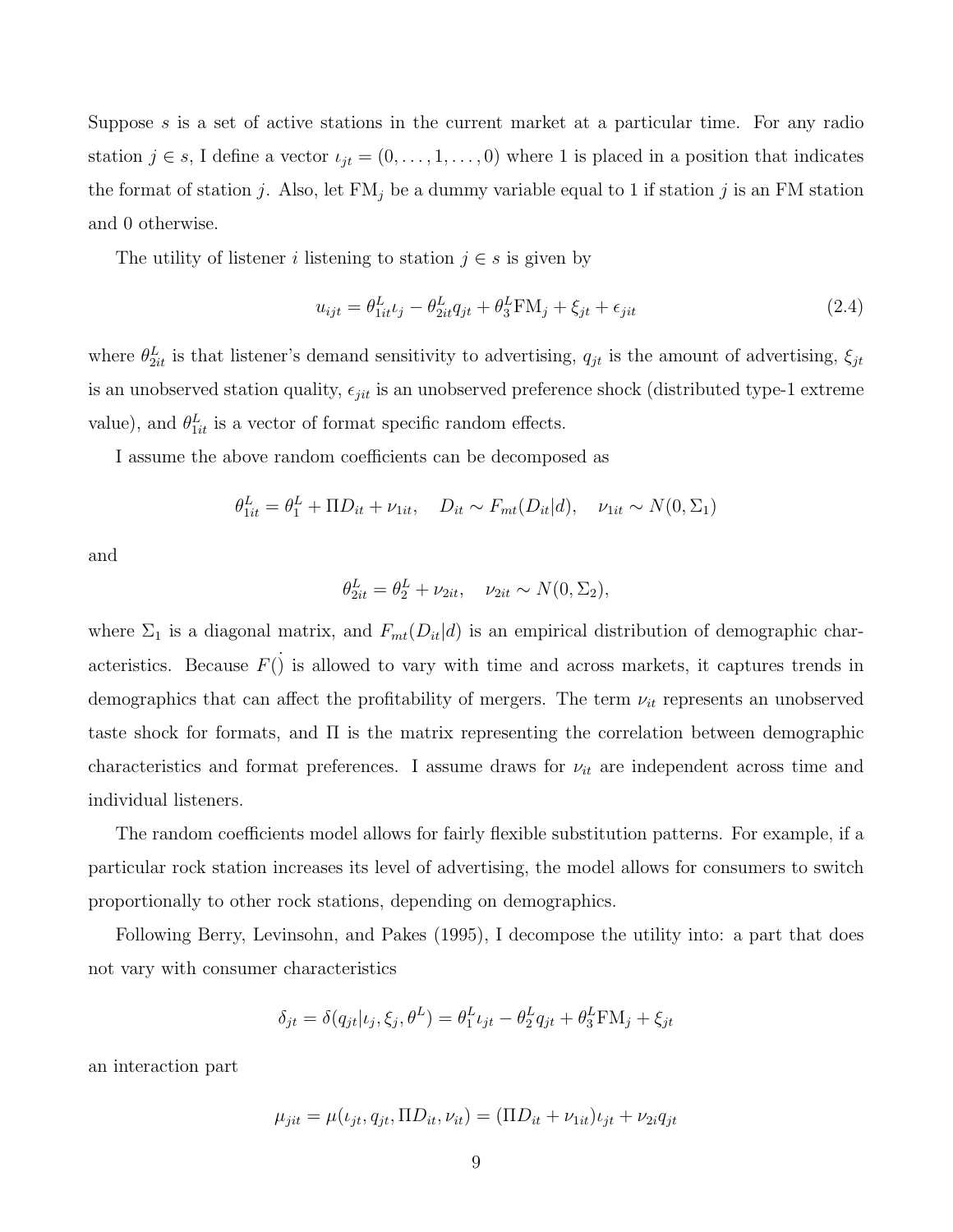and error term  $\epsilon_{jit}$ .

Given this specification as well as the fact that  $\epsilon_{ji}$  is distributed as an extreme value, one can derive the expected station rating conditional on an advertising quantity vector  $q$ , market structure s, an unobserved station characteristics vector  $\xi$ , and market demographic characteristics d,

$$
r_{jt}(q_t|s_t, \xi, d, \theta^L) = \int \int \frac{\exp[\delta_{jt} + \mu_{jit}]}{\theta^{Lt} + \sum_{j' \in s} \exp[\delta_{j't} + \mu_{j'it}]} dF(\nu_{it}) dF_{mt}(D_{ti}|d),
$$

where  $\theta^{Lt}$  is an exponent of the utility of not listening to radio. This specification allows for a trend in outside option caused by an expansion of internet and satellite radio technologies.

#### <span id="page-9-0"></span>2.3 Advertisers

In this subsection, I present the details of the demand for advertising introduced in equation [\(2.2\)](#page-5-1). The advertising model proposed in this section captures several important features specific to the radio industry. In particular, the pricing can be approximated with per-listener rates; that is, the price for a 60sec slot of advertising can be approximated by a product of cost-per-point (CPP) and station rating, which is the market share specified as a percentage. In reality, the approximation is not exact. For example, prices are negotiated ex-ante and depend on forecasts of ratings as opposed to actual realized ratings. If the realized ratings are much smaller than the predicted ratings, many radio stations compensate the advertisers with discounted rates, or offer additional advertising spots to offset the difference. Thus, effectively, I assume that either the forecasting error is negligible, or the offsets make up for the difference.

Radio stations have a direct market power over advertisers, such that CPP is a decreasing function of the ad quantities offered by a station and its competitors. The substitution of advertising across different formats can be caused, among others, by listeners' multihoming (see Gentzkow, Petek, Shapiro, and Sinkinson (2013)) or advertising congestion (see Anderson, Foros, Kind, and Peitz (2012)). Although I am unable to distinguish between these possibilities, the bottom line of this study is unaffected as long as the reduced form of the inverse demand for advertising is specified correctly.

Let  $p_{jt}$  be the cost-per-point at station j, then the price of a 60sec slot is given by  $P_{jt} = p_{jt}r_{jt}$ . The simplest model that captures the above features and is a good approximation of the industry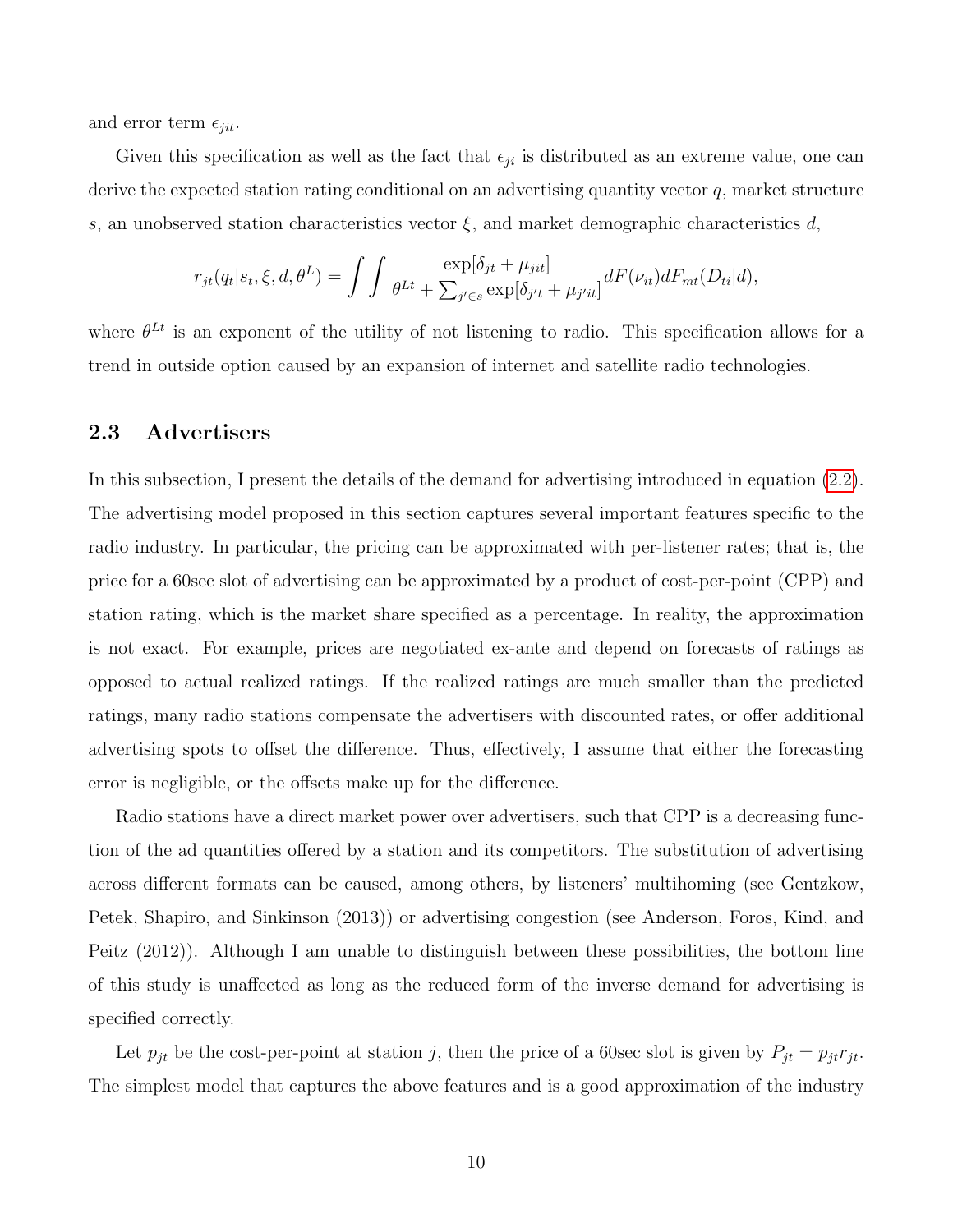is a linear inverse demand for advertising, such as

<span id="page-10-0"></span>
$$
p_{jt} = \theta_1^{Am} \left( 1 - \theta_2^{Am} \sum_{f' \in \mathbb{F}} \omega_{ff'}^m q_{f't} \right), \qquad (2.5)
$$

where f is the format of station j,  $\theta_1^A$  is a scaling factor for the value of advertising,  $\theta_2^A$  is a market power indicator, and  $\omega_{ff'} \in \Omega$  are weights indicating competition closeness between formats f and f'. Unobserved market-level heterogeneity is captured by the fact that  $\theta_1^{Am}$  is allowed to be different for each market and  $\theta_2^{Am}$  is allowed to differ between subsets of markets depending on their size.

The slope parameter  $\theta_2^{Am}$  measures the amount of changes in per-listener cost in response to changes in the supplied advertising quantity weighted by the competition factors  $\omega$ . Small values of  $\theta_2^{Am}$  would indicate that the advertisers are price sensitive, or elastic. In such cases the radio station has difficulty controlling the market-clearing per-listener price, and this results in low market power in the advertising marker. Conversely, for a large  $\theta_2^{Am}$ , advertisers are inelastic, which generates additional market power for radio stations.

The weights  $\omega$  are key factors determining advertiser's substitution patterns across formats and, thus, radio owners' market power. These weights reflect the fact that formats can be further or closer substitutes for advertisers because the demographic composition of listeners varies from format to format. In principle, one could proceed by estimating these weights from the data. However, doing so here is not feasible because the available data do not contain adequate variation in radio-station-level advertising prices. Instead, I make additional assumptions that enable me to compute the weights using publicly available data. The remainder of this subsection discusses the formula determining the weights and provides an example supporting this intuition.

Let there be A types of advertisers. Each type  $a \in \mathcal{A}$  targets a certain demographic group(s) a; that is, an advertiser of type  $a$  gets positive utility only if a listener of type  $a$  hears an ad, otherwise he gets zero utility. Denote  $r_{f|a}$  to be the probability that a listener of type a chooses format f, and  $r_{a|f}$  to be the probability that a random listener to format f is of type a. Advertisers take these numbers, along with station ratings  $r_j$ , as given and make their advertising choices. The fact that most of the advertising is purchased by local small business confirms this assumption. The advertising decisions of such firms are unlikely to influence listener sorting and station ratings in the short run.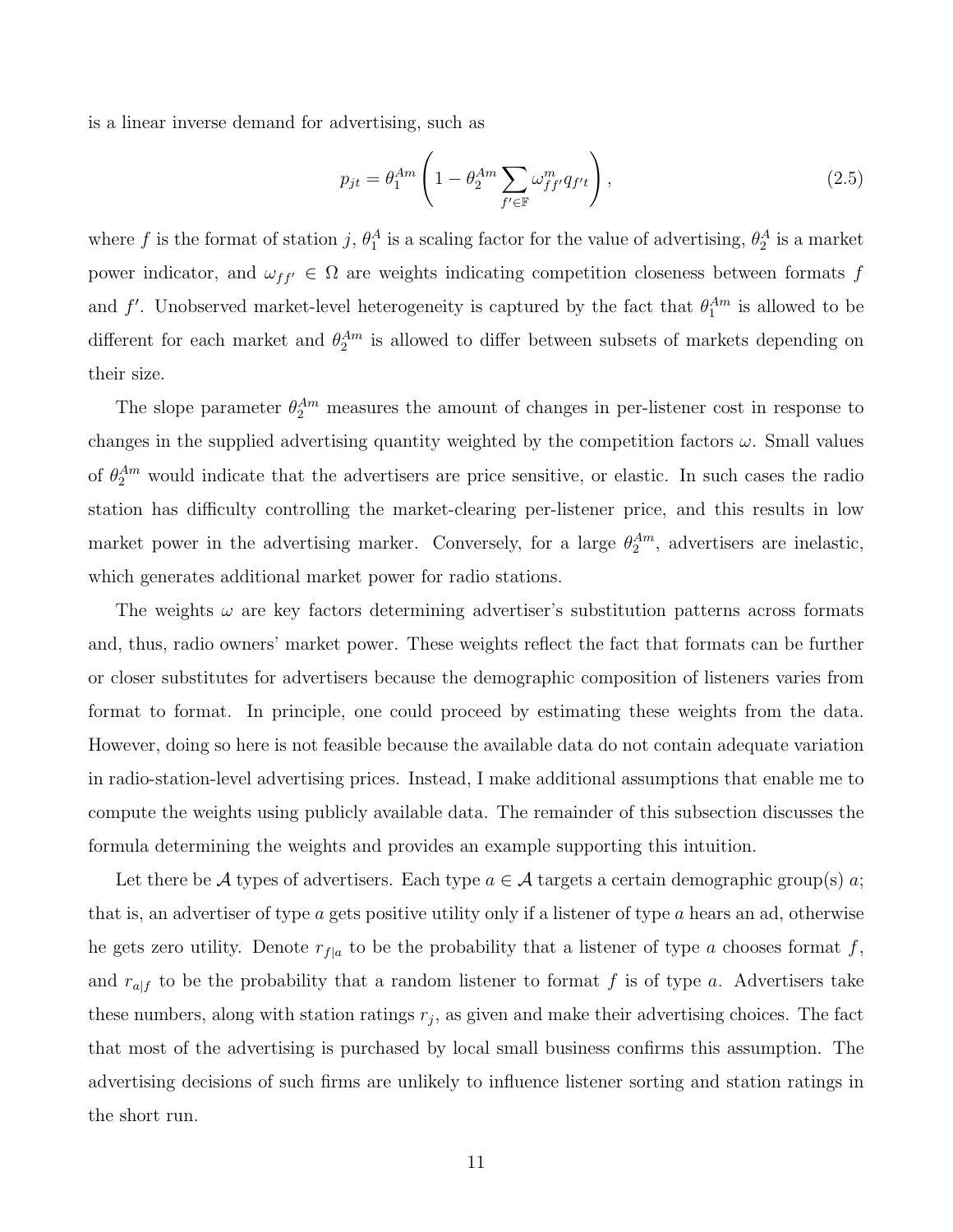<span id="page-11-0"></span>This decision problem results in an inverse demand for advertising with weights  $\omega_{jj'}$  that are given by

$$
\omega_{ff'} = \frac{1}{\sum_{a \in \mathcal{A}} r_{a|f}^2} \sum_{a \in \mathcal{A}} r_{a|f} \left( r_{a|f} r_{f'|a} \right). \tag{2.6}
$$

These weights correspond to the marginal change in market clearing prices in response to supplied quantities, thus they are proportional to the change in the marginal advertisers' valuation. For each advertiser of type  $a$ , the change of value of an ad in format  $f$ , in response to a change of total quantity supplied in format  $f'$ , is proportional to two things: (i) the probability of correct targeting in format f, given by  $r_{a|f}$ ; and (ii) the share of advertising purchased by advertiser a in format  $f'$ , given by  $r_{f'|a}$ . The former relationship is a consequence of the assumption that advertisers are expected utility maximizers. The latter is motivated by an observation that advertisers who purchase more ads in format  $f'$  should be more affected by changes in  $q_{f'}$ . In order to compute the average impact of changes in q on the overall price of ad in format  $f$ , I assume that sales representatives approach the advertiser of type a with a probability equal to corresponding listener share given by  $r_{a|f}$ . Assembling these pieces together and normalizing the weights to sum to 1 yields equation [\(2.6\)](#page-11-0).

To illustrate how these weights work in practice, consider the following example. Suppose only two possible formats of programming are available: Talk and Hits; and two types of consumers are present: Teens and Adults. Teens like the Hits format and Adults like the Talk format. However, Adults like Hits more than Teens like Talk. Hypothetical numerical values of  $r_{f|a}$  and  $r_{a|f}$  are given in Table [1.](#page-42-0)

In Table [1,](#page-42-0) the impact of Hits on the price of Talk is greater than the impact of Talk on the price of Hits, because the ad quantity supplied in the Hits format affects advertisers who target Adults to a much greater extent than ad quantity in Talk affects advertisers who target Teens. These two sets of advertisers drive the Talk and Hits format pricing, respectively. Moreover, because the weights sum to 1, the own effect of Talk must be weaker than that of Hits. This example provides insight into the nature of the mechanism addressed by equation [\(2.6\)](#page-11-0). More examples from the data with an extensive discussion are given in section [5.](#page-24-0)

In the next section, I will combine demand for programming and advertising to compose the profits of the radio-station owners.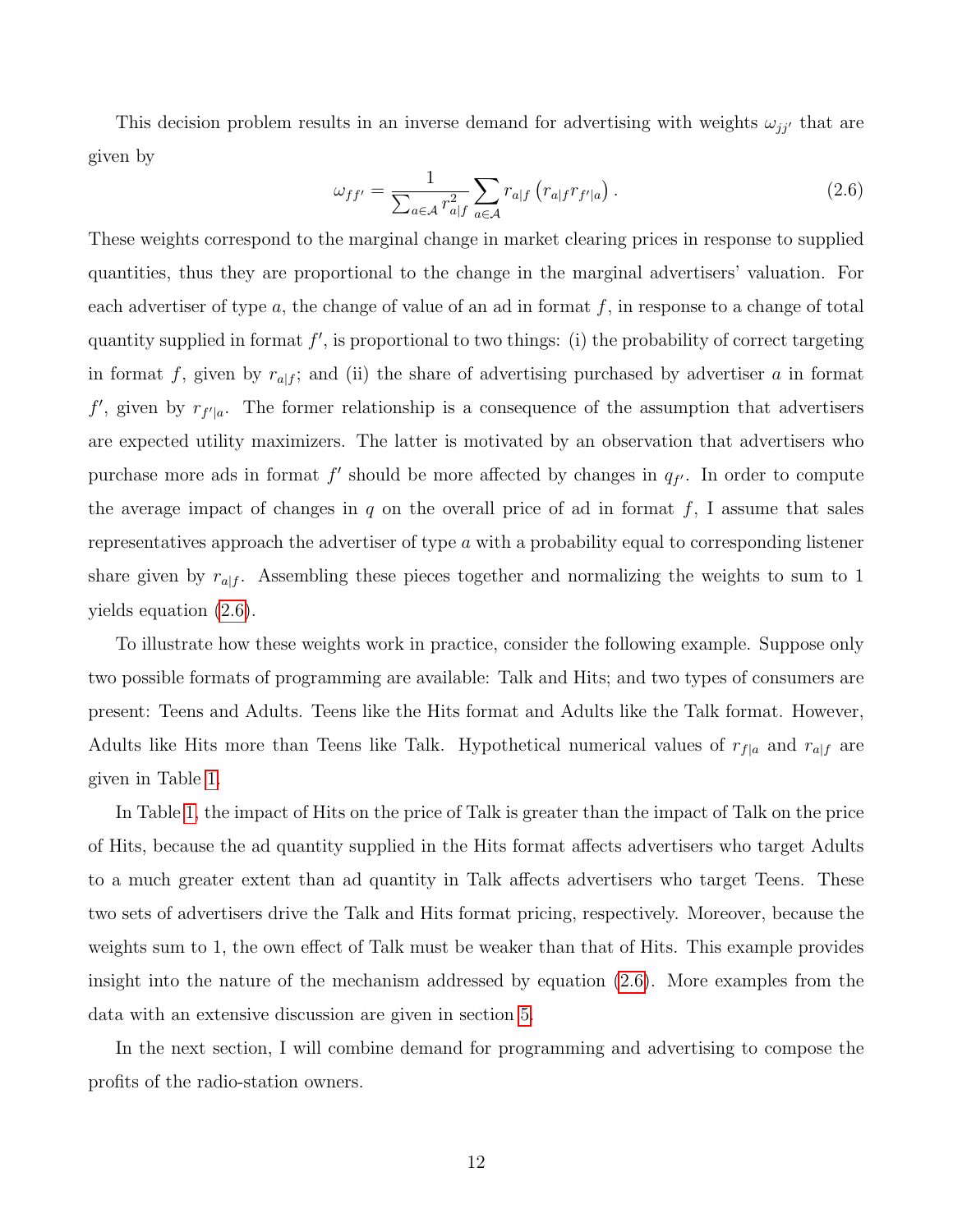#### 2.4 Radio-station owners

In this subsection, I will describe a profit-maximizing problem for the radio-station owners: an adaptation of equation [\(2.3\)](#page-6-0), which allows for non-zero cost of selling advertising and common radio station ownership. Given the advertising quantity choices of competing owners  $q_{-kt}$ , the profit of radio-station owner  $k$  is given by

<span id="page-12-0"></span>
$$
\bar{\pi}_{kt}(q_{kt}|q_{-kt},\xi,\theta) = \max_{\{q_{jt};j\in s_{kt}\}} \sum_{j\in s_{kt}} r_{jt}(q_t|\xi,\theta^L) p_{jt} q_{jt} - C_{jmt}(q_{jt}|\theta) =
$$
\n
$$
= \max_{\{q_{jt};j\in s_{kt}\}} \sum_{j\in s_{kt}} q_{jt} r_{jt}(q|\xi,\theta^L) \theta_1^{Am} \left(1 - \theta_2^{Am} \sum_{f' \in \mathbb{F}} \omega_{ff'}^m q_{f't}\right) - C_{jmt}(q_{jt}|\theta).
$$
\n(2.7)

where  $C_j(q_j)$  is the total cost of selling advertising. Advertising marginal cost is likely to be non-zero because many advertising sellers work on commission-type compensation schemes. For the purpose of this study, I assume that the compensation for sellers is tallied by the minute of advertising sold. Because a station's revenue per minute of advertising depends on the quality of its programming, the seller's commission is also likely to be a function of the station's quality. According to equation [\(2.7\)](#page-12-0), revenue is a linear function of  $\theta_1^A$ , which is also likely to affect the seller's commission. Another source of marginal cost is the in-house production of advertising. In contrast to newspapers and TV, radio stations produce many of their ads. In-house ads might take the form of voice announcements, endorsements by the radio hosts, or more elaborate spots which incorporate music and multiple voices. Production of these spots is a part of the advertising service and its costs should be proportional to the length of the spot and its quality.

The simplest marginal cost specification that captures the above features while allowing for unobserved heterogeneity at the station level can be summarized by the following equation:

$$
C_{jmt}(\theta^A, \theta^C) = \theta_1^{Am}[\theta^{Cmt} + \theta_1^{Cm} + \theta_2^{Cm}\xi_{jt}, +\theta_3^{Cm}SYN_{jt} + \eta_{jt}]q_{jt}
$$

This specification also allows for station-level unobserved heterogeneity captured by  $\eta_{jt}$ . Terms  $\theta^{Cmt}$  are time dummies that capture aggregate shocks to marginal cost. Unobserved market level heterogeneity can be captured because  $\theta_1^{Am}$  is allowed to vary for each market, and  $\theta^{Cm}$  is allowed to vary between subsets of markets, depending on their size. The parameter  $\theta_3^{Cm}$  measures the extent of marginal cost synergies between stations of the same format owned by the same owner. Such cost synergies occur because ads with similar target groups can be sold jointly by the same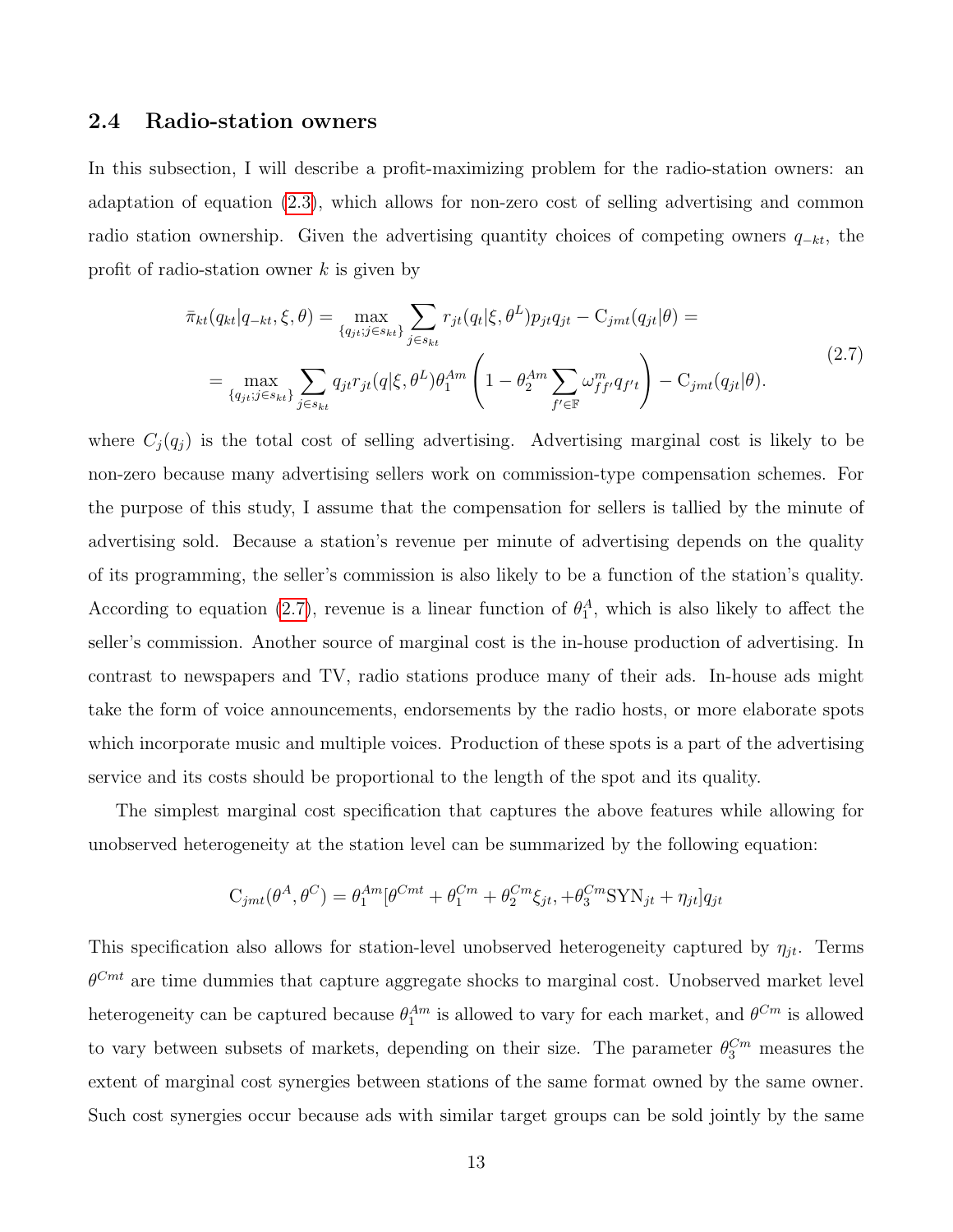sales agent and such ads ofter create economies of scale during production. The term  $\theta_3^{Cm}$  is multiplied by the dummy variable  $SYN_{jt}$  that is equal to 1 if the owner possesses more than one station with the same format.

Formulation 2.[7](#page-12-0) does not take into account cross-station bundling of advertising slots, which could be a problem if the owners of multiple stations were to offer large quantities of exclusive ad packages that do not permit unbundling. There are several reasons why bundling should not be an issue. Primarily, these kinds of transactions are likely to take place with large advertisers, but not with smaller clients. Consequently because most of the clients are small, bundling is likely to affect only a fraction of transactions. Additionally, I find little discussion of bundling in the regulatory reports that investigated two of the larger mergers in the industry, which suggests such practices are not of first-order importance. Finally, bundling should be more important within than across formats, because the advertisers are likely to buy multiple ads from stations of the same format. In such cases, bundling would be picked up by the cost synergy  $SYN_{jt}$  dummy and netted out in the counterfactual. However, because the welfare interpretation of  $SYN_{jt}$  might change, this study assumes away bundling and focuses on cost synergies instead.

I assume the markets are in a Nash equilibrium. The first-order conditions for profit optimization become

$$
r_{jt}p_{jt} + \sum_{j' \in s_{kt}} q_{j't} \left[ \frac{\partial r_{j't}}{\partial q_{jt}} p_{j't} - r_{j't} \theta_2^{Am} \omega_{jj'}^m \right] - \theta^{Cmt} - \theta_1^{Cm} - \theta_2^{Cm} \xi_{jt} - \theta_3^{Cm} \text{SYN}_{jt} - \eta_{jt} = 0. \tag{2.8}
$$

This formulation assumes away the strategic timing of advertising among stations. This assumption is necessary because the exact time of airing an ad is unobserved. For a comprehensive study of this aspect of the radio market, see Sweeting (2010).

<span id="page-13-0"></span>Finally, I assume that a station's unobserved quality is exogenous, but serially correlated, similar to the approach employed by Sweeting  $(2012)$ . The quality evolves according to an  $AR(1)$ process such that

$$
\xi_{jt} = \rho \xi_{jt-1} + \zeta_{jt},\tag{2.9}
$$

where  $\zeta_{jt}$  is an exogenous innovation to station quality.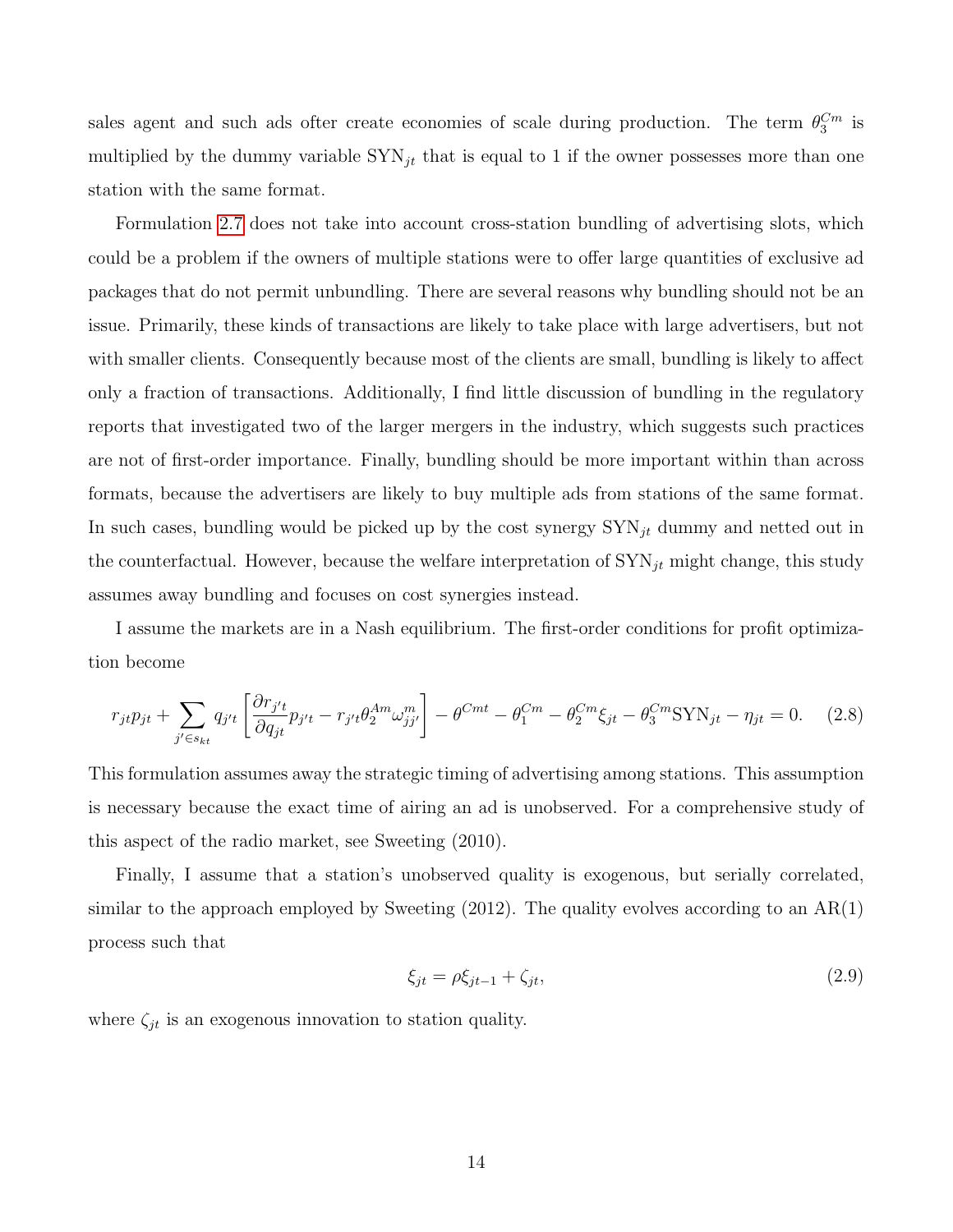## <span id="page-14-1"></span>3 Data description

I have constructed a panel of data on radio stations and radio-station ownership by merging data from two sources: BIA Kelsey and SQAD Media Market Guide.

BIA Kelsey provides the data on radio-station ownership, revenues, market shares, and formats. The data are a 1996-2006 panel covering each radio station in the market in 2006. The data are incomplete in the sense that I do not observe all the stations that exited the market between 1996 and 2006. According to Sweeting (2012), only 50 stations exited during this period mostly for violating FCC regulations. Because this figure is small relative to the 11,000 stations in the sample, the omission is unlikely to influence the results significantly.

An observation in my data is a radio station operating in a specific half-year and in a specific market. I follow BIA and SQAD who use Arbitron market definitions, which in most cases and a county or metropolitan area. According to the 2009 survey by Radio Advertising Bureau national advertising contributed only 15% of overall advertising revenue. Moreover surveys conducted by CRA International (2007) for the Canadian market, which resembles US market, have shown that "The majority of radio advertisers are local. They are only interested in advertising in their local area since most of their customers and potential buyers live in or very near their city." Taking into account that most of the advertising is local, I assume no interdependence between markets. To further exclude overlap between markets, I use only the market sub-selection developed in Sweeting (2012) in which I drop markets that have no SQAD data. Table [2](#page-43-0) presents a list of the 88 markets used in this study, along with their populations.

To achieve a sharper identification of the random effects covariance matrix, for each of the formats I utilize the listenership shares of the demographic groups that have been aggregated from the 100 largest markets<sup>[4](#page-14-0)</sup>. I observe listenership shares of different age/gender groups within each station format between 1998 and 2006, and shares for income, race, and education groups between 2003 and 2006. Unfortunately, I do not observe a full matrix of market shares for all the combinations of demographic variables. For example, I do not observe what the share of rock stations is among black, educated males. Instead, I have shares for blacks, educated people, and males.

<span id="page-14-0"></span><sup>4</sup>Source: Arbitron Format Trends Report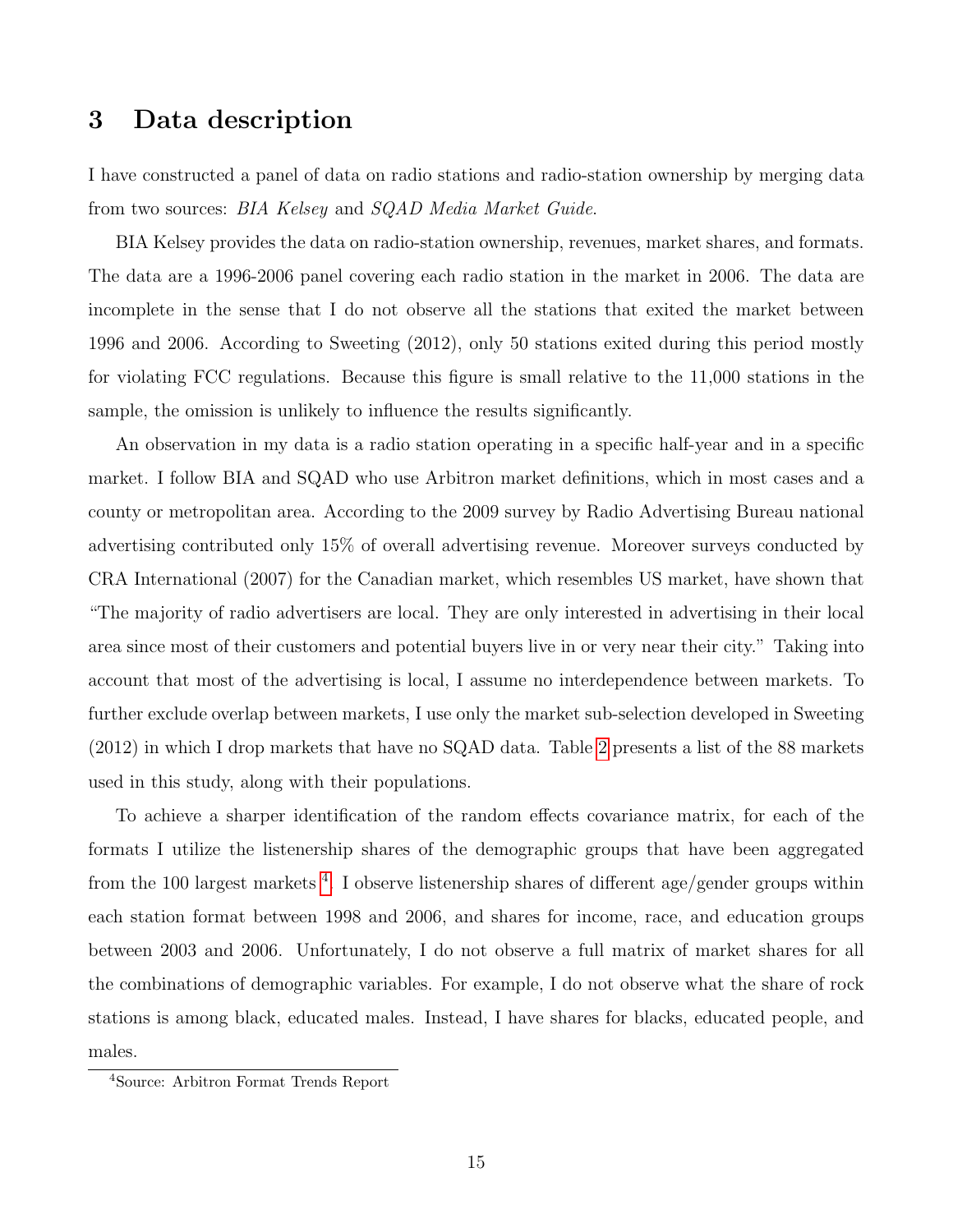#### 3.1 Advertising prices and quantities

The main dependent variables in this study are prices and quantities of advertising. This subsection provides detailed information about these variables. Because the direct data on station advertising quantities are unavailable, the advertising quantities are imputed from station-level revenues, station ratings, and per-listener ad prices. Below I describe the strengths and weaknesses of these three data sets, that translate directly into the strengths and weaknesses of the imputed quantity data.

I obtain station-level revenues from BIA Kelsey, a large consulting company serving the radio broadcasting markets. The BIA data set on revenues is considered the most complete and reliable resource for radio station financial performance. The data is compiled from mail and telephone surveys of radio stations, which account for local, regional, and national advertising sales. Barter and production revenues are not included. BIA data is a balanced 1996-2006 panel that includes all active and inactive radio stations in the United States as of 2006. Because the survey data is self-reported, it may suffer from self-reporting and self-selection bias. To compensate for these problems, BIA corrects the numbers through a direct consultation with radio partners and through the application proprietary statistical tools. For example, the missing responses are imputed using historical data and estimated industry trends. Numerous academic papers utilize this data, including Sweeting (2012), Mooney (2010), Waldfogel and Wulf (2006). However, any systematic measurement error that is correlated with the changes in the market structure affects the results presented in this paper. In particular, the revenues of larger stations and stations that change ownership (these two sets largely overlap) must be measured with reasonable accuracy. For this reason, I have obtained verbal assurance from BIA that the missing data points are predominantly small stations with low revenue shares. Moreover, BIA has a long-term relationship with large owners, many of which are publicly traded; thus, the most relevant self-reported values are likely to be reliable.

The second source of the data are station-level market shares (ratings) from Arbitron, which is the largest consulting company reporting on radio markets. Arbitron has been in the radio business for 60 years , and its ratings support \$19 billion of transactions every year. The ratings are measured using diary-based surveys of a representative population. The survey panel changes periodically, and the results are averaged quarterly. These manipulations are intended to reduce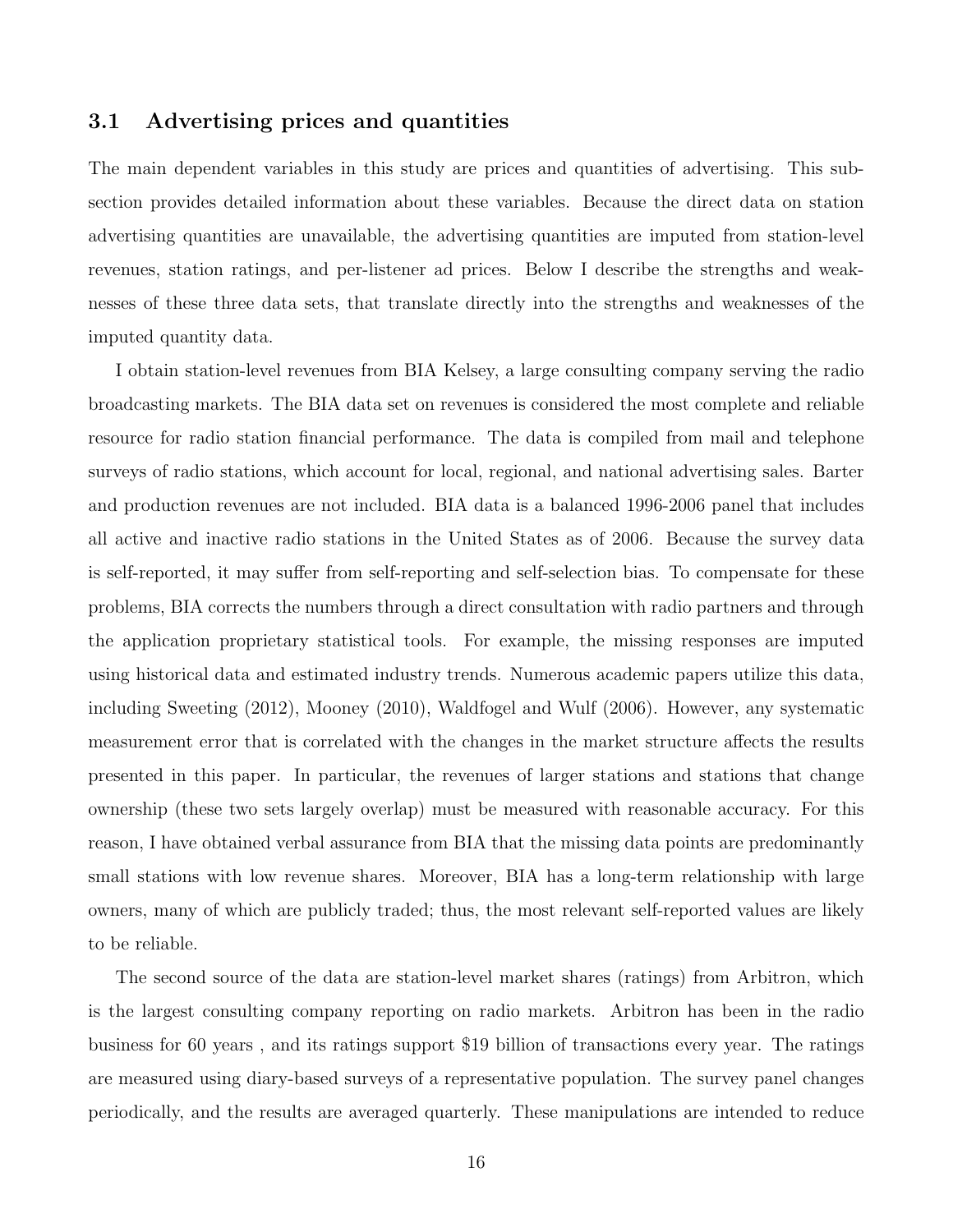the individual-level reporting bias and to diversify the population sample in order to net out unobserved heterogeneity. Because the data is self-reported and the panel of respondents varies, one might be concerned about the comparability of responses between time periods. However, the qualitative conclusions of this paper would not be affected unless the relevant measurement error is correlated with changes in the ownership. In such a case, the reporting bias could affect nominal values of consumer welfare. Nevertheless, the percentage changes in welfare should be less susceptible.

The third data source is SQAD, which provides average market prices per listener. These figures are provided by advertising agencies, which report directly on actual transactions. The advantage of this collection procedure is that it is not based on surveys and is not adjusted by proprietary formulas. The downside is that station-level prices cannot be observed directly. The data is organized by demographics, which means that price per listener is given separately for different gender and age groups. Using these numbers and the ratings of stations across different demographic groups, one can impute station-level prices. The assumption behind these imputations is that listeners' demographics are a main driver of station-level per-listener prices. I have chosen this method because it is known in the industry that precise targeting on demographics is a strength of radio as an advertising medium. Such targeting involves sorting high- and low-value consumers, which drives the differences in per-listener advertising prices across stations.

Combining the above three numbers for each station – revenue, rating and per-listener ad price – I can impute the advertising quantity. For the results in this paper to be meaningful, these quantities must respond to the changes in the market structure. I investigate this issue in the next section, using descriptive analysis.

#### 3.2 Descriptive analysis

Table [3](#page-44-0) contains basic aggregate statistics. The mean advertising quantity is 37.5 minutes per day. The standard deviation is 40 and the median is 28.5. The sample is fairly dispersed and many, usually niche, stations broadcast small amounts of advertising. Because the average number of ads appears to be fairly small, I obtained additional data to validate this observation. The data comes from a Federal Communication Commission Research Study on Media Ownership, which directly categorized the programming content of a subset consisting of 1, 000 stations in the year 2007. Each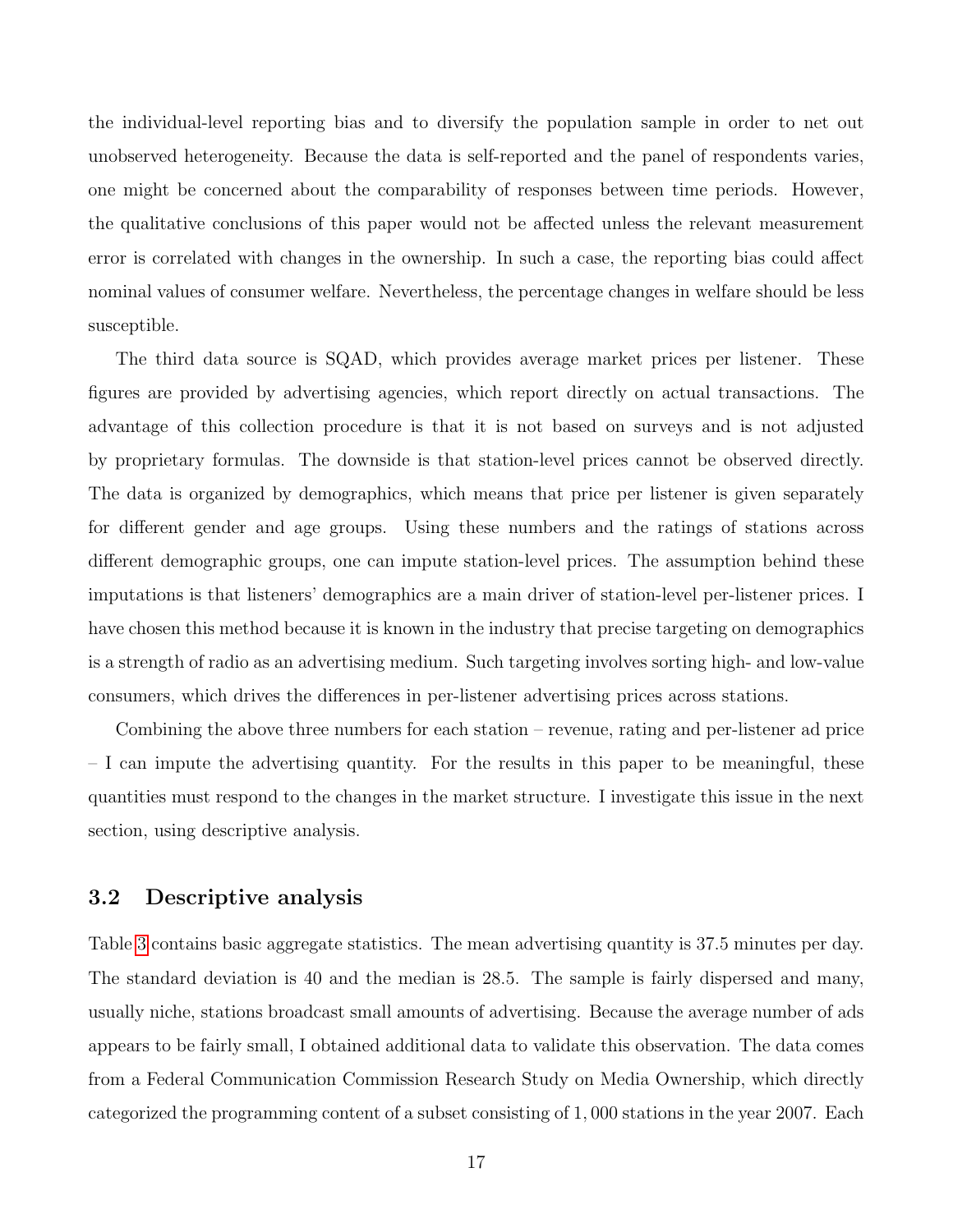station was recorded for two hours, and each five second increment was identified as containing either ad or non-ad content. This database might constitute a noisy measure of the station-level advertising quantity because the intensity of advertising varies significantly during the day and across days. However, because the study is fully randomized, the aggregate statistics are unbiased. For example, using this FCC database, I computed that, for my sub-selection of markets, stations play about 23 minutes of advertising per day. This figure is slightly lower than the average in my sample, but it is reasonably close. I can account for some of the difference by the fact that my 37.5 minute average does not include stations that did not meet Arbitron measurement standards (rating below 0.5%), and these stations are likely to air a negligible amount of advertising. If I include those stations, my average gets closer to the FCC number and drops from 37.5 to 28 minutes per day.

In addition to ad quantities, I report statistics on revenue, station market share in the listenership market, and station power. All these variables are fairly dispersed and generally skewed to left.

Table [4](#page-44-1) documents changes in the concentration of radio-station ownership. The average number of stations per owner in our dataset grew from 1.64 in 1996 to 2.41 in 2006. It was computed on the market level and averaged across markets. This ownership consolidation resulted in a growth of the market share of the three biggest owners (C3) from 52% in 1996 to 62% in 2006, peaking at 64% in 2000. The middle part of the table contains the average percentages of stations that switched owners and switched formats. Between 1996 and 2000, more than 10% of stations switched owners yearly. After 2000, the number dropped to below 10%. Greater concentration activity in the 1996-2000 period was also associated with increased format switching. The percentage of stations that switched formats peaked in 1998 at 14%.

Next, in Table [5,](#page-45-0) I report statistics on interactions between acquisitions and ad quantity. I computed an average change in station-level ad quantity after the merger and compared it to the overall trend. I find that, for an average station, the quantity of advertising goes up by 0.3 minutes per day, from one half-year to the next. However, for recently acquired stations, ad quantity goes down by 0.7 minutes. Additionally, the effect is stronger if one looks one year forward. That is, an average acquired station cuts its advertising by 2.6 minutes in the first year after the acquisition, compared to a market trend increase of 0.4 minutes. These numbers suggest strategic interactions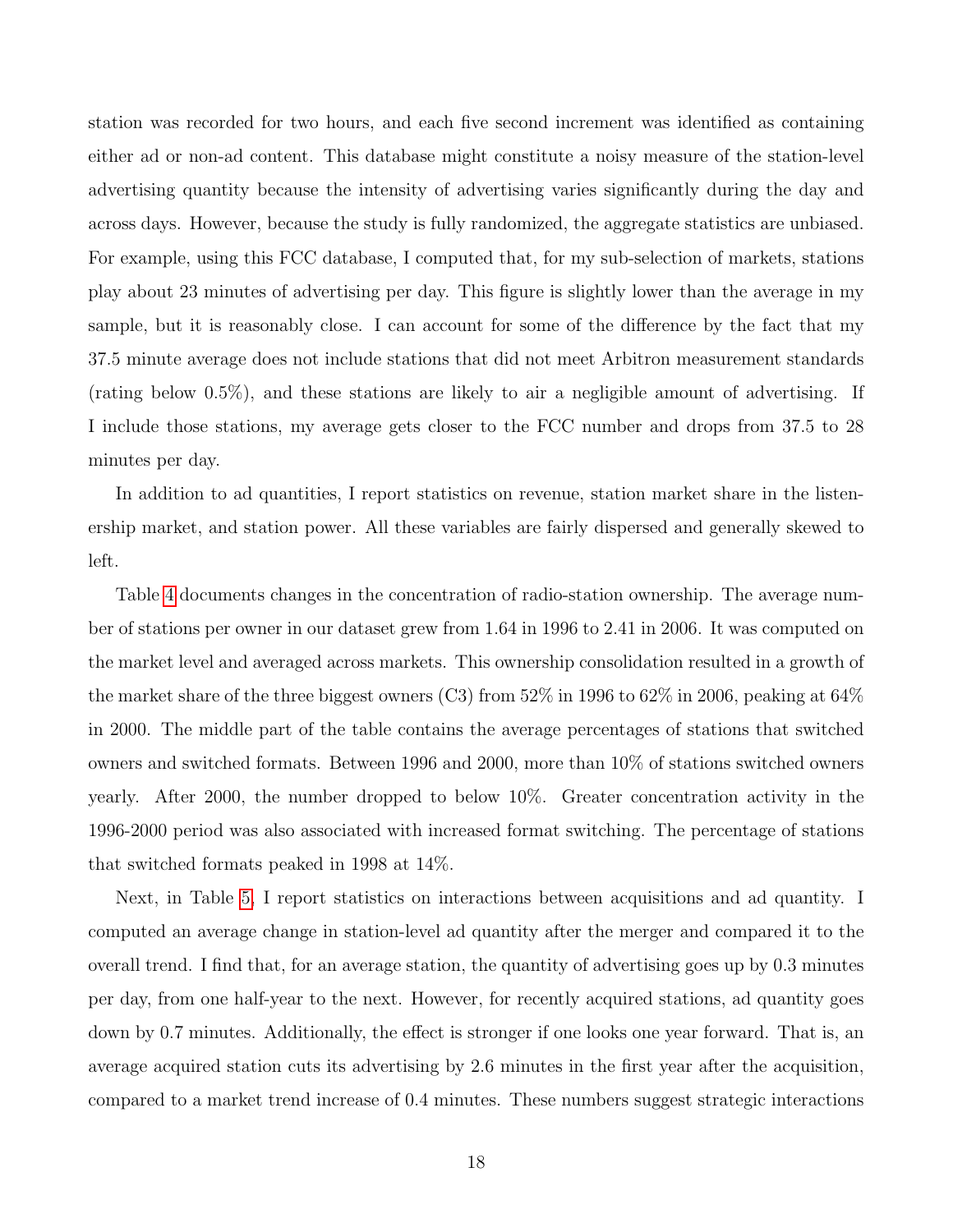occur between mergers and the imputed measure of advertising quantity. Because the quantities decrease, the initial assessment is that market power is exercised on advertisers. However, without properly taking into account endogeneity of advertising quantity this assessment is correlational.

In Figure [1,](#page-45-1) I depict a national trend in total advertising spending in News, Magazines, and TV. After the peak in 2000, the spending declines as a result of the recession. The recovery is slow, and the spending does not reach the levels of the year 2000. By contrast, in Figures [2](#page-45-2) and [3,](#page-46-0) I depict average revenue and prices per point in radio. We can observe a steady increase in both of these quantities, which does not follow a national advertising trend. One hypothesis that would explain this discrepancy is an increase in the importance of radio as an advertising medium. However, judging from my conversations with industry insiders, as well as declining listenership trends, this hypothesis is unlikely. In this study, I identify another explanation, an increased market power, which is also consistent with the numbers in Table [5.](#page-45-0)

Figure [4](#page-46-1) contains trends for national levels of radio advertising quantity. The quantity is fairly volatile, and this observation is consistent with the 2002 FCC radio profitability study, "Radio Industry Review." The study reports median profit margins for a large subset of radio owners. These margin numbers are directly related to the ability to sell advertising and their fluctuations resemble those of my ad quantities. For example, the median EBIT margin, as reported by the FCC, can move by as much as 30% within a year. Because advertising prices show little variance over time, a fluctuation in ad quantities is a natural candidate to explain high volatility in the EBIT margin found by the FCC.

A considerable degree of volatility can be observed in station- and market-level data as well <sup>[5](#page-18-0)</sup>. I find that the overall variance is less for the market average than for individual stations, however the difference is small. Moreover, individual and average graphs show a large degree of similarity. Thus I expect the size of idiosyncratic station-level shocks to be small relative to market trends. The small contribution of station-level unobservables is reassuring, because the rationalization and decomposition of the market trends is one the main goals of this study.

<span id="page-18-0"></span><sup>&</sup>lt;sup>5</sup>Online appendix, available on  $http://jeziorski.me, contains figures depicting ad quantity for three representations.$ tative markets by size: Los Angeles, Albuquerque, and Bismark; other markets show similar patterns. In particular I report a graph of ad quantities for the most popular station in each of these markets and market-level average ad quantity for a number of the largest stations (20, 10, and 5 depending on the market size).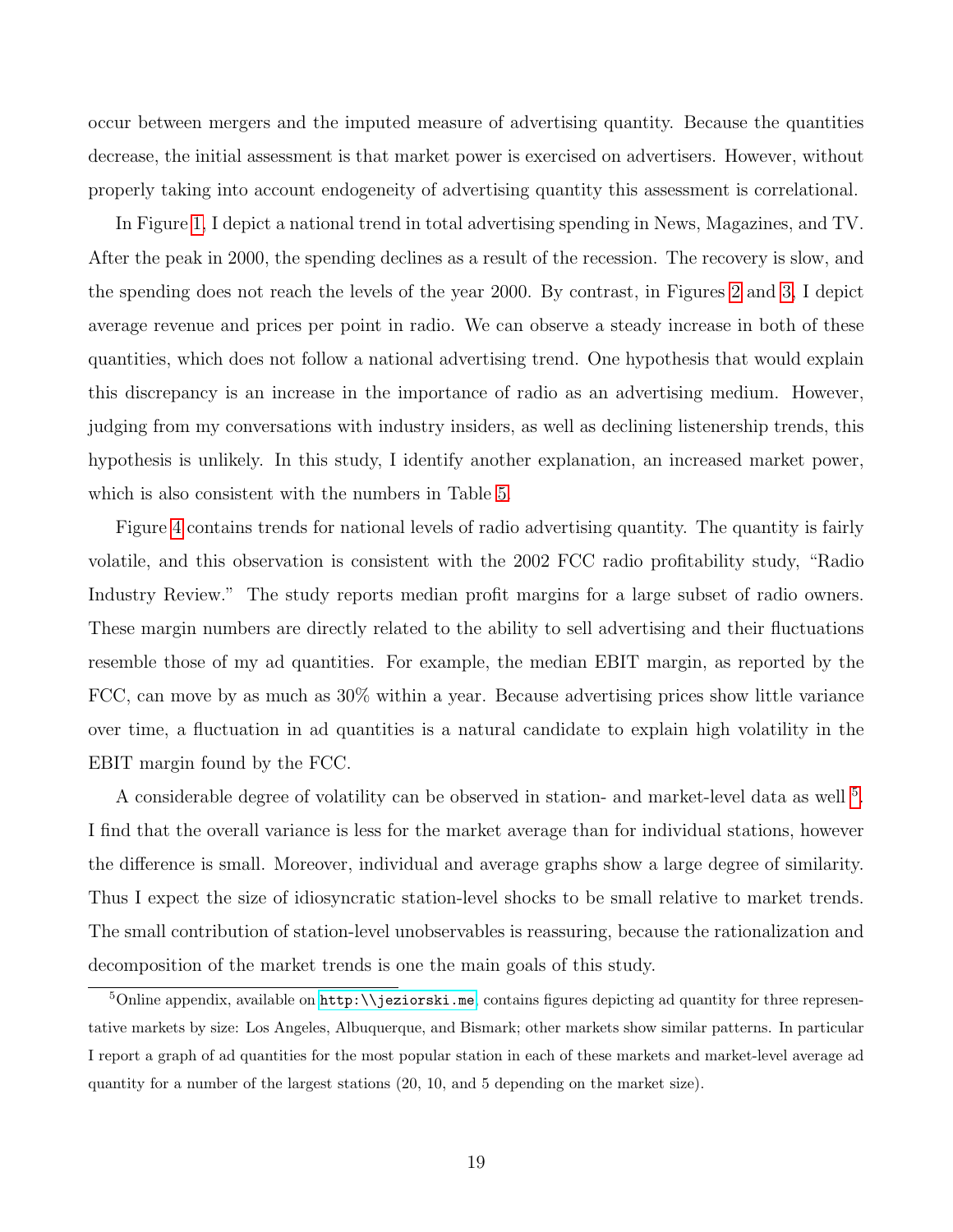It might be a matter of concern that the larger radio stations may be able to charge an unobserved price premium over smaller stations, beyond the one already incorporated in demographic composition and higher ratings; in such case, my advertising data would use smaller than actual CCPs utilized to compute ad quantities of large stations. As a consequence, I would overestimate the ad quantities for these stations. Although, I cannot formally exclude this possibility, I note that the ad quantities of large stations in my data are lower than the market average.

A component of the analysis in this study is a description of the impact of format-switching patterns. A number of studies have investigated the consequences of mergers for product variety (e.g. Berry and Waldfogel (2001) or Sweeting (2009)). The general conclusion is that mergers increase variety, which is consistent with the avoidance cannibalization and the creation spatial preemption. In this paper, I take these results as given and do not try to replicate them. Instead, I describe the raw data by providing a format-switching matrix in Table [6.](#page-47-0) The matrix contains the probabilities of switching across formats for the entire population of stations as well as for stations where ownership changed. I find the probability of switching a format is higher for stations that change owners, which suggests that format switching and mergers might be complementary. If true, format switching should amplify the effects of the mergers on consumer surplus. Another observation is that format-switching patterns are different for acquired and average stations, which calls attention to strategic portfolio considerations. For this reason, welfare calculations should include format switching. Interestingly, for some formats, acquisitions trigger switching to the Dark format, which might mean that some mergers are intended to reduce the number of active stations.

## 4 Estimation

I conduct the estimation of the model in two steps. In the first step, I estimate the demand model, which includes parameters of the consumer utility  $\theta^L$  (see equation [\(2.4\)](#page-8-0)) and the unobserved station quality lag parameter  $\rho$  (see equation [\(2.9\)](#page-13-0)). In the second step, I recover parameters of the inverse demand for advertising  $\theta^A$ ,  $w_{jj'}$  (see equation [\(2.5\)](#page-10-0)) and cost parameters  $\theta^C$  (see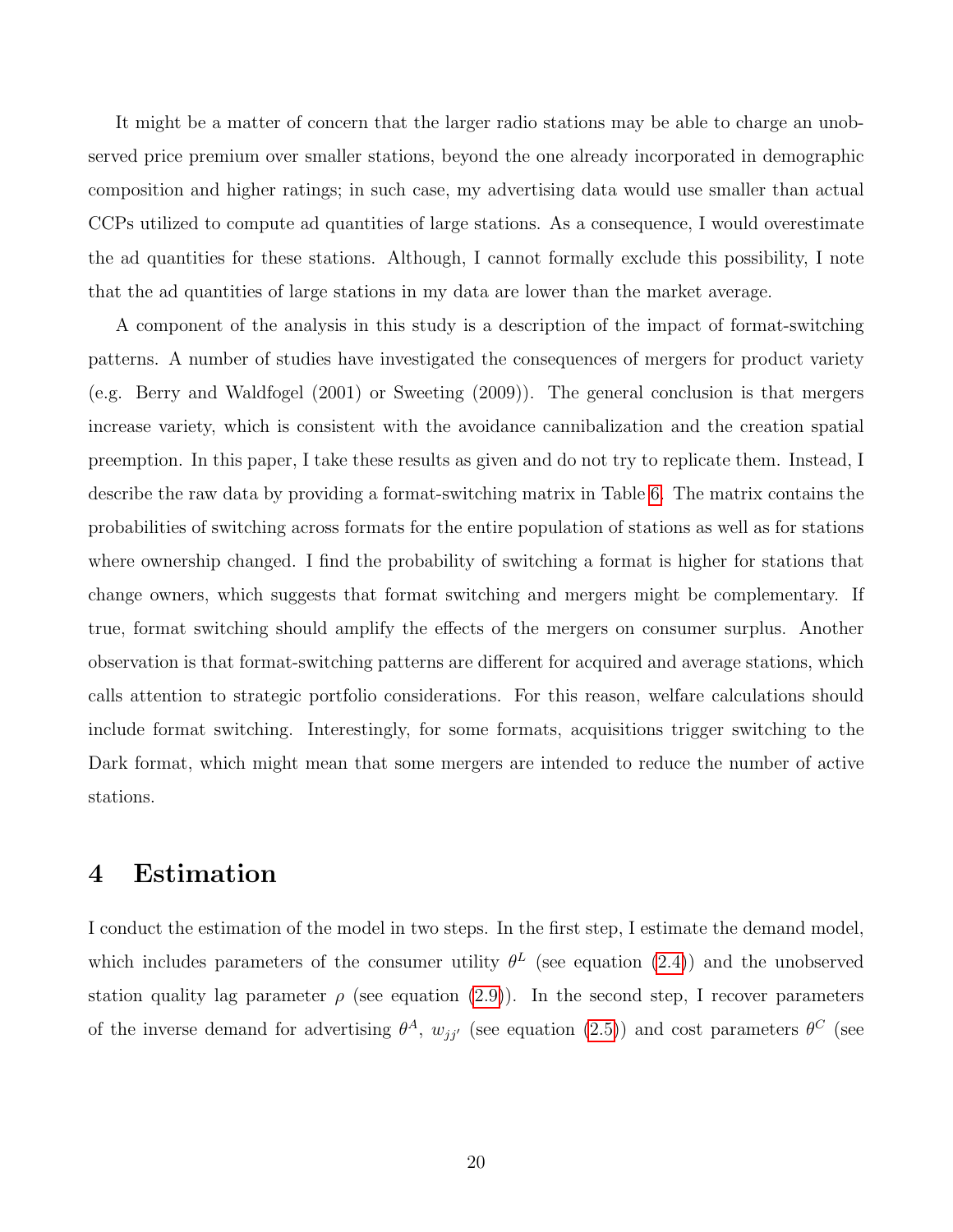equation  $(2.7)$ )<sup>[6](#page-20-0)</sup>. I adjust the asymptotic variance-covariance matrix of the second stage estimates by treating the problem as a large GMM system in order to accommodate the first stage estimation error.

#### 4.1 First stage

This stage provides the estimates of the demand for radio programming  $\theta^L$ , which are obtained through the generalized method of simulated moments. I employ two sets of moment conditions, the first of which is based on the fact that innovation to a station's unobserved quality  $\xi_j$  has a mean of zero conditional on the instruments employed:

<span id="page-20-2"></span><span id="page-20-1"></span>
$$
E[\xi_{jt} - \rho \xi_{jt-1} | Z_1, \theta^L] = 0, \qquad (4.1)
$$

This moment condition extends Berry, Levinsohn, and Pakes (1995) by explicitly first differencing auto-correlation of  $\xi$ . This procedure produces efficient estimates, but more importantly it allows me to use instruments based on the timing assumptions, while allowing for serial correlation in  $\xi$ . Instrumentation for advertising quantities is necessary because these quantities are likely to be correlated with unobserved station quality. My instruments include lagged means and second central moments of competitors' advertising quantity, lagged market HHIs, lagged numbers and cumulative shares of other stations in the same format. These are valid instruments under the assumptions: (i)  $\xi_t$  follows an AR(1) process and (ii) decisions about portfolio selection are made before decisions about advertising.

The second set of moment conditions is based on demographic listenership data. Let  $R_{fc}$  be the average market share of format  $f$  among listeners possessing certain demographic characteristics c. The average is taken across markets and time; the population moment conditions are

$$
\int_{m} \int_{t} \int_{D_{it}} \int_{\nu_{i}} \frac{\exp[\delta_{jt} + \mu_{jit}]}{\theta^{Lt} + \sum_{j' \in s_{mt}} \exp[\delta_{j't} + \mu_{ij't}]} dF(\nu_{it}) dF_{mt}(D_{it}|c) dt dm = R_{fc}
$$
\n(4.2)

<span id="page-20-0"></span><sup>6</sup>I divided the estimation into two steps because the second step can be estimated by two-stage least squares. This greatly decreases the computational burden of the whole procedure because it avoids minimization over  $(\theta^C, \theta^A)$ , which has 128 dimensions. The minimization procedure in the first step has 78 parameters, whereas the joint estimation would require minimization over 206 parameters. At the same time, a first-stage readjustment to second-stage standard errors is minor, which suggests a minimal loss in efficiency.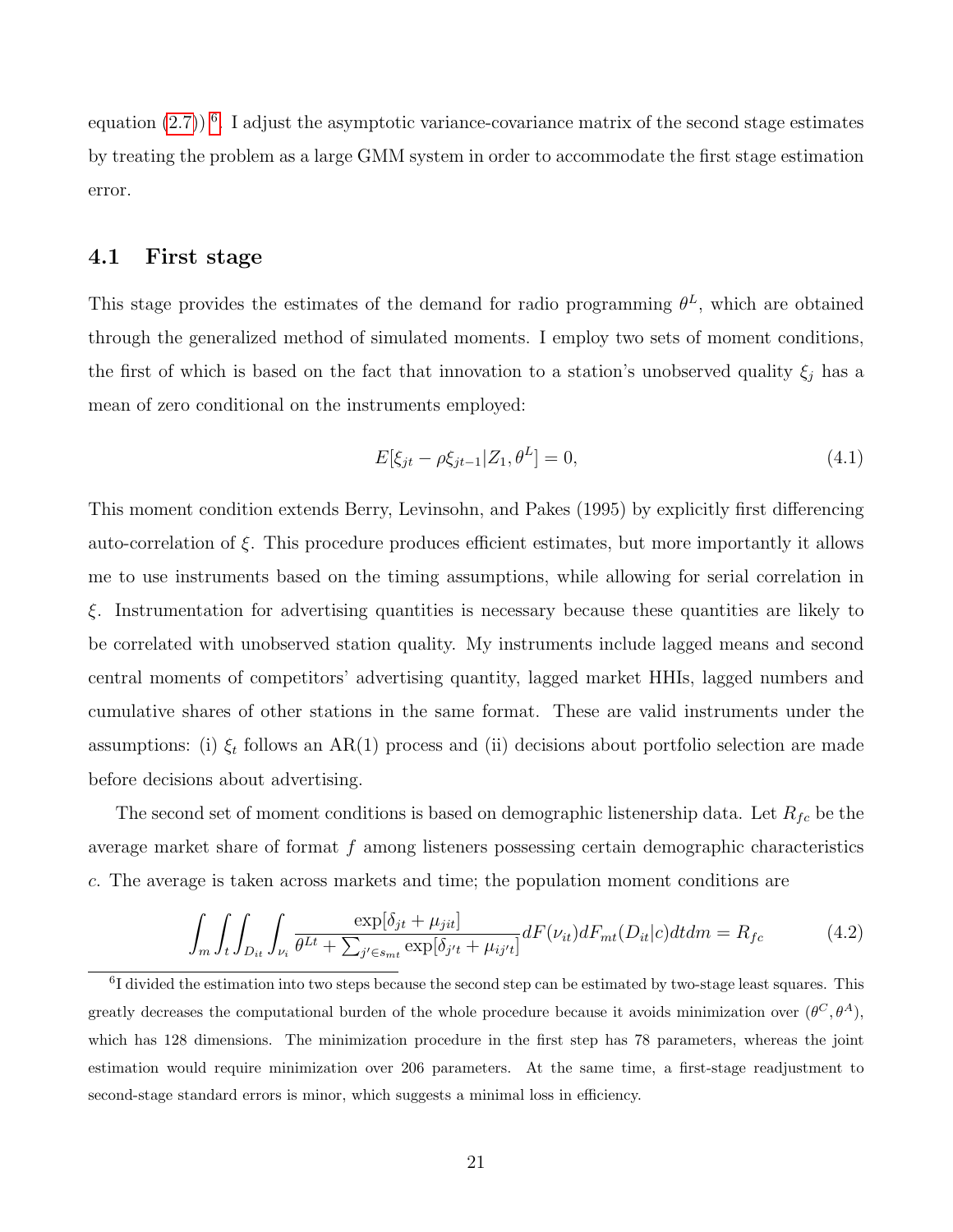where  $F_{mt}(D_{it}|c)$  is a distribution of people who possess characteristic c at time t in market m. To lower the computational burden, I simulate the moment conditions [\(4.1\)](#page-20-1) and [\(4.2\)](#page-20-2) jointly by using the same draws for demographics in both equations and summing across a sub-population possessing characteristic c in the equation [\(4.2\)](#page-20-2). This gives an  $\mathcal{I}_{\text{mtc}}$  number of draws for each characteristic.

I formulate the problem using Mathematical Programming with Equilibrium Constraints through a procedure similar to that of Dube, Fox, and Su (2012):

<span id="page-21-0"></span>
$$
\min_{\theta^L,\xi,g} g'Wg
$$

Subject to:

$$
\frac{1}{\mathcal{I}} \sum_{i} \frac{\exp[\delta_{jt}(\theta) + \mu_{jit}(\theta)]}{\theta^{Lt} + \sum_{j' \in s_{mt}} \exp[\delta_{j't}(\theta) + \mu_{ij't}(\theta)]} = r_{jt} \quad \forall t, j
$$
\n
$$
\frac{1}{\mathcal{I}} \sum_{t} \frac{1}{M} \sum_{m} \frac{1}{\mathcal{I}_{mtc}} \sum_{i \in c} \frac{\exp[\delta_{jt}(\theta) + \mu_{jit}(\theta)]}{\theta^{Lt} + \sum_{j' \in s_{mt}} \exp[\delta_{j't}(\theta) + \mu_{ij't}(\theta)]} - R_{fc} = g_1 \quad \forall c
$$
\n
$$
\frac{1}{\text{size of } \xi} Z_1(\xi - \rho L \xi) = g_2,
$$
\n(4.3)

where L is a lag operator that converts the vector  $\xi$  into one-period lagged values. If the radio station did not exist in the previous period, the lag operator has a value of zero.

#### 4.2 Second stage

The second stage of the estimation obtains the competition matrix  $\Omega$ , the parameters of demand for advertising  $\theta^A$  and the marginal cost  $\theta^C$ . To compute the matrices  $\Omega^m$  for each market, I use the specification laid out in section [2.3.](#page-9-0) The elements of the matrix  $\Omega$  are specified as

$$
\omega_{ff'} = \frac{1}{\sum_{a \in \mathcal{A}} r_{a|f}^2} \sum_{a \in \mathcal{A}} r_{a|f} (r_{a|f} r_{f'|a})
$$

following equation [\(2.6\)](#page-11-0). The term  $r_{f|a}$  represents advertisers' beliefs about listeners' preferences for formats and these preferences are assumed to be constant across markets and equal to the values by reported by Arbitron's Radio Today reports. Specifically, the advertisers' beliefs about the listener aggregate preferences for formats conditional on demographics are assumed to be constant nation wide. However, to recognize that advertisers know the demographic composition of each market, I allow for market-specific composition of listeners in each format  $r_{a|f}^m$ . For example, in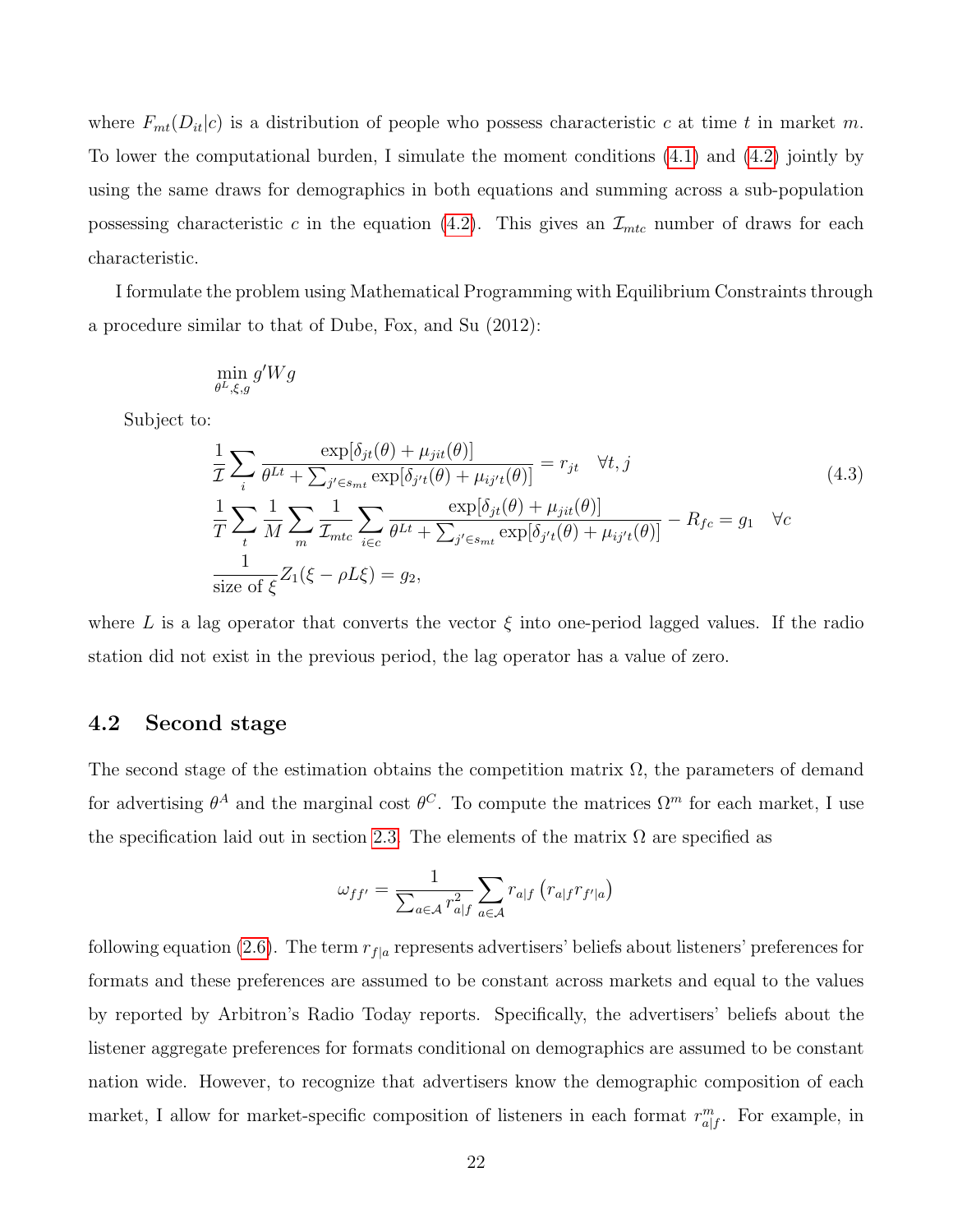markets with large Hispanic population I allow the share of Hispanic listeners to be greater for every format. I obtain  $r_{a|f}^m$  by employing the Bayes' rule  $r_{a|f}^m \propto r_{f|a} r_a^m$ , where  $r_a^m$  is the proportion of listeners of type a obtained from the Current Population Survey that was aggregated over the period of 1996-2006. I use 64 listener types, which are a combination of the following binary variables: gender, Hispanic, Black, income over \$40,000 a year, Bachelor degree or higher, and 44 or more years of age. I treat  $\Omega^m$  as exogenous and fixed in all of the following steps. <sup>[7](#page-22-0)</sup>

After computing matrices  $\Omega$ , I estimate  $\theta^A$  and  $\theta^C$ . Using estimates of demand for radio programming  $\theta^L$  from the first stage, I compute ratings for each station conditioned on the counterfactual advertising quantities. I use FOCs for owners' profit maximization (see equation [\(2.7\)](#page-12-0)) to set up a system of linear equations:

<span id="page-22-1"></span>
$$
r_{jt} + \sum_{j' \in s_{kt}} q_{j't} \frac{\partial r_{j't}(q_t)}{\partial q_{jt}} =
$$
  

$$
\theta^{Cmt} + \theta_1^{Cm} + \theta_2^{Am} \left[ r_{jt} v_j + \sum_{j' \in s_{kt}} \left( r_{j't}(q_t) \omega_{jj'}^m + v_{j'} \frac{\partial r_{j't}(q_t)}{\partial q_{jt}} \right) \right] + \theta_2^{Cm} \xi_{jt} + \theta_3^{Cm} \text{SYN}_{jt} + \eta_{jt}
$$
\n(4.4)

where  $v_j = \sum_{j' \in s_{kt}} \omega_{jj'}^m q_{j't}$ .

Because the equation does not depend on  $\theta_1^A$ , it may be used to estimate  $\theta_2^A$  and  $\theta^C$ . Two sources of heterogeneity in marginal cost and slope coefficients exist across markets because the effective marginal cost parameters for each station in market m are given by  $\theta_1^{Am}\theta^{Cm}$ . I allow  $\theta_1^{Am}$ be different for each market, and I allow for three different sets of values for all parameters in  $\theta^{Cm}$ : for small (up to 500 people), medium (between 500 and 1500), and large (more than 1500) markets. To avoid having a full set of dummies and to facilitate identification, I set time dummies for years 1996 and 1997 to zero.

A similar specification is used for the slope of the inverse demand for ads, and the effective slope of this inverse demand is given by  $\theta_1^{Am}\theta_2^{Am}$ . To control for the fact that the market power of stations might differ across markets depending on their size, I allow for four different values for the slope of inverse demand, depending on the population of the market (up to 500 people, between

<span id="page-22-0"></span><sup>&</sup>lt;sup>7</sup>Such an approach potentially ignores possible variance of the  $\Omega^m$  estimator. The source of this variance might come from the finiteness of the CPS dataset and the distribution of Arbitron estimates.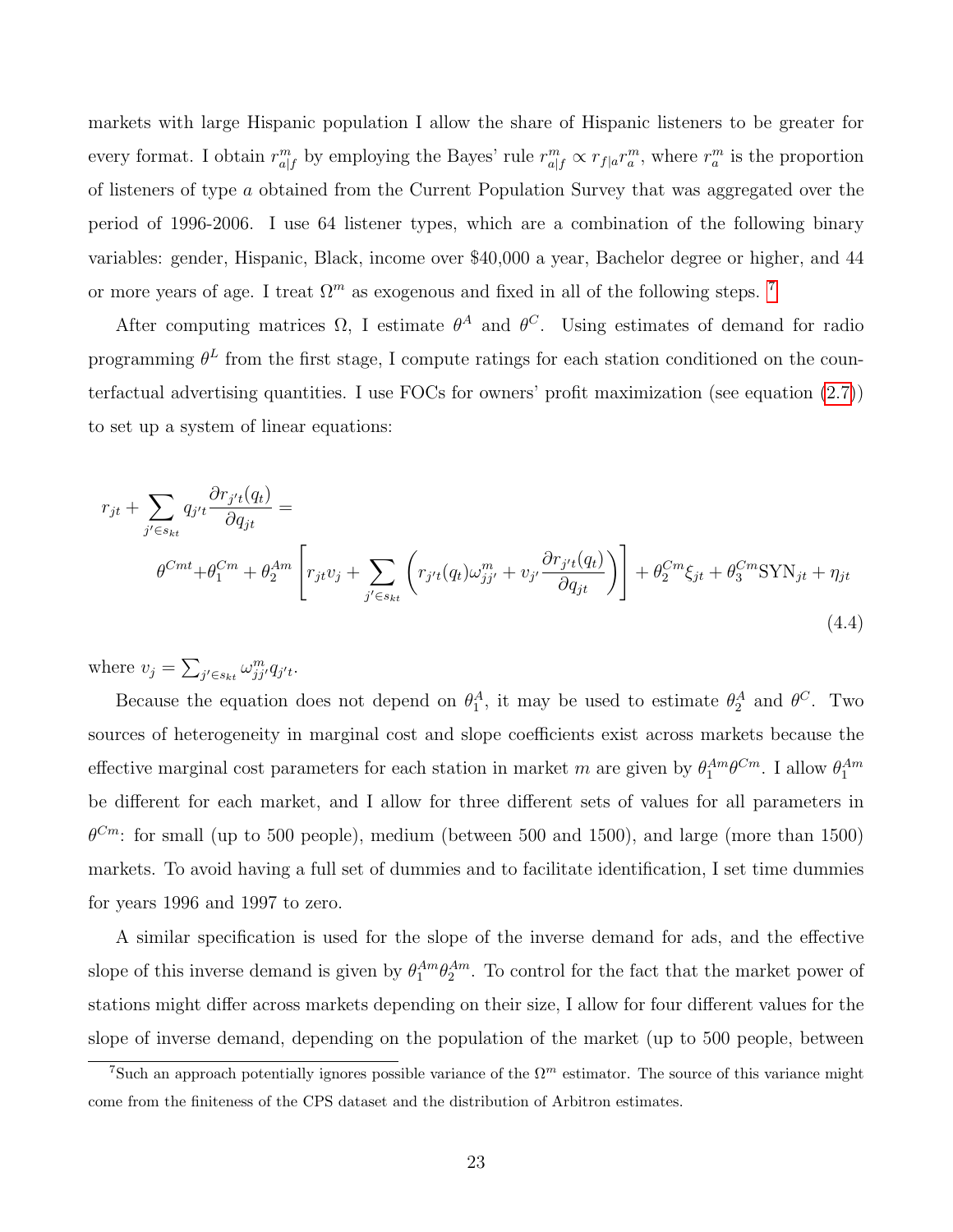500 and 1500, between 1500 and 4500, and more than 4500).<sup>[8](#page-23-0)</sup>

I calculate ratings and derivatives of ratings in equation [\(4.4\)](#page-22-1) using the estimates of  $\theta^L$  and  $\xi$ from the first stage. Demographic draws are taken from the CPS and are independent of those used in the first stage. Given the estimates of  $\theta_2^{Am}$  and  $\theta^C$ , I can back out  $\theta_1^{Am}$  by equating the observed average revenue in each market with its predicted counterpart.

To control for the fact that ratings depend on quantity, which is likely to be correlated with  $\eta$ , I estimate the model with two-stage least squares utilizing the following instruments: number of stations in the same format and ad quantities of competitors. Additionally, the instruments were lagged one period to control for potential serial correlation in  $\eta$ .

#### 4.3 Identification

First, I discuss the identification of the listener demand slope, separately from advertiser demand slope. The listener demand slope is identified from the variation in advertising quantity and ratings. During this procedure, I do not impose optimality of quantities. Instead, I utilize the size of response in ratings to changes in ad quantity caused by exogenous factors. The structural model enables me to control for confounding factors, which include exogenous time trends in radio listenership, changes in demographics, changes in market structure, and changes in unobserved station quality.

Having the estimates of listener elasticity, I am able to compute the listener feedback effect,  $\partial r_j$  $\frac{\partial r_j}{\partial q_j}$ , which I incorporate into supply-side optimality conditions given by equation [4.4.](#page-22-1) Using these optimality conditions I find advertiser demand slope and marginal cost that rationalizes the observed response in advertising quantity to exogenous variables, including demographics, macro time trends, or shocks to competitors' quality.

<span id="page-23-0"></span>The slope parameter  $\theta_2^A$  is identified separately from marginal cost using the observed response

<sup>8</sup>One could potentially allow for CPPs to depend on station quality, which would introduce a non-linear relationship between ad price per minute and ratings. Because I am unsure whether stations with large market shares can charge more per listener (they do not necessarily attract wealthier and more educated people), I decided not to include dependence of CCPs on quality in the specification. Moreover, the identification of this effect separately from  $\theta_2^{Am}$  and  $\theta_2^{Cm}$  using equation [\(4.4\)](#page-22-1) would crucially depend on the values of  $\omega_{jj'}^m$ . In the specification without non-linear effects, the results are robust to the weights (see section [7\)](#page-35-0).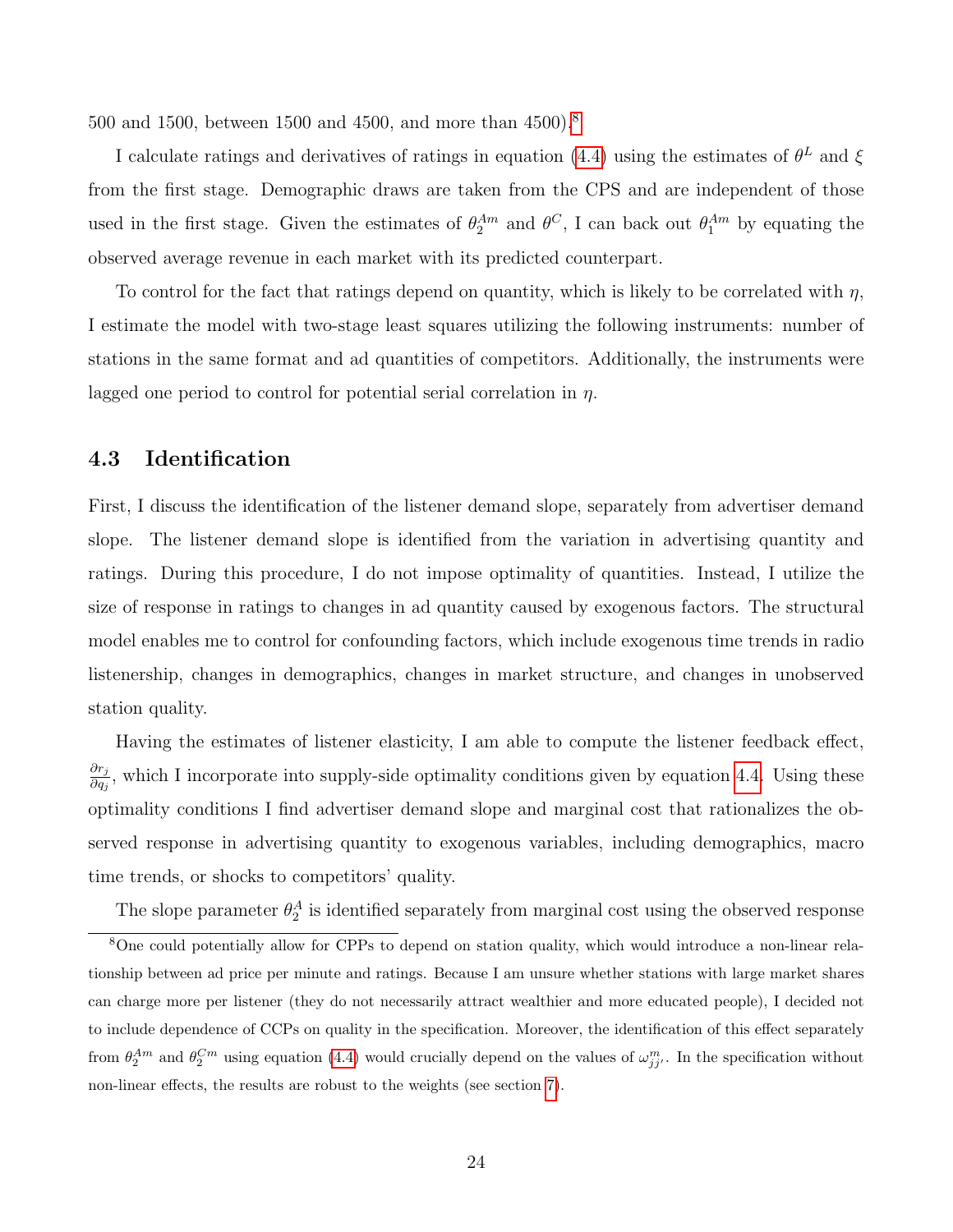of advertising quantity to mergers. In particular, assuming the CPP slope is flat, the estimated slope of listener demand would predict large increases in ad quantity after the merger. However, in the data, I frequently observe a decrease in the quantity supplied after the merger. This fact can be rationalized by postulating a negative value of CPP slope,  $\theta_2^A$ , but cannot be rationalized by marginal cost.

The time trends in advertising demand and marginal cost are identified using a triple-panel structure of the data, which contains observations on multiple time periods and markets. To obtain the fixed effect estimates in equation [4.4,](#page-22-1) I compare the size of the residual quantity responses across time periods, after netting out the observed time-varying factors. One limitation of this procedure is that the trends in advertising demand and marginal cost are not separately identified, given the current data. However, for my counterfactuals, this fact is not a limiting factor because I am interested in netting out both of these effects simultaneously.

Cross-price elasticities are identified under the assumptions on  $\Omega^m$  presented earlier in this section. Because these assumptions are fairly strong, the values of individual substitution coefficients  $\omega_{ff'}$  should be treated as approximations. For this reason, in section [7,](#page-35-0) I show that the policy experiments are invariant to these approximations.

## <span id="page-24-0"></span>5 Results

This section presents estimates of the structural parameters. The next subsection discusses listeners' demand parameters, followed by results concerning advertisers' demand and market power. The last subsection contains estimates of marginal cost and profit margins (before subtracting fixed cost).

#### 5.1 Listeners' demand

Table [7](#page-48-0) contains estimates of demand parameters for radio programming. The estimate of the mean effect of advertising on listeners' utility is negative and statistically significant, which is consistent with the belief that radio listeners have a disutility for advertising. Regarding the mean effects of programming formats, the Contemporary Hit Radio format gives the most utility, whereas the News/Talk format gives the least.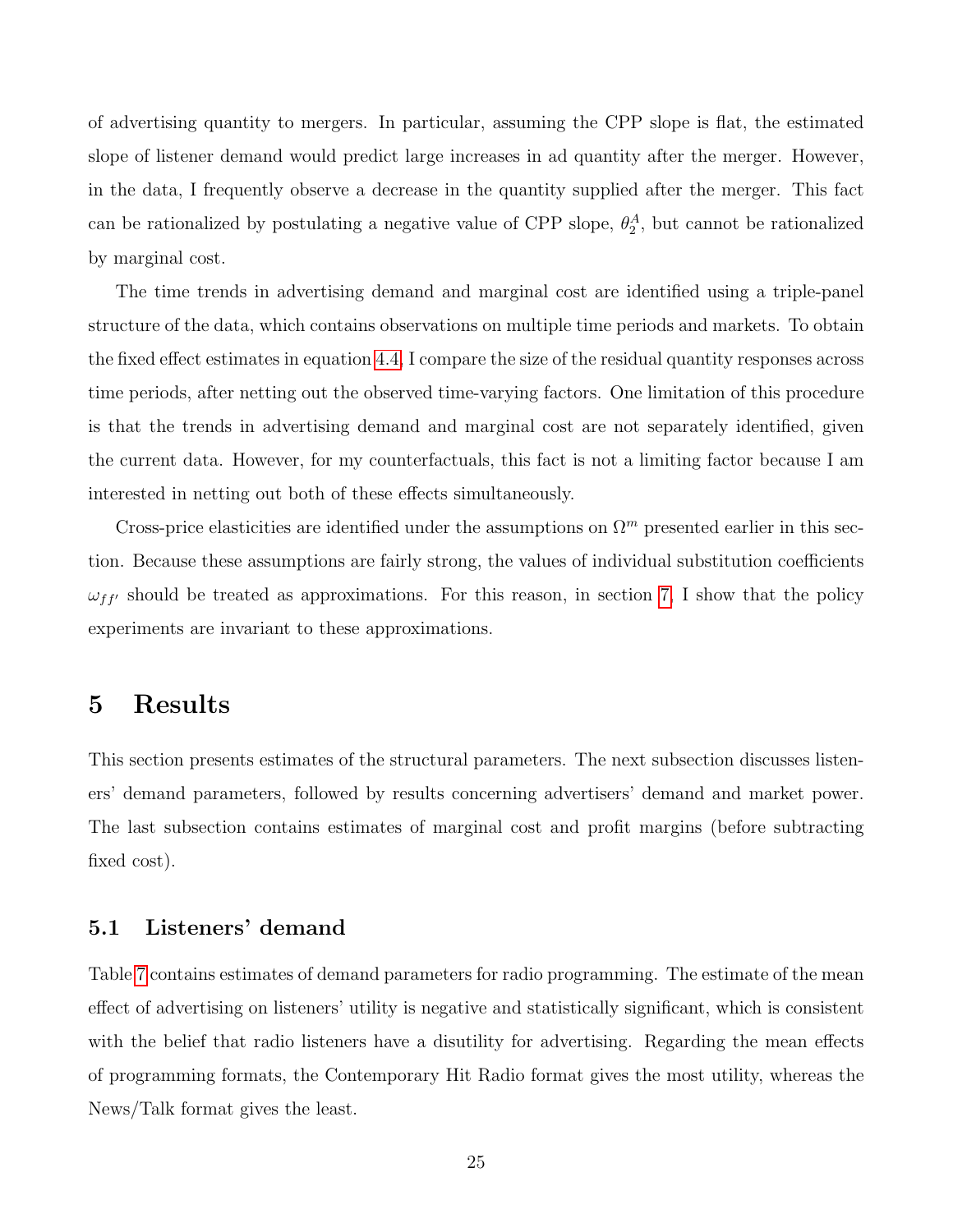The second column of Table [7](#page-48-0) contains variances of random effects for station formats. The higher a format's variance, the more persistent are the listeners' tastes for that format. For example, in response to an increased amount of advertising, listeners tend to switch to a station of the same format if the variance of the random effect for that format is high. The estimates also suggest tastes for the News/Talk and Country formats are the most persistent.

Table [8](#page-49-0) contains estimates of interactions between listener characteristics and format dummies. The majority of the parameters are consistent with intuition. For example, younger people are more willing to choose a CHR format, while older people prefer News/Talk. The negative coefficients on the interaction of a Hispanic format with education and income suggest that less-educated Hispanic people with lower incomes are more inclined to listen to Hispanic stations. For Blacks, I find a disutility for Country, Rock, and Hispanic, and a high utility for Urban. This finding is consistent with the fact that Urban radio stations play mostly rap, hip-hop, and soul music performed by Black artists.

Table [9](#page-50-0) presents the estimates of the time shocks to the utility of an outside option for the listeners. The trend in the outside option captures the influx if the internet and satellite radio, which results in the decline in listenership. Such downward trend lowers the incentives of the radio stations to exercise market power in the listenership market, which can be an alternative explanation for the increase in advertising prices. For this reason it is necessary to account for these trends when computing the merger counterfactuals.

#### 5.1.1 Discussion of the instruments

To determine whether the instruments used in the demand estimation are helpful in fixing the endogeneity bias, I perform an estimation of the model without random effects using 2SLS for comparison with an OLS. The results<sup>[9](#page-25-0)</sup> are reported in the third and fourth columns of Table [7.](#page-48-0) I find the endogeneity of quantity produces a biased OLS estimator. The estimated disutility from advertising declines nearly by half when using OLS, which flattens the demand curve. This bias goes in the right direction if ad quantity q is positively correlated with programming quality  $\xi$ . The extensive discussion of the mechanism of such bias is contained in Berry (1994).

<span id="page-25-0"></span><sup>9</sup>The fact that demographic random effects are not mean zero causes the large differences between format dummies in models with and without random effects.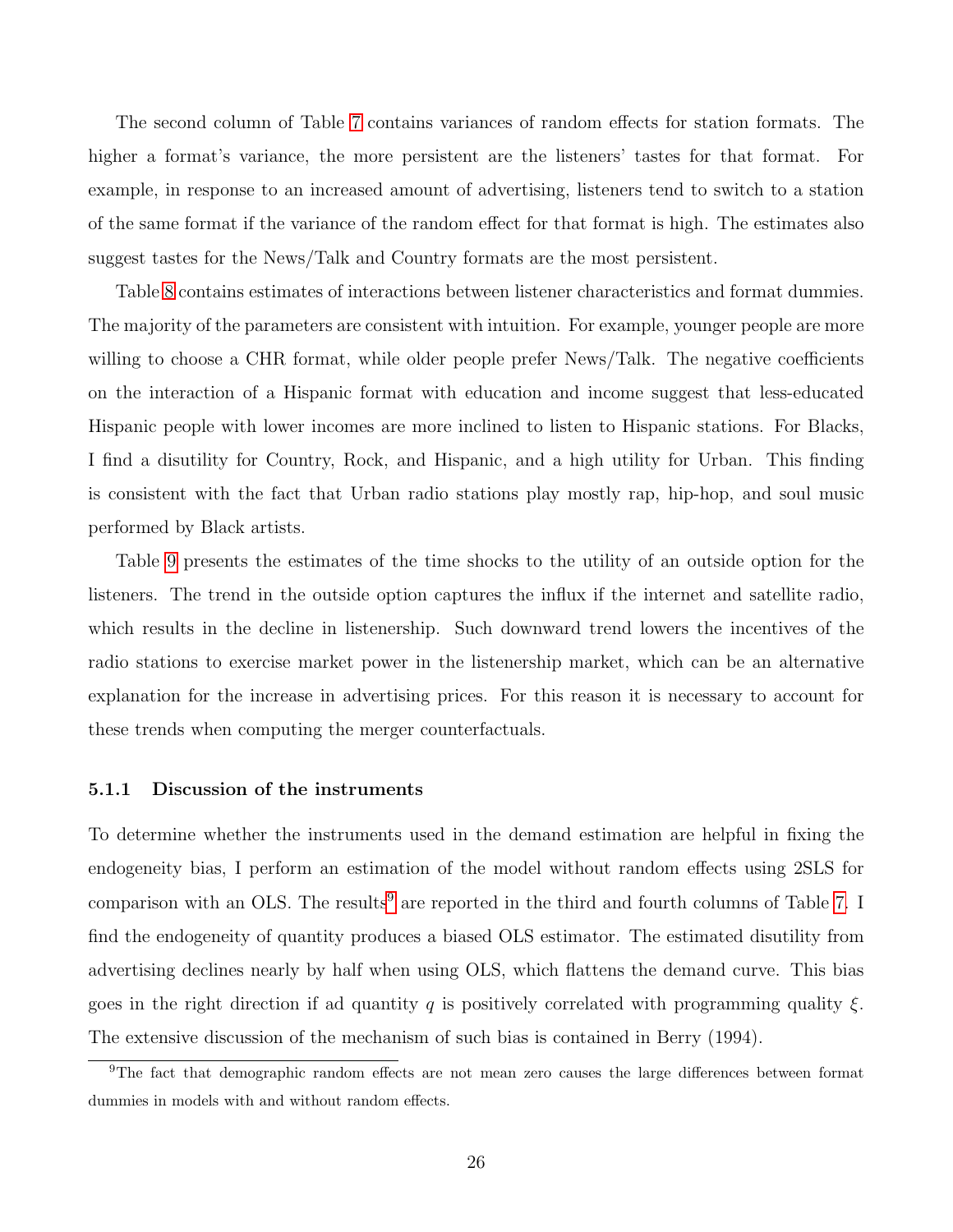Additionally, I tested for weak instruments by performing a joint F-test on parameters from the first-stage regression in the 2SLS procedure. I obtain an F-statistic equal to 3932, which overwhelmingly rejects the hypothesis that there is no linear dependence of quantity on instruments. Moreover, I obtain a first-stage  $R^2$  of 0.32, which suggests that instruments can explain about 30% of variation in quantity.

#### 5.2 Advertisers' demand

Table [10](#page-51-0) presents the weights for selected markets representing large, medium, and small listener populations. These weights were computed using the 1999 edition of the Radio Today publication and the Common Population Survey aggregated from 1996 to 2006. I also compute a total impact coefficient that is the sum of all the columns of this table for each format. Not surprisingly, general interest formats such as AC and News/Talk have the greatest impact on the price of advertising, whereas the Spanish format has the least. The values on the diagonals of the matrices represent the formats' own effect of the quantity of advertising supplied on per-listener price. These diagonal values are usually larger than the off-diagonal values, which suggests that ad quantity in the same format is a strong determinant of per-listener price for stations within the same format. In accordance with intuition, the formats with the most demographically homogeneous listener pools, Urban/Alternative and Spanish, have the highest values for own effects. On the other hand, general interest formats such as CHR and Rock are characterized by the smallest values of the own effect, which indicates that their target population has greater dispersion across other formats. For cross effects, one notices that News/Talk is close to AC and that Urban is close to CHR. This observation can be explained, for example, by the age of the listeners. In the former case, the formats appeal to an older population, and in the latter case, to a younger one.

Estimates of intercepts  $\theta_1^{Am}$  can be found in Table [2.](#page-43-0) The between-market variation of these intercepts picks out large variation of revenue across the markets in the data. Because the ad prices are measured on per listener basis, one can expect a positive relationship between the market population and the intercept. This relationship, however, is not exactly linear and reflects unobserved factors that affect the value of the ad listener in different markets. The non-linearity can be caused by two factors: (i) unobserved characteristics of listeners, such as income or propensity to purchase, as well as competition from other advertising markets; and (ii) the amount of market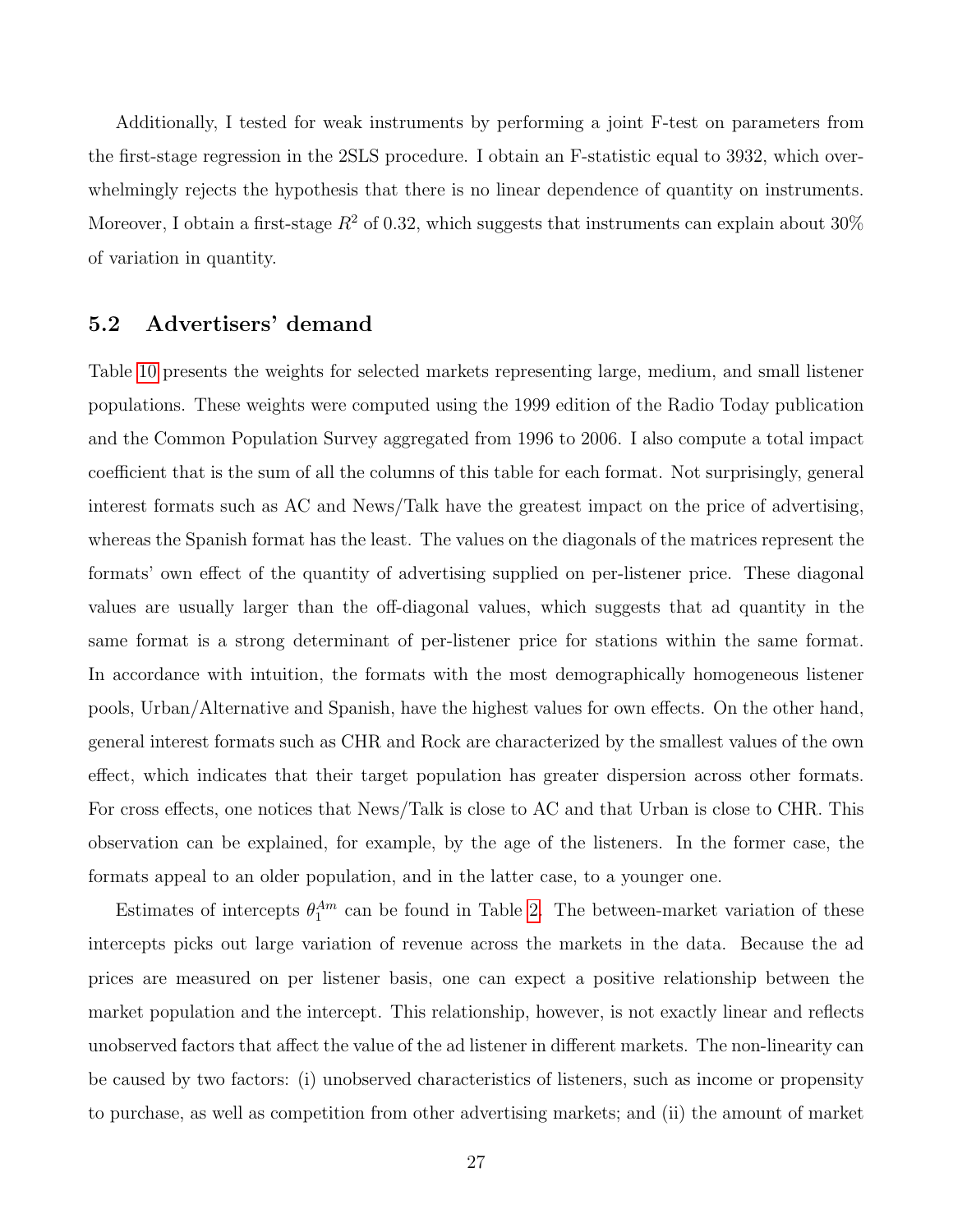power in the advertising market. Because of the second factor, I postpone further discussion until I have presented the slope coefficients.

The estimates of the slope of the inverse demand for advertising  $\theta_2^{Am}$  can be found in Table [11.](#page-52-0) The variation in the data allows me to separately identify  $\theta_2^{Am}$  for four groups of markets, clustered by total population. Slopes are relative to the intercept  $\theta_1^{Am}$  and are normalized using the standard deviation of the supplied ad quantity on the data. A convenient interpretation of the slopes is the percentage of  $\theta_1^{Am}$  decrease in the price of advertising, corresponding to an increase in ad quantity by a standard deviation.

I find that in larger markets, the advertisers are more price sensitive than in smaller markets, which means that the radio stations have more market power over advertisers in smaller markets. This difference is caused by unobserved factors that affect the advertising-demand slope, such as the value of the marginal ad listener and competition from other sources of advertising.

Having discussed the slope coefficients, I come back to rationalizing the intercept parameters. In an extreme example, Dallas (TX) and Austin (TX) have intercepts of \$342 and \$337, respectively, which is more than four times higher per-listener in Austin because Dallas has much larger population. This difference is partly driven by the fact that the raw 2006 SQAD per-radio-listener price is 120% higher in Austin than in Dallas (the SQAD prices are based on actual transactions). Another factor is that, the inverse demand for advertising is much flatter in Dallas than in Austin. Thus, the equilibrium price in Dallas is likely to be close to the intercept, whereas in Austin, it is likely to be much smaller than the intercept. These factors interact and generate much higher intercept estimates in Austin than in Dallas.

#### 5.3 Supply

Estimates of a marginal cost level  $\theta_1^{Cm}$  and quality coefficient  $\theta_2^{Cm}$  can be found in Table [12.](#page-52-1) I can identify unobserved differences in marginal cost between three groups of markets, depending on the population. The numbers reported in the table are relative to the intercept  $\theta_1^{Am}$ . They can be greater than one because the ad price is additionally multiplied by station market share measured in percentages. One convenient interpretation of the marginal cost level is that is presents the lower bound on the rating of the average station required for that station to be profitable. I find that in small markets, an average station needs at least a 3% market share to break even, whereas in larger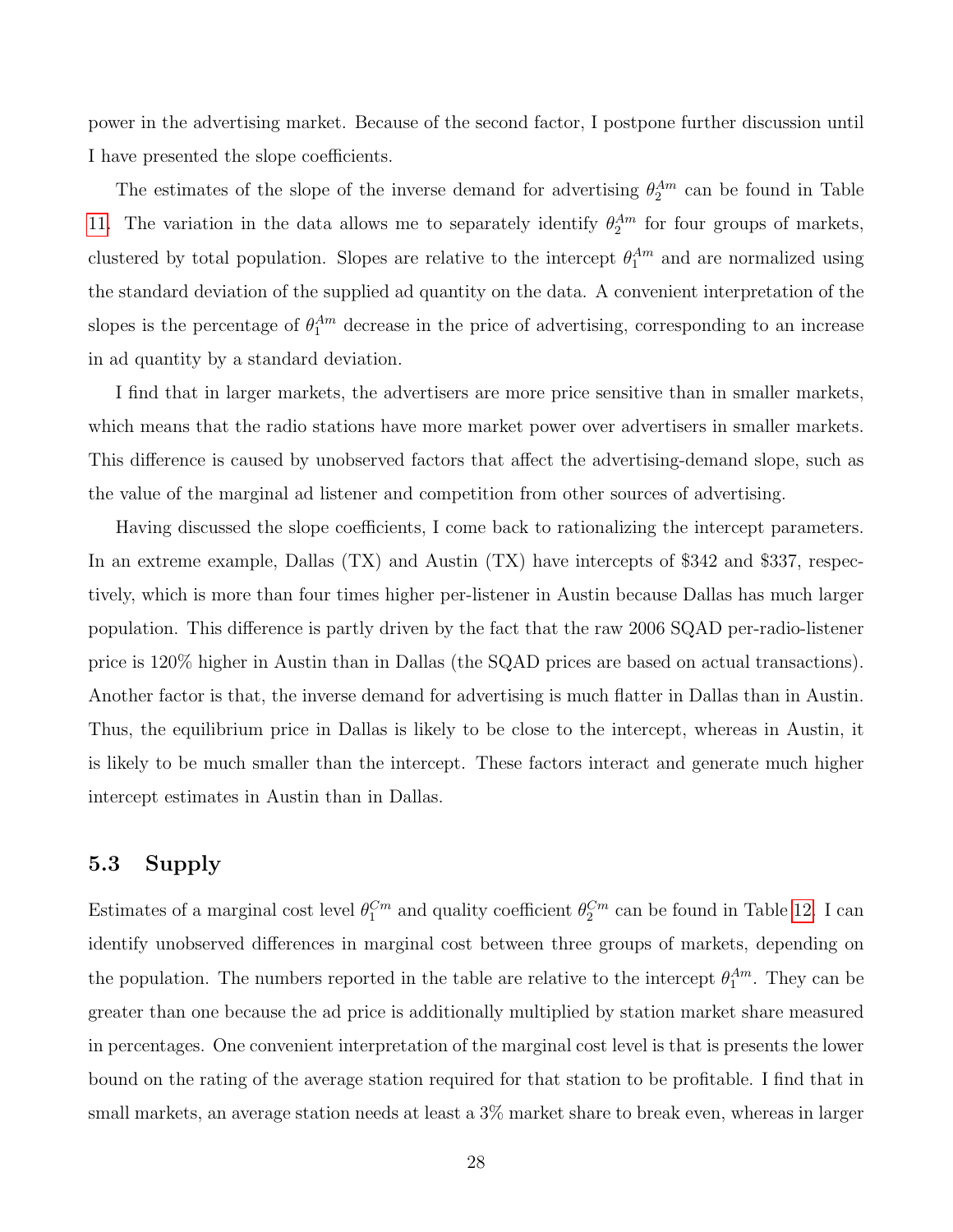markets, this number drops to  $1.1\%$ . Because there are many more stations in the bigger markets, this difference confirms my prior intuition. Note that the above numbers apply to single-owned stations of average quality. Because smaller stations have lower unobserved quality, they also enjoy reduced marginal costs. Thus the model predicts positive variable profits even for stations with ratings that are less than the above-average break-even thresholds. <sup>[10](#page-28-0)</sup> Moreover, during the supply side estimation, the first order conditions are enforced. This means that the station that appears to be unprofitable, but supplies a positive amount of advertising, is automatically assigned a negative shock value to the marginal cost, an assumption which rationalizes the station's action. In the counterfactual, I employ a constrained optimization algorithm that in practice assigns zero quantity to stations that would earn less than zero gross profits otherwise.

The coefficients on station quality are positive, which suggests stations pass through some of the revenue increase from an additional advertising minutes to the ad agents. Higher wages for agents can be generated by both higher station ratings and higher quality. The relationship is more pronounced in smaller markets.

Table [13](#page-52-2) presents time effects in the marginal cost. The effects are fairly large which suggests fluctuations in the advertising labor markets. However, as noted earlier, these coefficients can also be interpreted as shocks to aggregate willingness to pay for advertising. In particular, large coefficients indicate low willingness to pay. This interpretation is compatible with the estimated 2001-2003 peak in the time coefficients which coincides with the recession.

Table [14](#page-53-0) presents the estimates of cost synergies from joint ownership of multiple stations in the same format. I find statistically significant synergies in the largest and smallest markets. In particular, in the largest markets, the marginal cost of selling 60 seconds of advertising in second station in the same format is about 20% smaller.

<span id="page-28-0"></span> $10<sup>I</sup>$  note that positive variable (or gross) profits are not necessarily indications of a radio station profitability. Indeed, Jeziorski (2013) finds that stations bear a considerable amount of fixed costs, which would sometimes translate to operating losses. The possibility of losses is consistent with the low and sometimes negative median industry EBIT margins reported by the FCC Research Studies on Radio Industry. For example, the FCC's Radio Industry Review shows that the median EBIT margin was negative for parts of 1998, 2001, and 2002, and was below 5% for the part of 1999.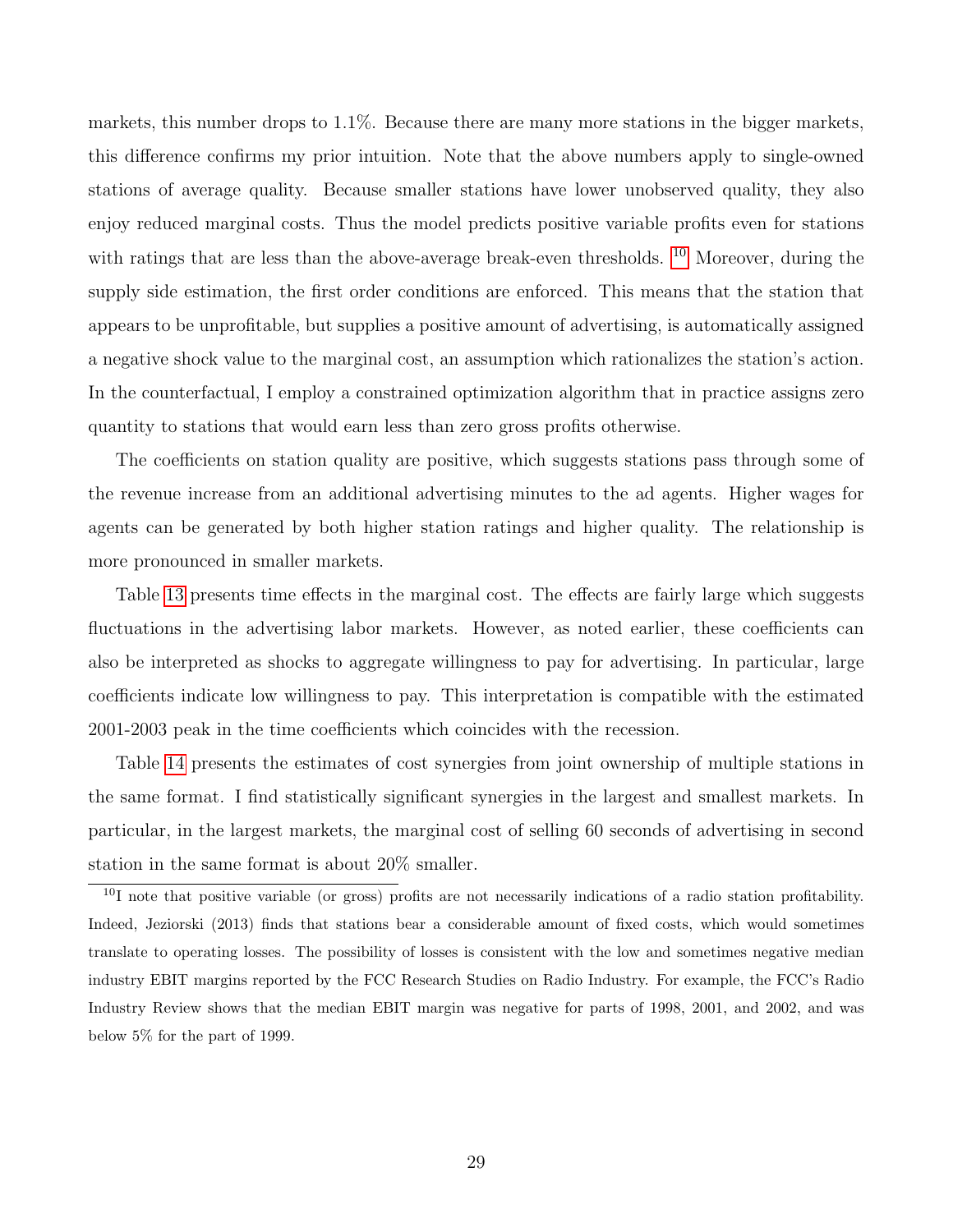#### 5.3.1 Discussion of the instruments

As in the demand model, I determine whether the instruments are helpful in correcting the endogeneity bias, through a comparison between 2SLS with OLS estimates. In this case, the bias is difficult to sign because q appears on both sides of the equation  $(4.4)$ . The results are summarized in Table [11.](#page-52-0) I find that endogeneity of quantity biases the slope of downwards. I also find a negligible negligible bias in time effects and marginal cost, which was not reported and can be found in the online appendix.

Because I allow for multiple values of  $\theta_2^A$ , the first-stage regression has three parameters on the left side that correspond to markets of different sizes. I perform a test for weak instruments by regressing an endogenous regressor for each market an appropriate instruments vector for that group; in its use here, the term "instruments" denotes all exogenous regressors vector for that group. The F-stats are 714, 924, 827, and 202, respectively, for small, medium-small, mediumlarge, and large markets. The  $R^2$  statistics are 0.22, 0.19, 0.26, and 0.11, which suggests that the instruments can explain a reasonable amount of variation in the endogenous regressors. <sup>[11](#page-29-0)</sup>

## 6 Counterfactual experiments

In this section, I investigate the impact of consolidation on listener and advertiser welfare. First, I investigate the changes in listener and advertiser surplus. In particular, I calculate how much market power was exercised on both of those groups. Second, I decompose this market power into adjustments of variety and advertising quantity. The dollar values in the counterfactuals were extrapolated from a subset of 88 markets to the entire US market on the assumption that the analyzed markets are a random selection, weighted by the population, of small, medium and large markets drawn from the entire Arbitron market pool.

I compute the standard errors of the counterfactual results using a parametric bootstrap performed in three stages: (i) I draw model parameters  $\theta$  from the joint asymptotic distribution of

<span id="page-29-0"></span><sup>&</sup>lt;sup>11</sup>A lower value of  $R^2$  for large markets illustrates that the variation in the instruments might not be adequate to allow for four groups simultaneously in marginal cost and slope of advertising demand. The choice to allow the fourth group in advertising demand is motivated by the fact that it adds only one parameter. An additional group in marginal cost would add 12 more parameters.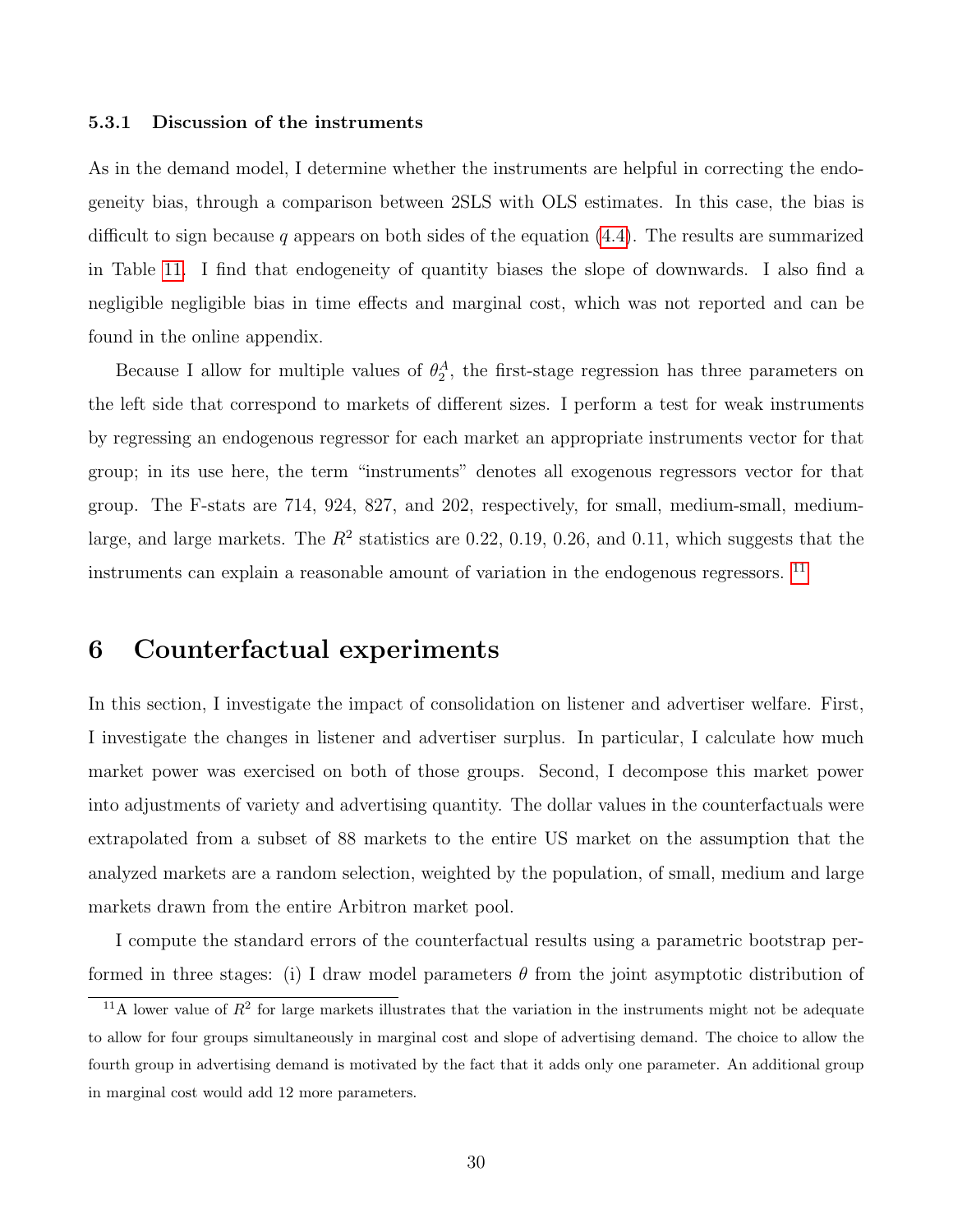first and second stage estimates, (ii) I obtain the error terms of the model,  $\xi$  and  $\eta$ , for the drawn parameters, and (iii) I recompute the counterfactual for the new parameters and errors terms. Standard errors obtained using this procedure should be treated as conservative approximations, because they are likely to be overstated, which is caused by an accumulation of numerical errors when computing thousands of local market equilibria. The bootstrap is performed using 90 independent draws of  $\theta$ <sup>[12](#page-30-0)</sup>

Before performing counterfactual calculations, I consider descriptive relationships between concentration and prices. First, I regress market CCPs on a market's HHI, including market fixed effects. I find that higher concentration is correlated with higher prices in the advertising market, suggesting that radio-station owners are exercising market power on advertisers. Second, I regressed the total advertising supplied on the market's HHI and market fixed effects. Here I obtain a coefficient of 1.65 with a standard error of 0.3, which is evidence of market power on listeners. Because market power appears to be present in both market segments, I cannot definitely conclude which segment had more surplus extracted by radio-station owners. In the following subsection, I present the structural counterfactuals that answer this question.

#### 6.1 Impact of mergers on consumer surplus

To isolate the impact of the Telecom Act on a surplus division between advertisers and listeners, I perform counterfactuals in which I calculate equilibrium ad quantities and prices for each half year between 1996 and 2006 under the old 1996 ownership structure and the 1996 formats. This methodology is motivated by the fact that in 1996, many markets were at their ownership caps. During this computation, I fix the values of stations' quality  $\xi$  and shocks to marginal cost  $\eta$  at the estimated values and account for marginal cost synergies by adjusting the marginal cost estimates with appropriate pre- or post-merger values for dummies  $SYN_{jt}$ . Finally, I net out demand and supply time effects by setting year dummies to their 1996 levels and detrend demographics by employing 1996 draws from Common Population Survey. Because I do not observe listeners paying to remove advertising, I am unable to quantify listener welfare in dollars. Instead, I am going to use person-day-minutes (pdm) of advertising as the unit of utility. Although I measure

<span id="page-30-0"></span><sup>12</sup>Note that estimates of percentage changes have lower standard errors than absolute changes because the percentage changes do not depend on the estimates the intercepts of the inverse demand for advertising,  $\theta_1^{Am}$ .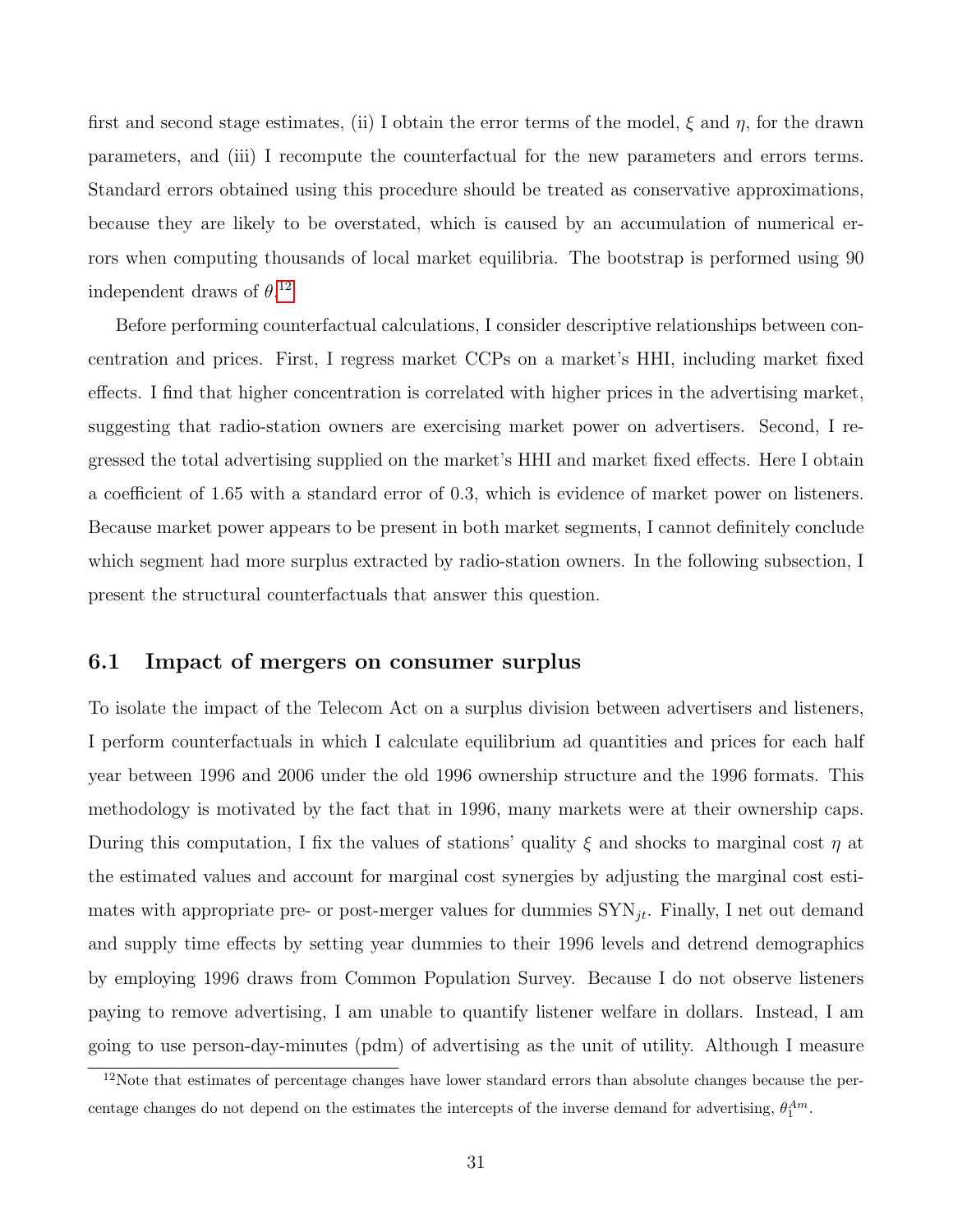changes in welfare in the units of advertising, the impact of mergers cannot be measured by simple changes in ad exposure, reported as "Average ad load," [13](#page-31-0) because listeners reoptimize in response to both product repositioning and adjustments in advertising supply. For example, listeners frequently switch to stations with less favorable programming if such stations decreased the amount advertising. In such situation, changes in the average ad load would overstate changes in listener welfare. The welfare measures reported in this study correct for this potential bias.

The total impact of consolidation on advertiser and listener welfare is presented in the last row of Table [15.](#page-53-1) This impact, presented as such, is a statement of the difference in listener and advertiser welfare between the equilibria computed computed using both 1996 and current ownership and formats. I find that mergers decreased total ad quantity by roughly 15,000 minutes, resulting in 17% or 7.3 pdm reduction in average ad exposure. These changes translated to an increase of 1 pdm in consumer welfare. As mentioned before do not observe dollar prices in the listenership market, thus I cannot compute the dollar value of this compensating variation. However, I can compute a rough estimate using the prices for the satellite radio. On the assumption that people buy satellite radio only to avoid listening to advertising, this estimate estimate comes to 1.5 cents per minute, or \$730 million dollars for each pdm per year. This number is, of course, an ad hoc, loose upper bound on the overall welfare gain. For advertisers, a decrease in quantity supplied leads to an approximately 6.5% increase in per-listener prices,<sup>[14](#page-31-1)</sup> or a \$223 million (21%) decrease in advertiser surplus. Therefore I conclude that the Telecom Act led to a reallocation of surplus from advertisers to listeners.

Separate observations of small, medium, and large markets reveal more details about the reallocation of the surplus. As mentioned in the previous section, radio stations have considerable control over prices in small markets and less control in large markets. With this fact in mind, I present counterfactuals for markets with populations less than 0.5M, between 0.5M and 2M, and in excess of 2M.

<span id="page-31-0"></span>In smaller markets (see first row of Table [15\)](#page-53-1), stations decrease advertising volume to exer-

<sup>&</sup>lt;sup>13</sup>Average ad load is defined as the expected number of advertising minutes heard by an average listener, which is different from total number of minutes in the airwaves.

<span id="page-31-1"></span><sup>&</sup>lt;sup>14</sup>I measure prices by computing a mean price index, which is a price per average listener (average of station CPPs weighted by market shares and market population) – computed in 1996 units to control for different levels between markets.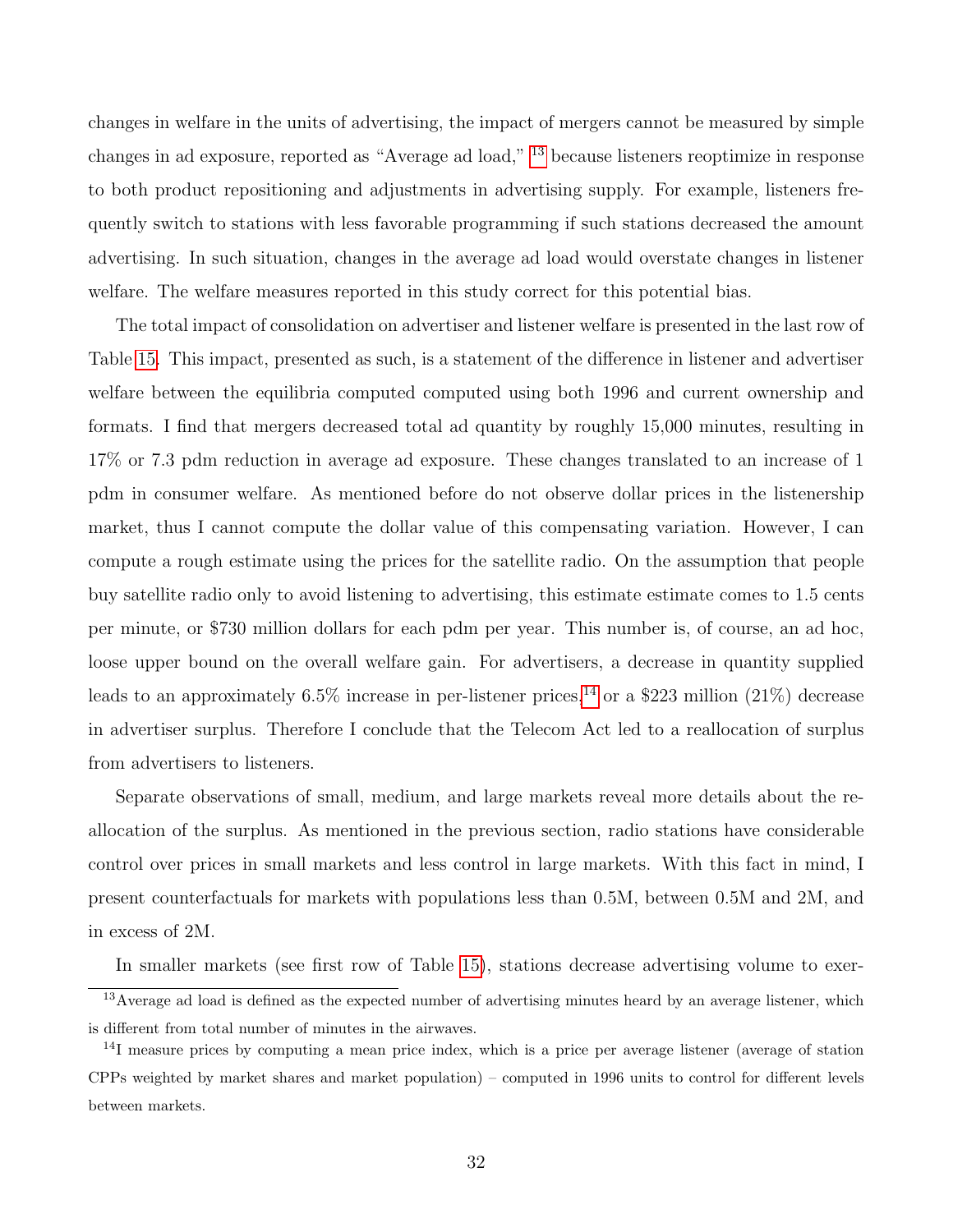cise market power on advertisers. They supply over 10,000 fewer minutes of advertising, which translates into a 8.1 pdm decrease in ad exposure, increasing the consumer surplus by 1.3 pdm. However, prices rise by 7% and cause a \$56M (33%) loss in advertiser surplus.

In medium markets (see second row of Table [15\)](#page-53-1), mergers reduced the number of broadcast advertising minutes by 3,500 minutes (8.8%) and ad the load by 8.7 pdm (22%). This decrease resulted in lowering advertising surplus by \$68 million (23.5%), which is larger in nominal terms than for small markets (because of larger demand intercepts in medium markets), yet much smaller in percentage terms. The consumer surplus goes down despite a smaller advertising load, which results from the combination of an impact of quantity readjustment and format repositioning.

In large markets (see third row of Table [15\)](#page-53-1), firms supply only 950 (6.5%) fewer minutes of advertising, which translates to lowering the average ad load by 6.4 pdm (or 14%), increasing listener surplus by almost 2 pdm. At the same time, the reduced advertising supply decreased advertising welfare by \$100M, which is nominally greater than the welfare decrease in medium and small markets. However, this decrease constitutes only 17% of the total surplus of advertisers, which is less than the decease for the other two markets. This dichotomy is caused by larger intercepts for larger markets, which drive the nominal numbers, and smaller slope coefficients, which drive the percentage numbers. Overall, I conclude that on average, mergers transferred surplus from advertisers to listeners. The loss in the advertiser surplus was higher nominally in larger markets; however, percentage-wise, it was higher in smaller markets.

In the model without marginal cost synergies the total effect of the merger wave on advertisers was 10% stronger and the effect on listeners was 40% stronger. This difference is caused by the fact that ownership consolidation provided additional marginal cost savings. To get the correct counterfactual, these savings need to be nullified in the computation of the pre-merger equilibrium. Otherwise, although the ad quantities post-merger would still be correctly computed, ad quantities pre-merger would, on average be biased upwards. Therefore, the firms appear to have decreased the ad quantities to a greater extent, which leads to overestimating the change in listener and advertiser welfare.

#### 6.2 Effects of product variety and market power

Berry and Waldfogel (2001) suggest the negative effects of ownership consolidation on listeners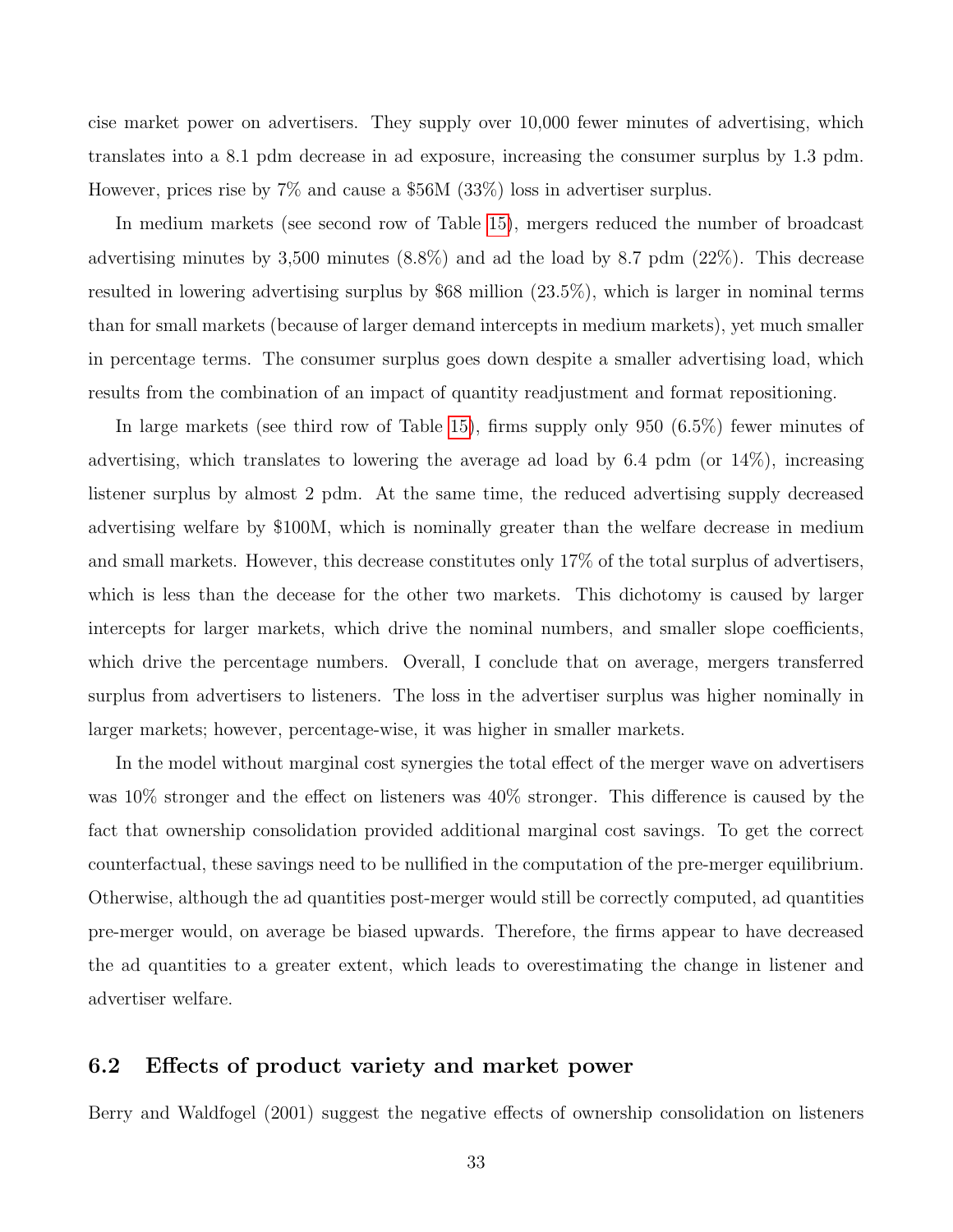might be mitigated by format switching. They find post-merger repositioning results in spatial competition, leading to greater variety, which they assume is beneficial for the listeners.<sup>[15](#page-33-0)</sup> To quantify this effect, I compute the ad quantity by using 1996 ownership and formats, which serve as proxies for a pre-regulation regime. Next, I use this quantity to compute the surpluses by using 1996 and current ownership and formats. The difference between these surpluses measures a welfare impact of post-regulation changes in product variety without taking into account quantity adjustments. The results of this experiment are presented in the first row of Table [16.](#page-54-0) I confirm the result of Berry and Waldfogel (2001). In particular, listeners have a 0.3% larger surplus (about 1.6pdm) after consolidation and format switching. This increase was caused by an interaction of greater variety and lower advertising exposure. Note that despite keeping the number of ad minutes fixed the advertising load decreased, because listeners reoptimize. In particular, greater variety allows the listeners to choose stations with desired programming but with less advertising. Other studies have also documented similar effects, but do not agree on their direction. For example, George (2007) uses reduced-form arguments to show that mergers in the newspaper industry led to greater variety. She also finds that mergers combined with extra variety did not lower circulation and concludes that variety mitigates the negative effects of mergers on reader surplus. However, I note that, in another study, Fan (2012) finds negative impact of newspaper mergers on reader welfare.

I addition to quantifying the impact of changes in variety on listener welfare, I compute the impact of these changes on advertiser welfare. In contrast to the positive impact on listeners, I find that repositioning effects advertiser surplus negatively. In particular, advertisers lose more than \$180 million (17%) in surplus. I note that these findings are consistent with the findings of Fan (2012).

In the real world, repositioning changes firms' incentives to set ad quantity, because it softens competition in the advertising market. To quantify this effect, I compare the consumer welfare values without quantity adjustments computed in the previous step with consumer welfare computed under the full equilibrium response, including current formats and ownership as well as equilibrium quantities. The difference between these surpluses measures the impact of ad readjustments. The results are contained in the middle row of Table [16.](#page-54-0) In this case, both listeners and advertisers are

<span id="page-33-0"></span><sup>15</sup>Similar results obtained using direct analysis of station play lists can be found in Sweeting (2009).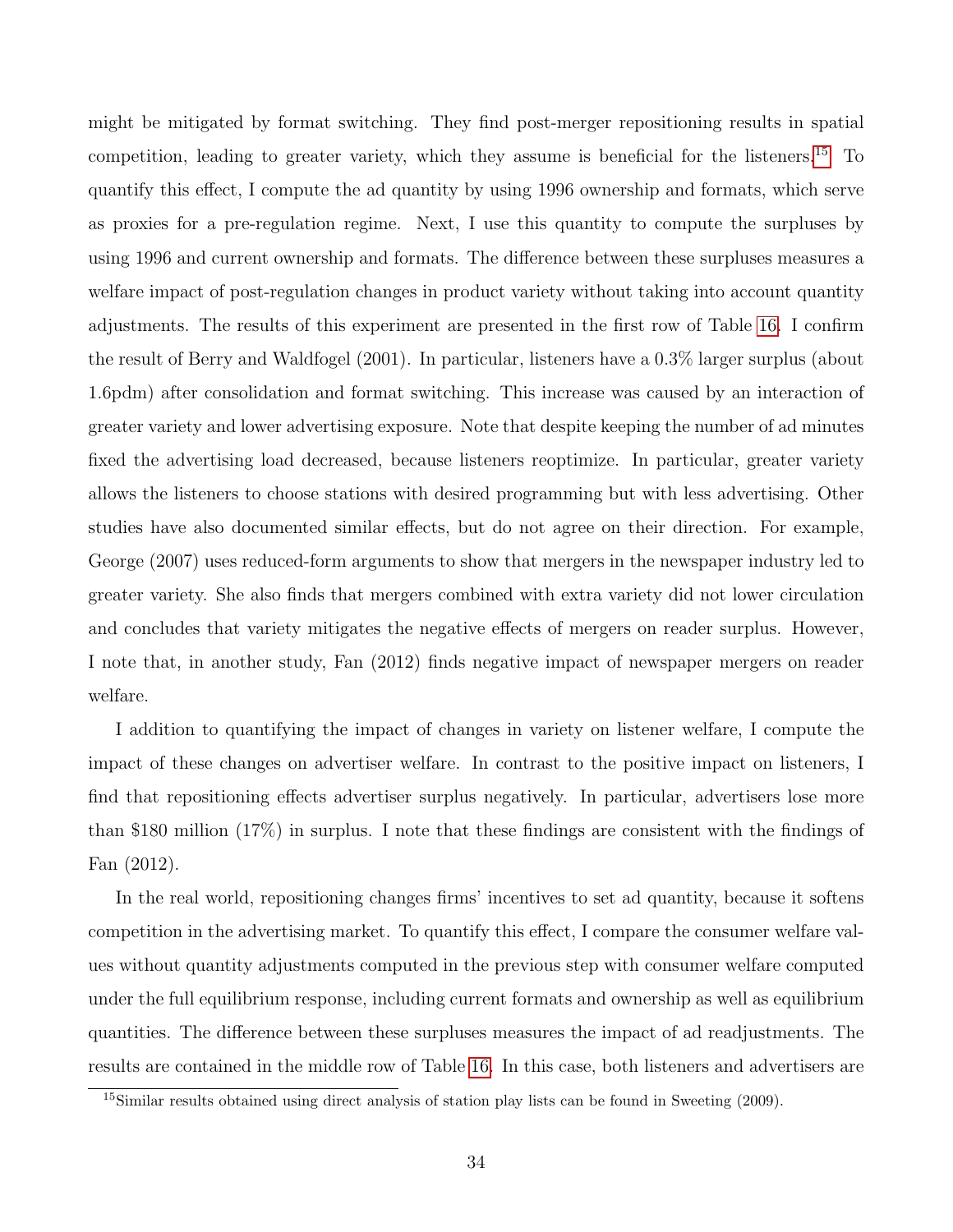worse off due to quantity adjustments; listeners lose 0.8 pdm and advertisers lose an additional \$44 million in surplus. Both listeners and advertisers lose welfare because the number of advertising minutes goes down, whereas average ad exposure goes up. I find that companies who own multiple stations engage in complicated ad readjustments. They lower the number of advertising minutes in the stations with low market share by a large amount and increase the number of minutes in popular stations by a smaller amount. These changes in advertising supply allow them earn additional revenue from higher prices, which depend on the total number of minutes supplied. Furthermore, they are able to increase revenue with greater average ad exposure. [16](#page-34-0)

The quantity readjustment does not decrease the listener surplus enough to offset the positive impact of extra variety. However, for the advertisers, the two effects work in the same direction, so the repositioning strengthens the effect of ad readjustment. About 80% of adverse effects on advertisers were caused by product repositioning, which softened the competition within formats. The magnitude of these effects suggests that repositioning is much more effective in extracting social surplus than readjusting ad quantity. This observation agrees with the large repositioning cost estimates found of Sweeting (2012) and Jeziorski (2013). Also, it is consistent with the conjecture made made with the raw data in section [3](#page-14-1) of this study that format switching amplifies market power effects. Another finding, that reflects patterns in the raw data described at the end of section [3,](#page-14-1) is that some mergers trigger switching to the Dark format. This switching happens more often in niche formats and leads to price increases.

The above results have two limitations. Primarily, because I employ a static model, the results should be interpreted as short run approximations. In particular, it is possible that in the long run more repositioning is present, which could either mitigate or strengthen the market power. Lastly, I do not observe the extend of repositioning in the counterfactual world without the deregulation, thus, I assume that in such case no repositioning takes place. Quantifying the extent to which these limitations affect the results requires a dynamic model in which product repositioning is endogenous and is left for further research.

<span id="page-34-0"></span><sup>&</sup>lt;sup>16</sup>This effect could be weaker if the price per ad slot were a non-linear, more particularly convex function of the ratings.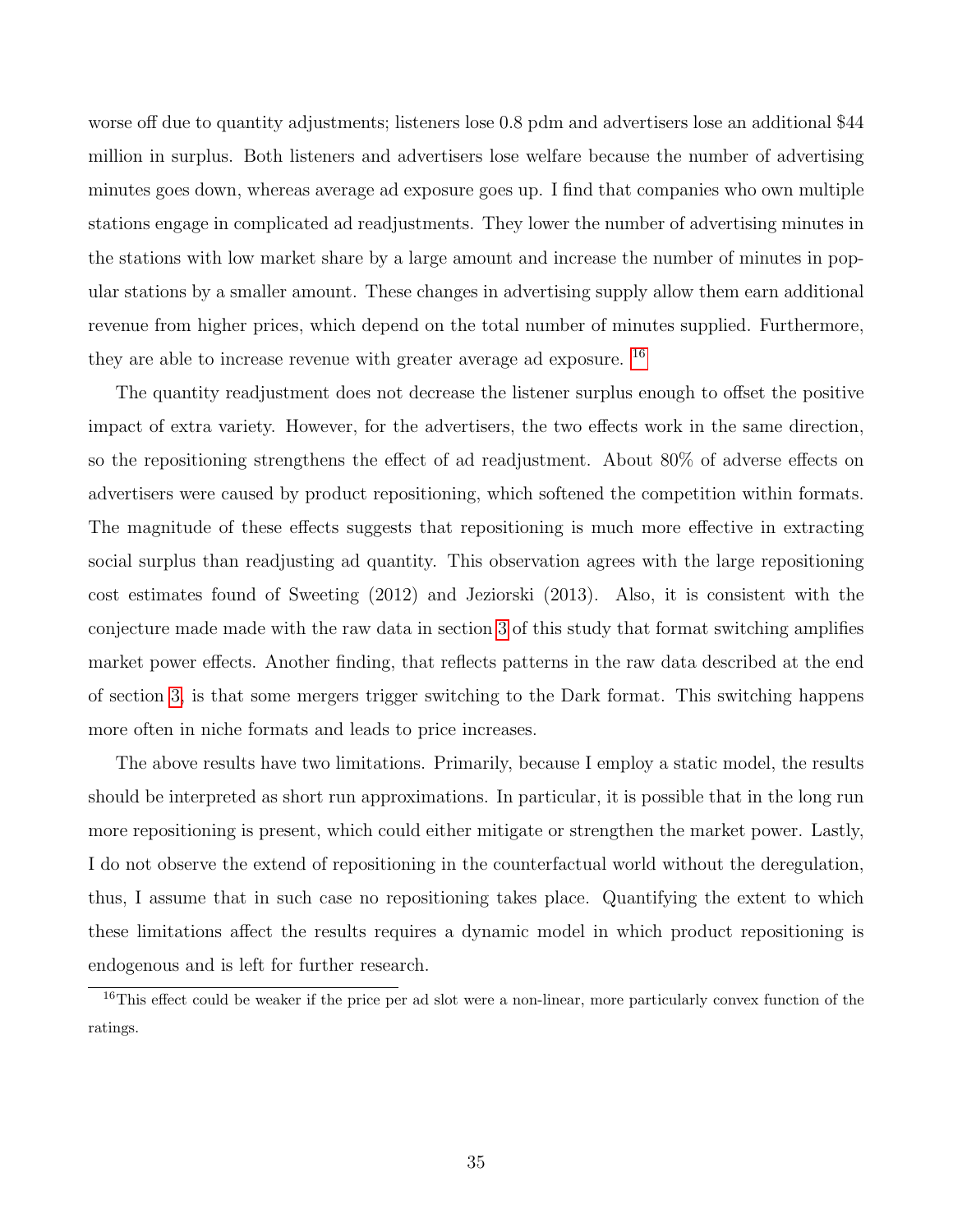### <span id="page-35-0"></span>7 Robustness analysis

This section examines the robustness of my advertising model to different assumptions about competition among station formats. This investigation is motivated by the fact that the data concerning advertiser deals is incomplete, and I deal with this problem by proposing a stylized specification of the inverse demand for advertising that uses publicly available data to predict substitution patterns between formats. These patterns directly determine the market power of stations over advertisers and can potentially alter the results of counterfactual experiments.

To investigate the robustness of the results, I re-estimated the model under two alternative assumptions. The first scenario represents the extreme situation in which formats compete only among themselves. In particular, suppose a specific type of advertiser only obtains utility from one specific format. In this case, equation [\(2.6\)](#page-11-0) has  $\omega_{ff} = 1$  and  $\omega_{ff'} = 0$  if  $f \neq f'$ . The second scenario represents another extreme in which formats are perfect substitutes; that is, there exists only one type of advertiser who values all formats equally. Formally, this means  $\omega_{ff'} = 1/8$ , because eight formats are possible. In a sense, the estimated model is between these extreme alternatives because it assumes formats are imperfect substitutes. The estimates of the slopes of the inverse demand for the two hypothetical scenarios presented in Table [17](#page-54-1) confirm this intuition<sup>[17](#page-35-1)</sup>. In particular, when I assume an oligopoly within a format, the estimated slope parameter  $\theta_2^L$  is smaller than the parameter in the baseline model. The weights  $\omega_{ff}$  for an oligopoly within format grant stations more market power because they preclude the opportunity for the advertisers to switch between formats. The smaller value of the slope coefficient compensates for that extra market power in order to match the level of ad adjustment in the data. On the other hand, in the perfectsubstitutes model, the estimated slope tends to be higher and compensates for higher betweenformat advertiser switching. Despite the fact that small but statistically significant differences exist between the different models, the main qualitative assertion, that stations have more power in smaller markets, still holds. The differences in the remaining second stage parameters, such as marginal cost, are economically and statistically negligible and are reported in an online appendix.

To draw final conclusions concerning the strength of the assumption about weights, I recalculate the main counterfactual using the alternative models. The results are presented in Table [18.](#page-55-0) The

<span id="page-35-1"></span><sup>&</sup>lt;sup>17</sup>Standard errors were obtained using 90 bootstrap draws. In case of "Perfect substitutes" the non-linear solver failed to compute an equilibrium in 0.25% of cases. These cases were excluded when computing standard errors.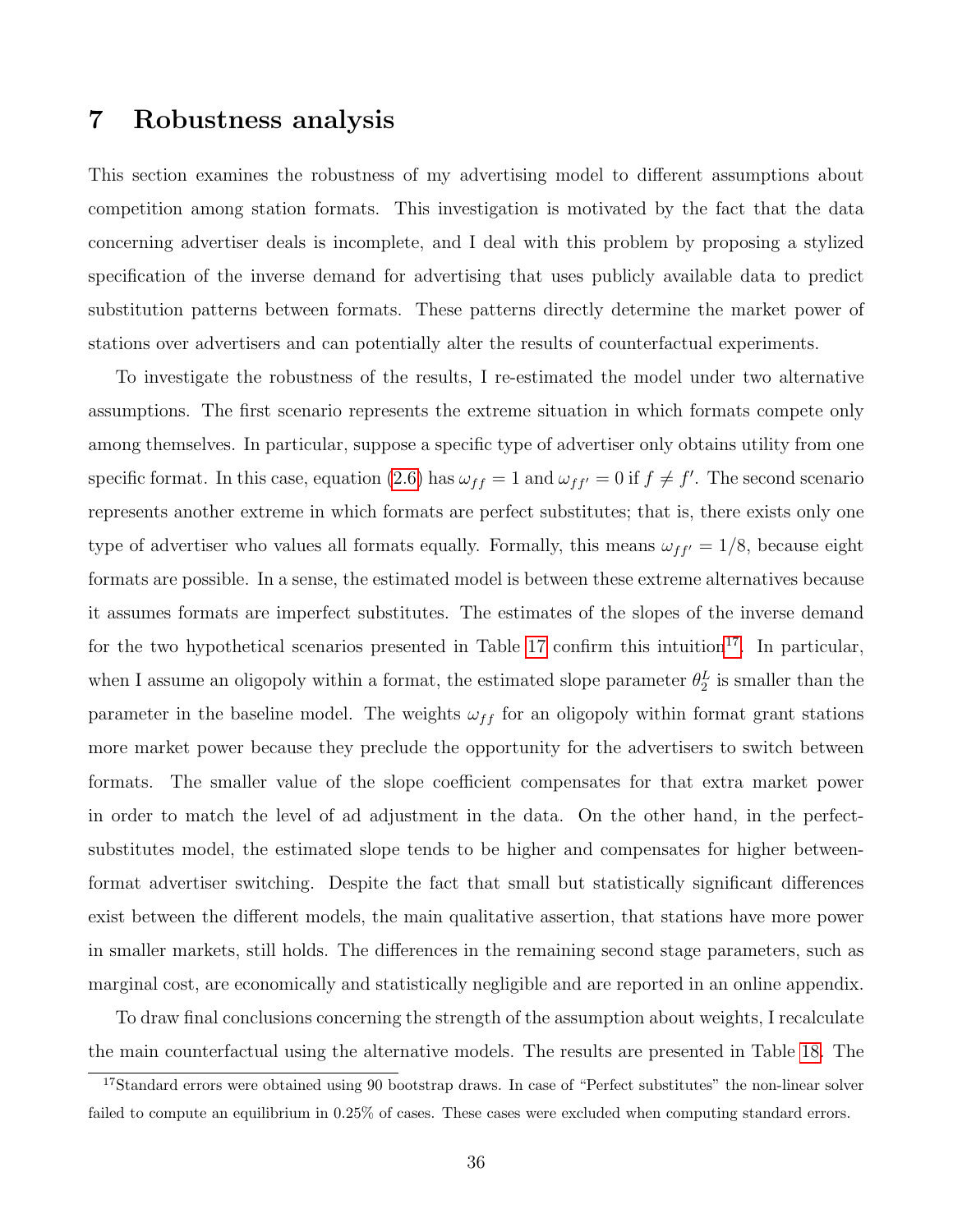baseline again lies between the new counterfactuals. No large differences are present in the results; the only qualitative difference is a lower listener surplus in an oligopoly within-format model, however the difference is not statistically significant.

## 8 Conclusion

In this study, I analyze mergers in two-sided markets using the example of the 1996-2006 consolidation wave in the U.S. radio broadcasting industry. The goal of this study is to describe and quantify how mergers in a two-sided market differ from a differentiated product oligopoly setting. The study makes two main contributions. First, it acknowledges the fact that two-sided markets consist of two types of consumers, who may be affected by a merger in different ways. For example, if additional market power causes the radio station to decrease advertising, listeners benefit but advertisers are hurt. The second contribution is the disaggregation of the impact of a merger on consumers into changes in the variety of available products and changes in the supplied quantity of ads.

Radio broadcasting is an important medium in the United States, reaching every week reaching about 94% of Americans twelve years old or older. Moreover, the average consumer listens to about 20 hours of radio per week, and between 6am and 6pm, more people use radio than TV or print media.[18](#page-36-0) In 1996, the Telecommunication Act deregulated the industry by raising local ownership caps and by abolishing national caps. This deregulation caused a massive merger wave, which reshaped the ownership from a predominantly family-based into a corporate model. I estimate this consolidation raised listener surplus by 0.2%, but lowered advertiser surplus by \$223 million. I find the mergers created extra variety, increasing listener welfare by 0.3%. On the other hand, these merger softened competition and decreased advertiser welfare by \$180 million per year. Subsequent ad quantity adjustments led to a 0.1% decrease in listener welfare (with the variety effect a total increase of 0.2%) and an additional \$43.8 million decrease in advertiser welfare (combined with the variety effect for a total of \$223 million).

<span id="page-36-0"></span><sup>18</sup>Source: A.Richter (2006)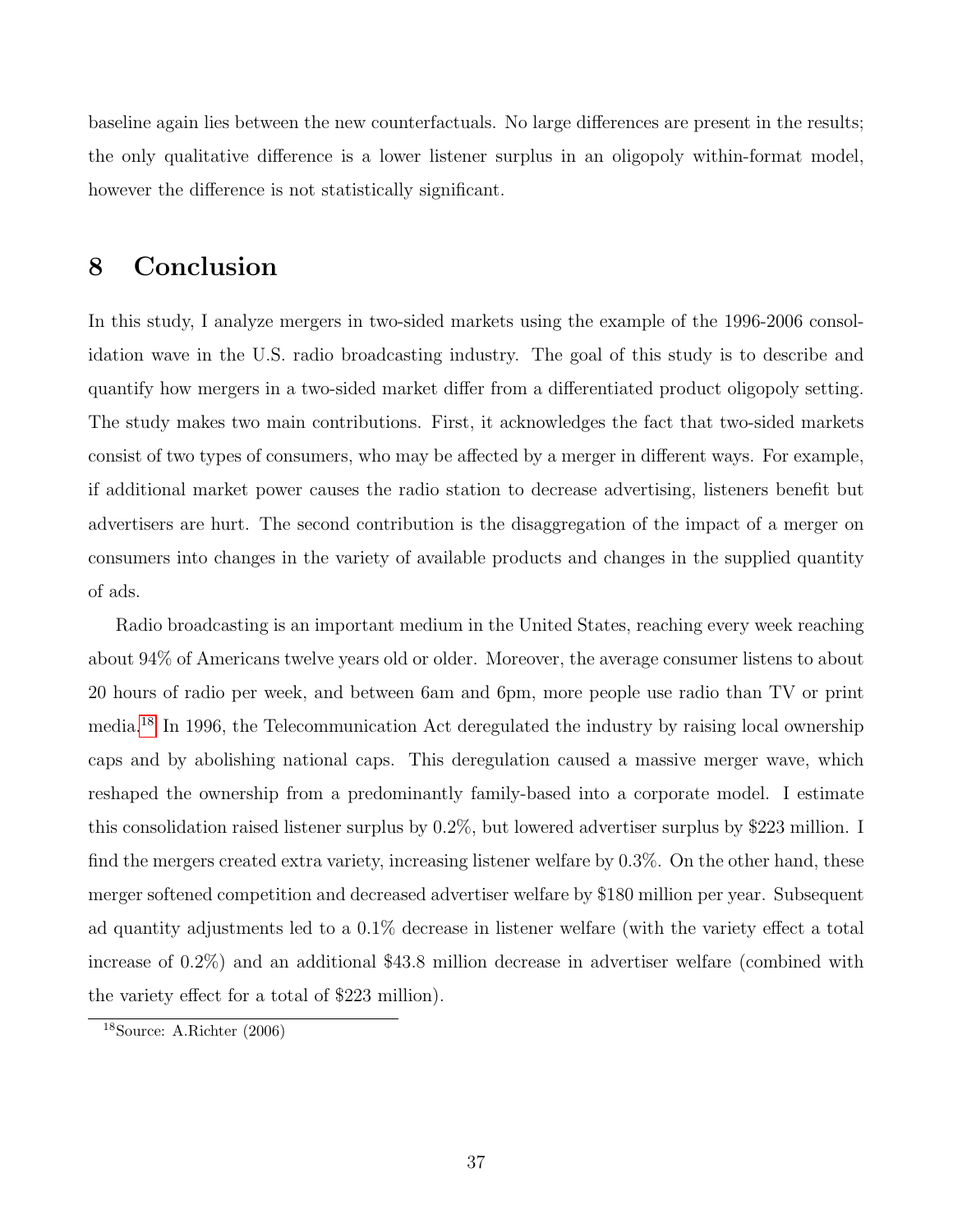## References

- Ackerberg, D. A., and M. Rysman (2005): "Unobserved Product Differentiation in Discrete-Choice Models: Estimating Price Elasticities and Welfare Effects," RAND Journal of Economics, 36(4), 771–788.
- Anderson, S. P., and S. Coate (2005): "Market Provision of Broadcasting: AWelfare Analysis," Review of Economic Studies, 72(4), 947–972.
- ANDERSON, S. P., O. FOROS, H. J. KIND, AND M. PEITZ (2012): "Media market concentration, advertising levels, and ad prices," *International Journal of Industrial Organization*, 30(3), 321– 325.
- ARGENTESI, E., AND L. FILISTRUCCHI (2007): "Estimating market power in a two-sided market: The case of newspapers," *Journal of Applied Econometrics*, 22(7), 1247–1266.
- A.RICHTER, W. (2006): Radio: Complete Guide to the Industry. Peter Lang Publishing.
- ARMSTRONG, M. (2006): "Competition in Two-Sided Markets," The RAND Journal of Economics, 37(3), 668–691.
- Ashley Herweg, G. H. (1997): Radios Niche Marketing Revolution FutureSell. Focal Press.
- BAIN, J. (1968): *Industrial organization*. John Wiley & Sons.
- BERRY, S., J. LEVINSOHN, AND A. PAKES (1995): "Automobile Prices in Market Equilibrium," Econometrica, 63(4), 841–90.
- BERRY, S. T. (1994): "Estimating Discrete-Choice Models of Product Differentiation," RAND Journal of Economics, 25(2), 242–262.
- BERRY, S. T., AND J. WALDFOGEL (2001): "Do Mergers Increase Product Variety? Evidence From Radio Broadcasting," The Quarterly Journal of Economics, 116(3), 1009–1025.
- BROWN, K., AND G. WILLIAMS (2002): "Consolidation and Advertising Prices in Local Radio Markets," Discussion paper, Federal Communications Commission.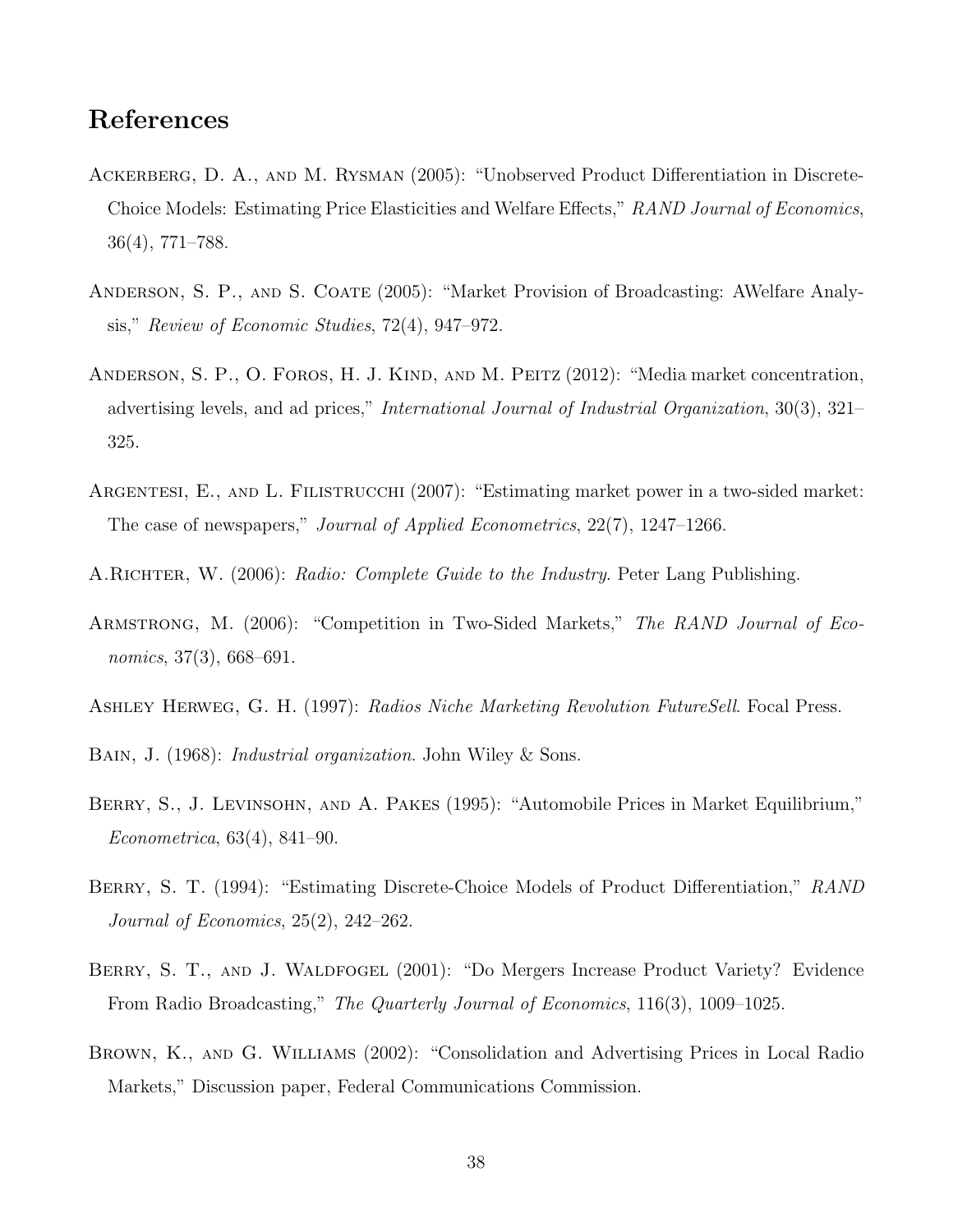- Brynjolfsson, E., Y. J. Hu, and M. D. Smith (2003): "Consumer Surplus in the Digital Economy: Estimating the Value of Increased Product Variety at Online Booksellers," Manage. Sci.,  $49(11)$ ,  $1580-1596$ .
- Bulow, J. I., J. D. Geanakoplos, and P. D. Klemperer (1985): "Multimarket Oligopoly: Strategic Substitutes and Complements," The Journal of Political Economy, 93(3), 488–511.
- Chandra, A., and A. Collard-Wexler (2009): "Mergers in Two-Sided Markets: An Application to the Canadian Newspaper Industry," Journal of Economics  $\mathcal C$  Management Strategy, 18, 1045–1070.
- Chipty, T. (2007): "Station Ownership and Programming in Radio," Discussion paper, Federal Communications Commission.
- CRA International (2007): "Expost Merger Review: An Evaluation of Three Competition Bureau Merger Assessments," Discussion paper, CRA International.
- DUBE, J.-P., J. T. FOX, AND C.-L. SU (2012): "Improving the Numerical Performance of Static and Dynamic Aggregate Discrete Choice Random Coefficients Demand Estimation," Economet $rica, 80(5), 2231-2267.$
- DUKES, A. (2004): "The Advertising Market in a Product Oligopoly," Journal of Industrial Economics, 52(3), 327–348.
- Evans, D. S. (2002): "The Antitrust Economics of Two-Sided Markets," SSRN eLibrary.
- Fan, Y. (2012): "Ownership Consolidation and Product Quality: A Study of the U.S. Daily Newspaper Market," Discussion paper, University of Michigan.
- GAL-OR, E., AND A. DUKES (2006): "On the Profitability of Media Mergers," *Journal of Busi*ness, 79(2), 489–526.
- GANDHI, A., L. FROEB, S. TSCHANTZ, AND G. J. WERDEN (2008): "Post-merger Product Repositioning," The Journal of Industrial Economics, 56(1), 49–67.
- Gentzkow, M., N. Petek, J. Shapiro, and M. Sinkinson (2013): "Do Newspapers Serve the State?: Incumbent Party Influence on the US Press, 1869-1928," Nber working paper.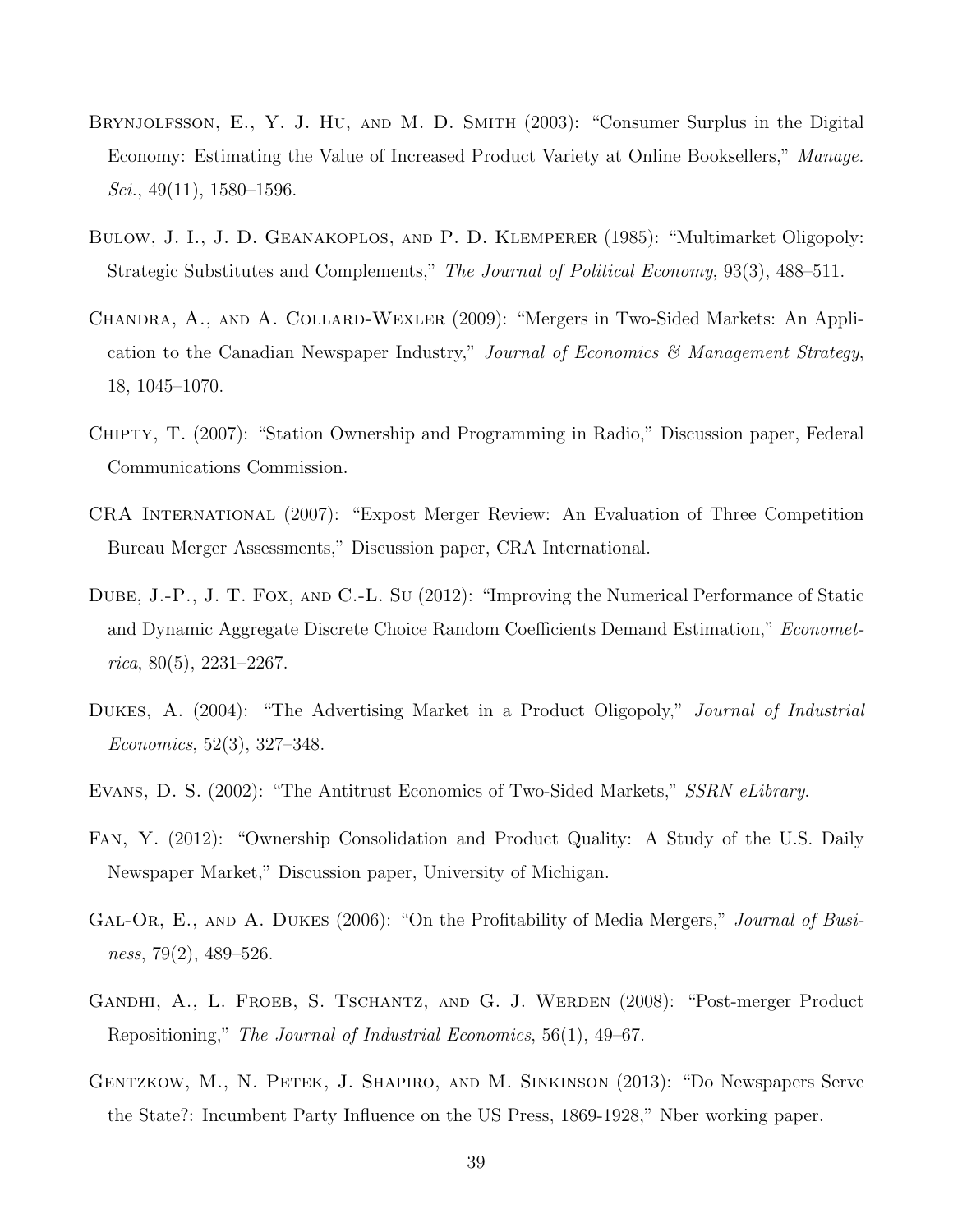- GEORGE, L. (2007): "What's fit to print: The effect of ownership concentration on product variety in daily newspaper markets," Information Economics and Policy, 19(3-4), 285–303.
- Jeziorski, P. (2013): "Estimation of cost synergies from mergers: Application to U.S. radio," Discussion paper, UC Berkeley.
- KAISER, U., AND J. WRIGHT (2006): "Price structure in two-sided markets: Evidence from the magazine industry," *International Journal of Industrial Organization*,  $24(1)$ ,  $1 - 28$ .
- Kim, J., G. M. Allenby, and P. E. Rossi (2002): "Modeling Consumer Demand for Variety," Marketing Science, 21(3), 229–250.
- L'Ecuyer, P., and T. H. Andres (1997): "A Random Number Generator Based on the Combination of Four LCGs," in Mathematics and Computers in Simulation, pp. 99–107.
- Leeper, S. E. (1999): "Game of Radiopoly: An Antitrust Perspective of Consolidation in the Radio Industry," Fed. Comm. L.J., 52(473).
- Mooney, C. T. (2010): "A Two-Sided Market Analysis of Radio Ownership Caps," Discussion paper, University of Oklahoma.
- Nevo, A. (2000): "Mergers with Differentiated Products: The Case of the Ready-to-Eat Cereal Industry," RAND Journal of Economics, 31(3), 395–421.
- ROCHET, J.-C., AND J. TIROLE (2006): "Two-Sided Markets: A Progress Report," The RAND Journal of Economics, 37(3), 645–667.
- Rysman, M. (2004): "Competition between Networks: A Study of the Market for Yellow Pages," The Review of Economic Studies, 71(2), 483–512.
- Song, M. (2011): "Estimating Platform Market Power in Two-Sided Markets with an Application to Magazine Advertising," Working paper.
- SWEETING, A. (2009): "The Effects of Horizontal Mergers on Product Positioning: Evidence from the Music Radio Industry," RAND Journal of Economics, 40(4).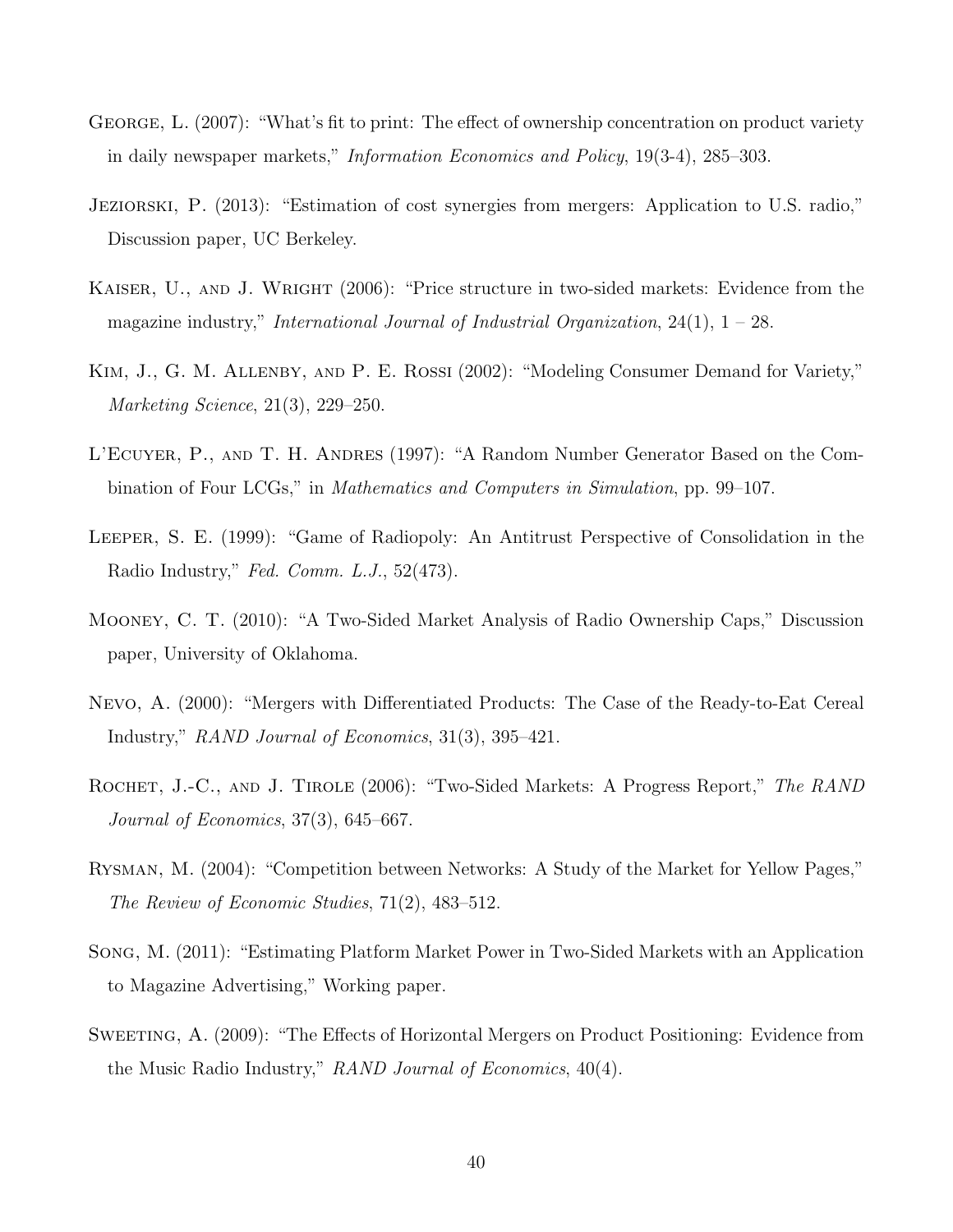$-$  (2010): "The strategic timing of radio commercials: An empirical analysis using multiple equilibria," RAND Journal of Economics, 42(2).

- (2012): "Dynamic Product Positioning in Differentiated Product Industries: The Effect of Fees for Musical Performance Rights on the Commercial Radio Industry," Discussion paper, Duke University.
- VAN CAYSEELE, P. J. G., AND S. VANORMELINGEN (2009): "Prices and Network Effects in Two-Sided Markets: The Belgian Newspaper Industry," Working paper.
- WALDFOGEL, J., AND J. WULF (2006): "Measuring the Effect of Multimarket Contact on Competition: Evidence from Mergers Following Radio Broadcast Ownership Deregulation," The B.E. Journal of Economic Analysis & Policy, 0(1), 17.
- WHITE, A., AND E. G. WEYL (2010): "Imperfect Platform Competition: A General Framework," Working Papers 10-17, NET Institute.

## Appendices

## A Data appendix

The data in this paper come from four main sources: two consulting companies, BIA Inc and SQAD, a Common Population Survey, and Arbitron's Radio Today publications. BIA provides two comprehensive data sets that cover the vast majority of U.S. radio broadcasting. The first data set covers 1996-2001 and the second 2002-2006. I combined the data to form a large panel for 1996-2006. For a small number of stations (less than 0.1%) drawn from the 2002-2006 data set I was not able to find a match within the 1996-2001 data set, most likely because these stations changed their market and or as a result of errors in the data. I dropped these stations from the sample; however, because all of them have negligible market share, their absence is unlikely to affect the results significantly. I also drop inactive stations that are in the "dark" format or have zero market share throughout the whole sample period. The ownership of the stations was traced over time through the tracking of acquisition events reported in the BIA data set.

SQAD provides a twice yearly data set on average prices per rating point (CPP) for each market, grouped by demographics and time of the day. Unfortunately, it collects no data on station-level per-listener pricing. However, because the pricing is done on a per-listener basis, one can still compute a station-level price for an advertising slot by multiplying the CPP by the station rating. According to the anecdotal evidence, many advertisers follow this procedure to estimate the prices they are likely to pay. This procedure does not account for the fact that stations may have different listenership pools and, therefore, that the CPPs for different stations might vary. I alleviate this concern by computing a proxy for a station-level CPP by taking a weighted average of prices by demographics and time of the day, where weights are relevant ratings of the station. In doing so I assume that the stations with most of their listenership concentrated at a particular time of the day and on the particular demographics also set a price that is closer to the average price at that time of the day and for that demographics. Although this estimate of station level prices is not a perfect, it generates a considerable amount of variation within market. I subsequently use these price proxies to compute station-level advertising quantities by dividing estimates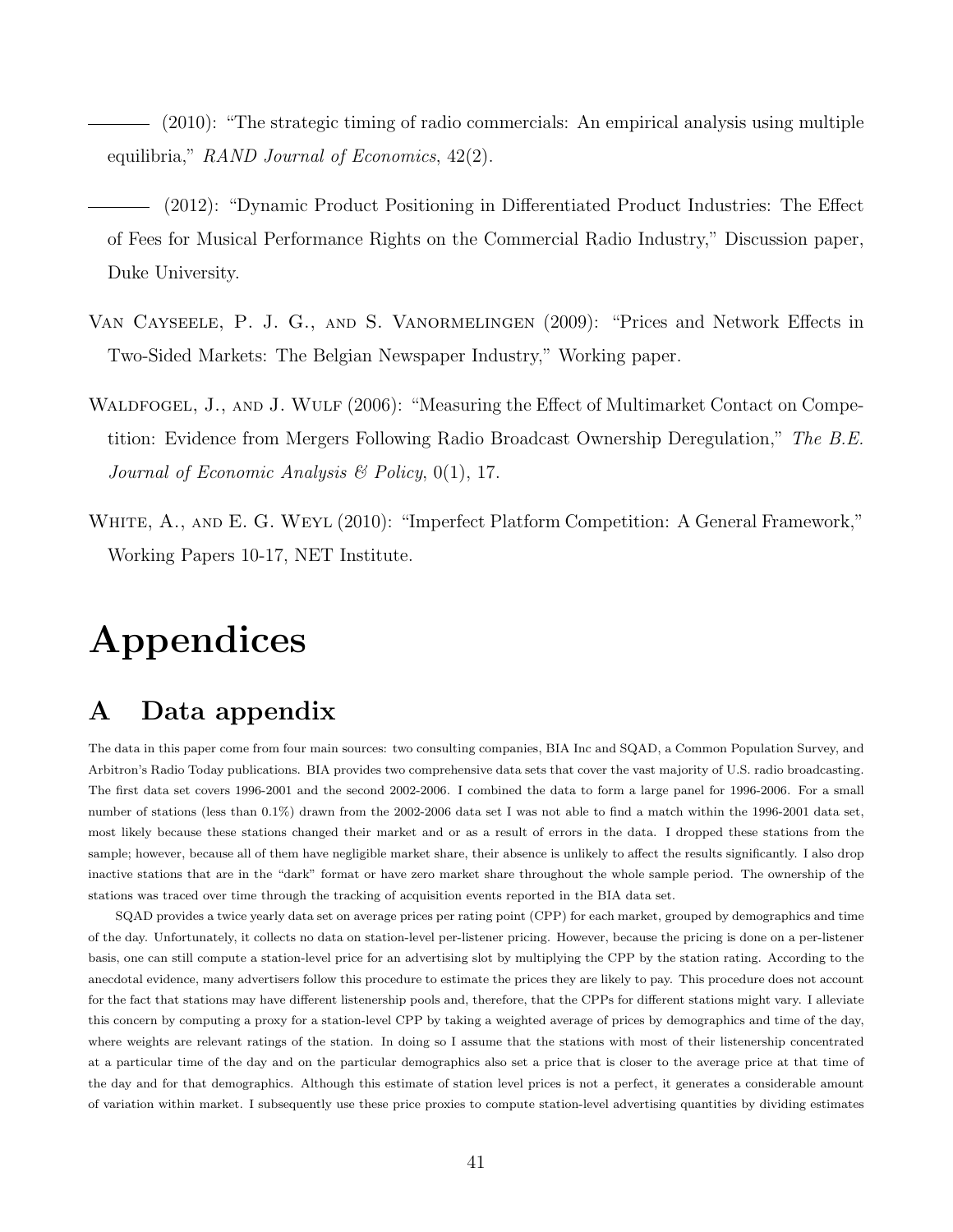of station revenues, provided by BIA, by a product of prices and ratings. Note that ad quantity computed in this manner might carry some measurement error, because it is a combination of two estimates. However, if this measurement error is not endogenous within markets – for example, if it only introduces error to an overall level of advertising in each market – it would not affect the results.

To compute the probability that a member of a particular demographic group will listen to a specific format, I use Radio Today publications, indicate a demographic composition for each format. The numbers were inverted using Bayes' rule using market-level demographic distributions obtained from the Census Bureau. I averaged the probability distributions for gender and age groups across the years 1999, 2000, 2001, 2003, and 2004. Education data is available for 2003 and 2004, whereas ethnicity data is available only for 2004. Moreover, I supply the data with a share of an outside option for different markets from Arbitron Listener Trends publications.

## B Numerical considerations

To solve the optimization problem [\(4.3\)](#page-21-0), I employ a version of the Gauss-Newton method implemented in the commercial solver KNITRO. The use of this state-of-the-art solver avoids certain convergence problems that are common in many non-linear estimators.

The iteration step of the KNITRO solver requires computing constraints, a Jacobian of the constraint, and an inverse of the inner product of this Jacobian (used to compute the approximate Hessian of the Lagrangian). The objective function and its Jacobian come essentially for free because of their simple nature.

To compute the constraints and their Jacobian, I employed a piece of optimized parallel C code, which allows the use of a fairly large dataset (about 42,000 observations) and many draws (500 draws from Normal and CPS per date/market) when computing the constraints. When parallelizing the code, I was careful to maintain the independence of the draws within and between threads. To achieve this independence, I implemented a version of a pseudo-random number generator described in L'Ecuyer and Andres (1997). This generator enables the creation of a desired number of independent pseudo-random feeds for each thread.

One iteration of the solver takes about two to three minutes on an 8-Core 3Ghz Intel Xeon processor and uses about 4GB of memory. About 90% of this computation involves the inversion of a Hessian estimator within the KNITRO solver; unfortunately this inversion cannot be parallelized because it is done inside the KNITRO solver, apart from the user's control.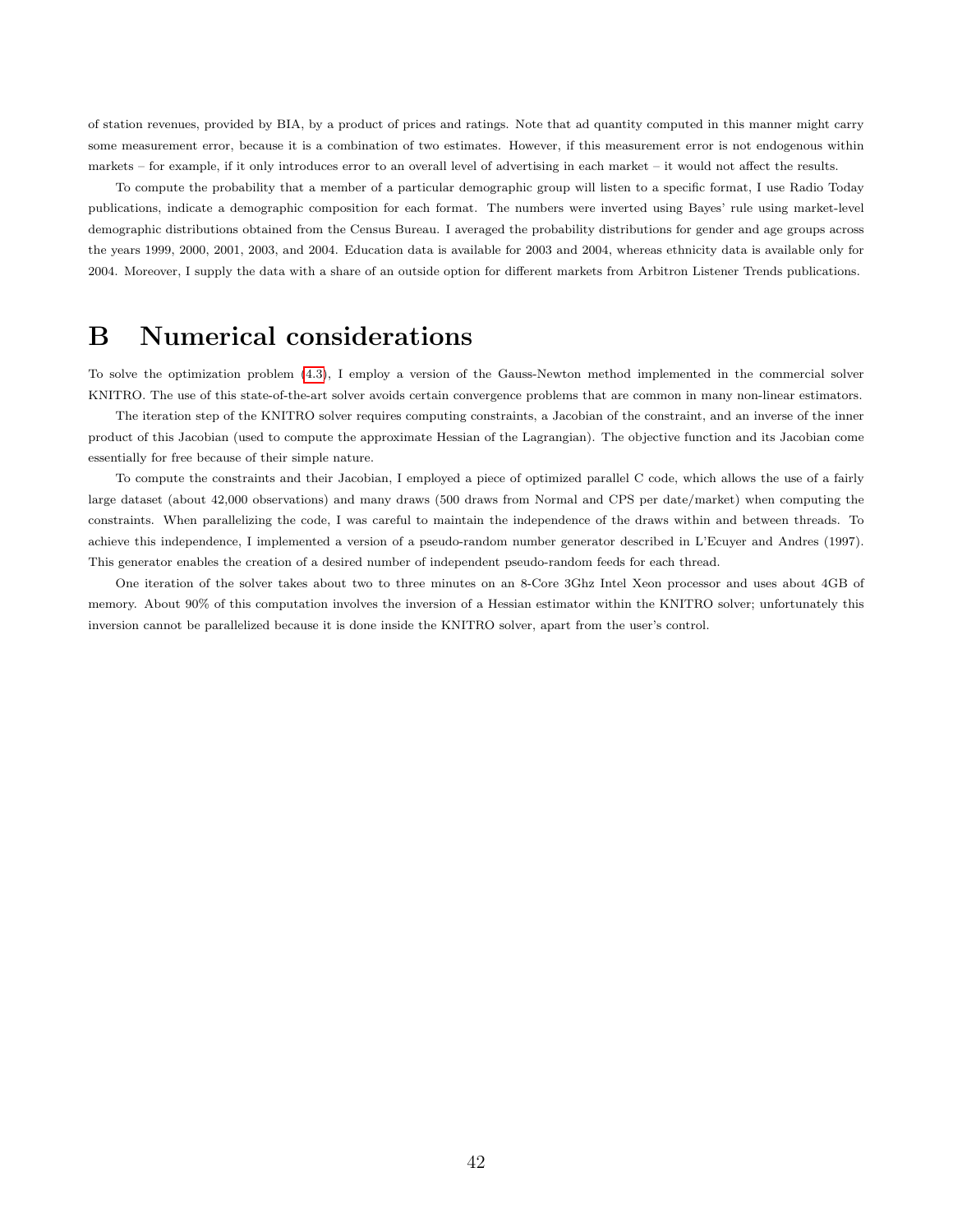## <span id="page-42-0"></span>C Tables

| $r_{f a}$                         |                                                                         | $r_{a f}$ |                                      |                                        |  |  |
|-----------------------------------|-------------------------------------------------------------------------|-----------|--------------------------------------|----------------------------------------|--|--|
| $\parallel$ Talk $\parallel$ Hits |                                                                         |           | $\parallel$ Teens $\parallel$ Adults | $\parallel$ Talk $\parallel$ Hits      |  |  |
|                                   | Teens $\  1/5 \  4/5$ Talk $\  1/4 \  3/4$                              |           |                                      | Talk $\parallel$ 0.56 $\parallel$ 0.44 |  |  |
|                                   | Adults $\parallel 3/5 \parallel 2/5$ Hits $\parallel 2/3 \parallel 1/3$ |           |                                      | Hits $\ $ 0.28 $\ $ 0.72               |  |  |

Table 1: Simple example of advertising weights.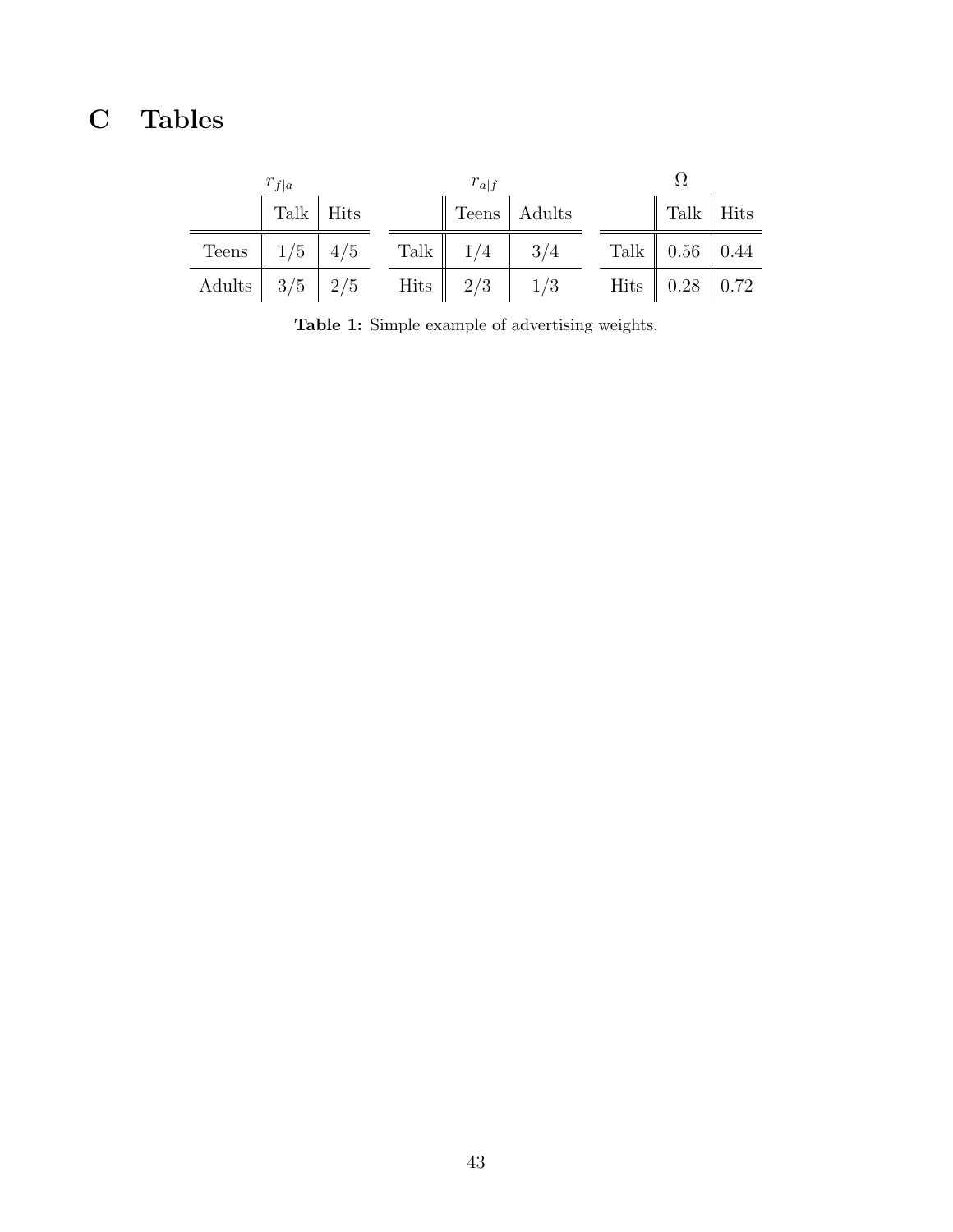<span id="page-43-0"></span>

| Name                                    | Pop. 2007 | Intercept       | Name                            | Pop. 2007 | Intercept     |
|-----------------------------------------|-----------|-----------------|---------------------------------|-----------|---------------|
| Los Angeles, CA                         | 13155.1   | 1125.69 (66.73) | Omaha-Council Bluffs, NE-IA     | 740.3     | 48.26(10.31)  |
| Chicago, IL                             | 9341.4    | 573.13 (38.96)  | Knoxville, TN                   | 737.4     | 49.33(6.60)   |
| Dallas-Ft. Worth, TX                    | 5846.9    | 342.11 (12.35)  | El Paso, TX                     | 728.2     | 63.81 (14.30) |
| Houston-Galveston, TX                   | 5278.5    | 315.59(8.21)    | Harrisburg-Lebanon-Carlisle, PA | 649.4     | 43.52(15.05)  |
| Atlanta, GA                             | 4709.7    | 256.30 (21.19)  | Little Rock, AR                 | 618.7     | 44.43 (7.63)  |
| Boston, MA                              | 4531.8    | 278.83 (7.41)   | Springfield, MA                 | 618.1     | 34.16 (1.07)  |
| Miami-Ft. Lauderdale-Hollywood, FL      | 4174.2    | 268.86 (11.93)  | Charleston, SC                  | 597.7     | 52.52(3.69)   |
| Seattle-Tacoma, WA                      | 3775.5    | 228.33(9.27)    | Columbia, SC                    | 576.6     | 42.08(4.85)   |
| Phoenix, AZ                             | 3638.1    | 165.44 (10.50)  | Des Moines, IA                  | 576.5     | 29.74 (12.21) |
| Minneapolis-St. Paul, MN                | 3155      | 230.20 (4.51)   | Spokane, WA                     | 569.1     | 26.30 (6.43)  |
| St. Louis, MO                           | 2688.5    | 211.09(2.80)    | Wichita, KS                     | 563.9     | 35.60 (7.65)  |
| Tampa-St. Petersburg-Clearwater, FL     | 2649.1    | 192.18 (4.78)   | Madison, WI                     | 539.5     | 75.33 (5.68)  |
| Denver-Boulder, CO                      | 2603.5    | 283.61 (17.33)  | Ft. Wayne, IN                   | 520       | 31.79 (3.59)  |
| Portland, OR                            | 2352.2    | 284.25 (30.24)  | Boise, ID                       | 509.9     | 43.84 (1.12)  |
| Cleveland, OH                           | 2133.8    | 167.19(2.20)    | Lexington-Fayette, KY           | 509       | 39.58 (1.06)  |
| Charlotte-Gastonia-Rock Hill, NC-SC     | 2126.7    | 121.59(5.19)    | Augusta, GA                     | 498.4     | 27.65 (3.62)  |
| Sacramento, CA                          | 2099.6    | 246.04 (24.65)  | Chattanooga, TN                 | 494.5     | 43.11 (0.99)  |
| Salt Lake City-Ogden-Provo, UT          | 1924.1    | 150.74 (7.81)   | Roanoke-Lynchburg, VA           | 470.7     | 40.09(3.37)   |
| San Antonio, TX                         | 1900.4    | 158.01(5.58)    | Jackson, MS                     | 468.6     | 39.13 (2.62)  |
| Kansas City, MO-KS                      | 1870.8    | 140.34 (1.66)   | Reno, NV                        | 452.7     | 70.07 (0.66)  |
| Las Vegas, NV                           | 1752.4    | 118.53(7.07)    | Fayetteville, NC                | 438.9     | 28.60 (0.88)  |
| Milwaukee-Racine, WI                    | 1712.5    | 128.64 (3.79)   | Shreveport, LA                  | 399.6     | 25.16(1.96)   |
| Orlando, FL                             | 1686.1    | 231.78 (12.84)  | Quad Cities, IA-IL              | 358.8     | 26.70(1.88)   |
| Columbus, OH                            | 1685      | 130.80(5.48)    | Macon, GA                       | 337.1     | 24.99 (0.44)  |
| Indianapolis, IN                        | 1601.6    | 104.97(2.28)    | Eugene-Springfield, OR          | 336.4     | 23.81 (0.43)  |
| Norfolk-Virginia Beach-Newport News, VA | 1582.8    | 158.54(0.80)    | Portland, ME                    | 276.1     | 41.42(4.11)   |
| Austin, TX                              | 1466.3    | 337.14 (318.09) | South Bend, IN                  | 267       | 28.71 (1.58)  |
| Nashville, TN                           | 1341.7    | 158.72 (163.83) | Lubbock, TX                     | 255.3     | 33.59 (0.37)  |
| Greensboro-Winston Salem-High Point, NC | 1328.9    | 72.84 (10.86)   | Binghamton, NY                  | 247.9     | 21.51(0.27)   |
| New Orleans, LA                         | 1293.7    | 82.99 (11.34)   | Odessa-Midland, TX              | 247.8     | 18.37(0.31)   |
| Memphis, TN                             | 1278      | 83.32 (31.29)   | Yakima, WA                      | 231.4     | 18.53(0.23)   |
| Jacksonville, FL                        | 1270.5    | 80.84 (14.98)   | Duluth-Superior, MN-WI          | 200.3     | 24.76 (0.22)  |
| Oklahoma City, OK                       | 1268.3    | 64.98 (10.06)   | Medford-Ashland, OR             | 196.2     | 19.47(0.19)   |
| Buffalo-Niagara Falls, NY               | 1150      | 104.51(9.26)    | St. Cloud, MN                   | 191.2     | 16.05(0.88)   |
| Louisville, KY                          | 1099.6    | 91.66 (13.86)   | Fargo-Moorhead, ND-MN           | 183.6     | 24.36(0.31)   |
| Richmond, VA                            | 1066.4    | 65.93 (13.73)   | Abilene, TX                     | 159.1     | 15.62(0.21)   |
| Birmingham, AL                          | 1030      | 72.34 (11.61)   | Eau Claire, WI                  | 156.5     | 20.40(0.36)   |
| Tucson, AZ                              | 938.3     | 55.66 (12.37)   | Monroe, LA                      | 149.2     | 18.90(1.40)   |
| Honolulu, HI                            | 909.4     | 62.81(8.33)     | Parkersburg-Marietta, WV-OH     | 149.2     | 14.74(0.19)   |
| Albany-Schenectady-Troy, NY             | 902       | 101.85(8.79)    | Grand Junction, CO              | 130       | 11.47(0.88)   |
| Tulsa, OK                               | 870.2     | 62.31 (10.25)   | Sioux City, IA                  | 123.7     | 11.70(0.15)   |
| Ft. Myers-Naples-Marco Island, FL       | 864.1     | 113.01 (149.48) | Williamsport, PA                | 118.3     | 11.29(0.15)   |
| Grand Rapids, MI                        | 856.4     | 56.45 (13.14)   | San Angelo, TX                  | 103.8     | 10.18(0.06)   |
| Albuquerque, NM                         | 784.9     | 58.67 (23.95)   | Bismarck, ND                    | 99.2      | 12.80(0.15)   |
| Omaha-Council Bluffs, NE-IA             | 740.3     | 48.26(10.31)    |                                 |           |               |

Standard errors (corrected for the first stage) in parentheses

Table 2: Intercepts of an advertiser inverse demand function for each market. Units are <sup>1996</sup> US dollars for <sup>a</sup> <sup>30</sup> second ad slot listenedby <sup>a</sup> 1% of the market population.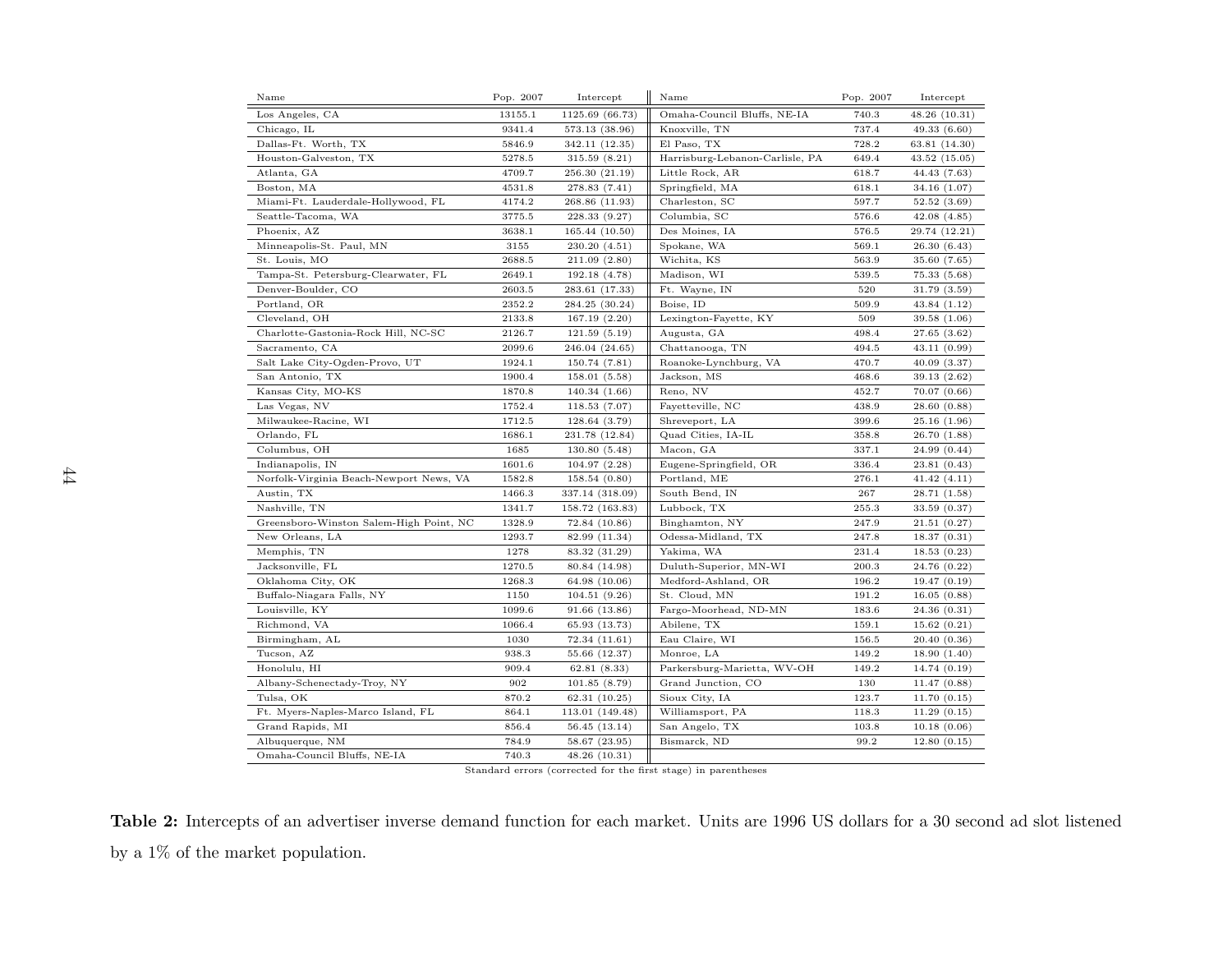<span id="page-44-0"></span>

|                                        | Mean  | Standard deviation | Median |
|----------------------------------------|-------|--------------------|--------|
| Advertising quantity (minutes per-day) | 37.5  | 39.9               | 28.5   |
| Station revenue                        | 3,848 | 6,303              | 1,500  |
| $(\text{thousands }$ \$s $)$           |       |                    |        |
| Station rating                         | 0.04  | 0.03               | 0.03   |
| Station power (kW)                     | 4.3   | 4.2                | 2.5    |

Table 3: Basic descriptive statistics. The statistics were computed using active stations (no DARK, positive ratings) across all markets and available half-years (1996-2006).

<span id="page-44-1"></span>

|                                                    | 1996  | 1997  | 1998  | 1999  | 2000  | 2001  | 2002  | 2003  | 2004  | 2005  | 2006       |
|----------------------------------------------------|-------|-------|-------|-------|-------|-------|-------|-------|-------|-------|------------|
| Number of<br>stations                              | 26.75 | 26.92 | 27.25 | 27.53 | 27.66 | 27.89 | 28.48 | 28.61 | 28.72 | 28.78 | 28.86      |
| Number of<br>owners                                | 16.65 | 15.60 | 14.96 | 14.22 | 13.40 | 13.11 | 13.25 | 13.01 | 12.75 | 12.56 | 12.60      |
| C3                                                 | 0.52  | 0.56  | 0.60  | 0.62  | 0.64  | 0.64  | 0.64  | 0.64  | 0.63  | 0.63  | 0.62       |
| Number of<br>stations owned                        | 1.64  | 1.77  | 1.87  | 2.02  | 2.16  | 2.23  | 2.25  | 2.31  | 2.38  | 2.42  | 2.41       |
| Fraction of<br>stations that<br>changed the owner  | 0.11  | 0.22  | 0.19  | 0.19  | 0.22  | 0.06  | 0.07  | 0.06  | 0.06  | 0.06  | <b>NaN</b> |
| Fraction of<br>stations that<br>changed the format | 0.04  | 0.11  | 0.14  | 0.11  | 0.11  | 0.11  | 0.08  | 0.09  | 0.08  | 0.09  | <b>NaN</b> |

Table 4: Descriptive statistics about ownership.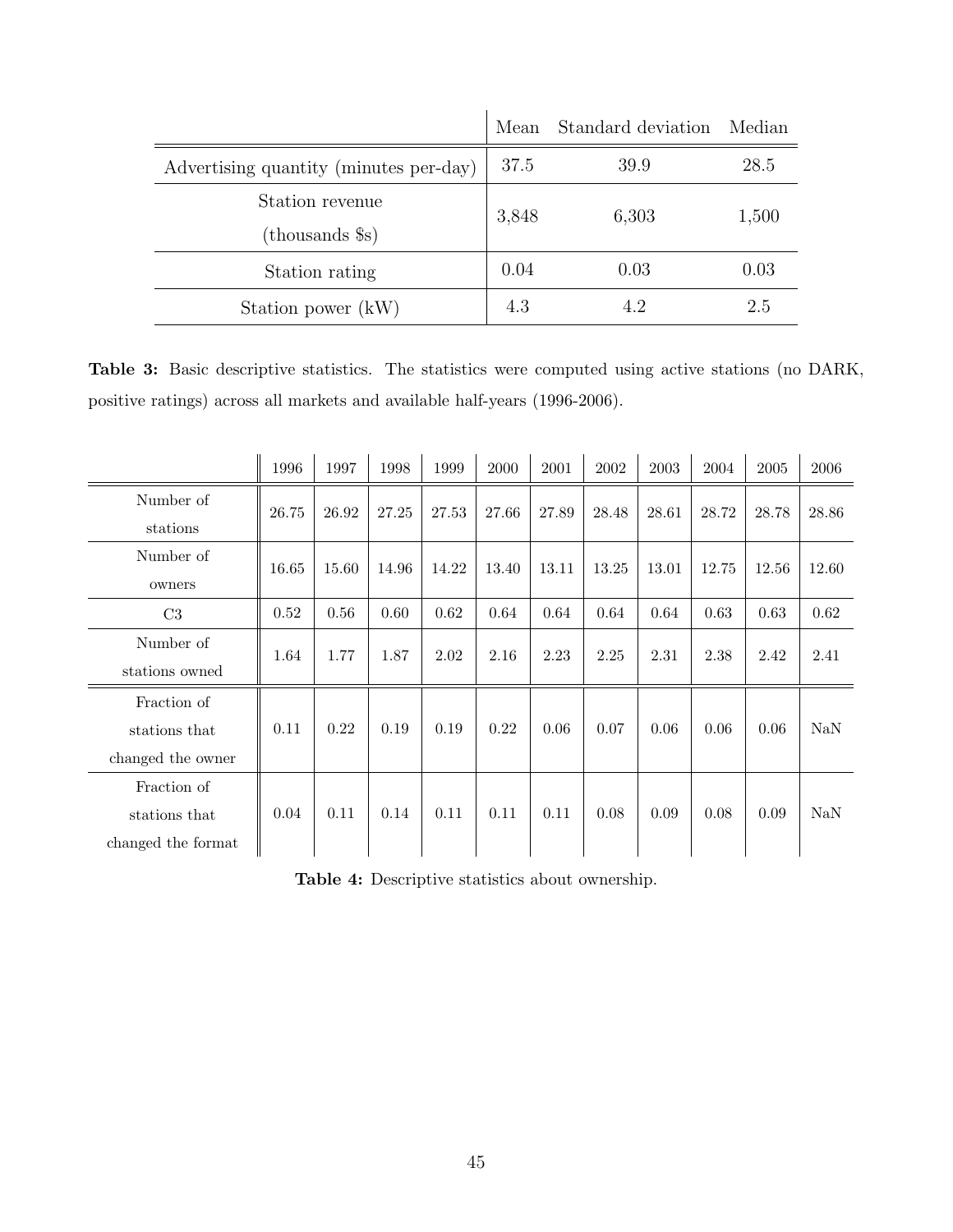<span id="page-45-0"></span>

|                               | Mean   | Median  |
|-------------------------------|--------|---------|
| Half-year to half-year change | 0.3    | $-0.04$ |
| Half-year to half-year change | $-0.7$ | -0.6    |
| conditional of merger         |        |         |
| Year to year change           | 0.4    | 0.3     |
| Year to year change           | $-2.6$ | $-1.1$  |
| conditional of merger         |        |         |

<span id="page-45-1"></span>Table 5: Statistics about dynamics of advertising quantity (in minutes per day). The statistics were computed using active stations (no DARK, positive ratings) across all markets and available half-years  $(1996-2006)$ .



<span id="page-45-2"></span>Figure 1: U.S. annual advertising spending in News, Magazines, Radio, and TV. The amount is in 1996 dollars deflated by CPI. Source: Coen Structured Advertising Expenditure Dataset (CS Ad Dataset).



Figure 2: Average station revenue for all active stations (Dark and zero-market-share stations excluded). The amount is in 1996 dollars deflated by CPI.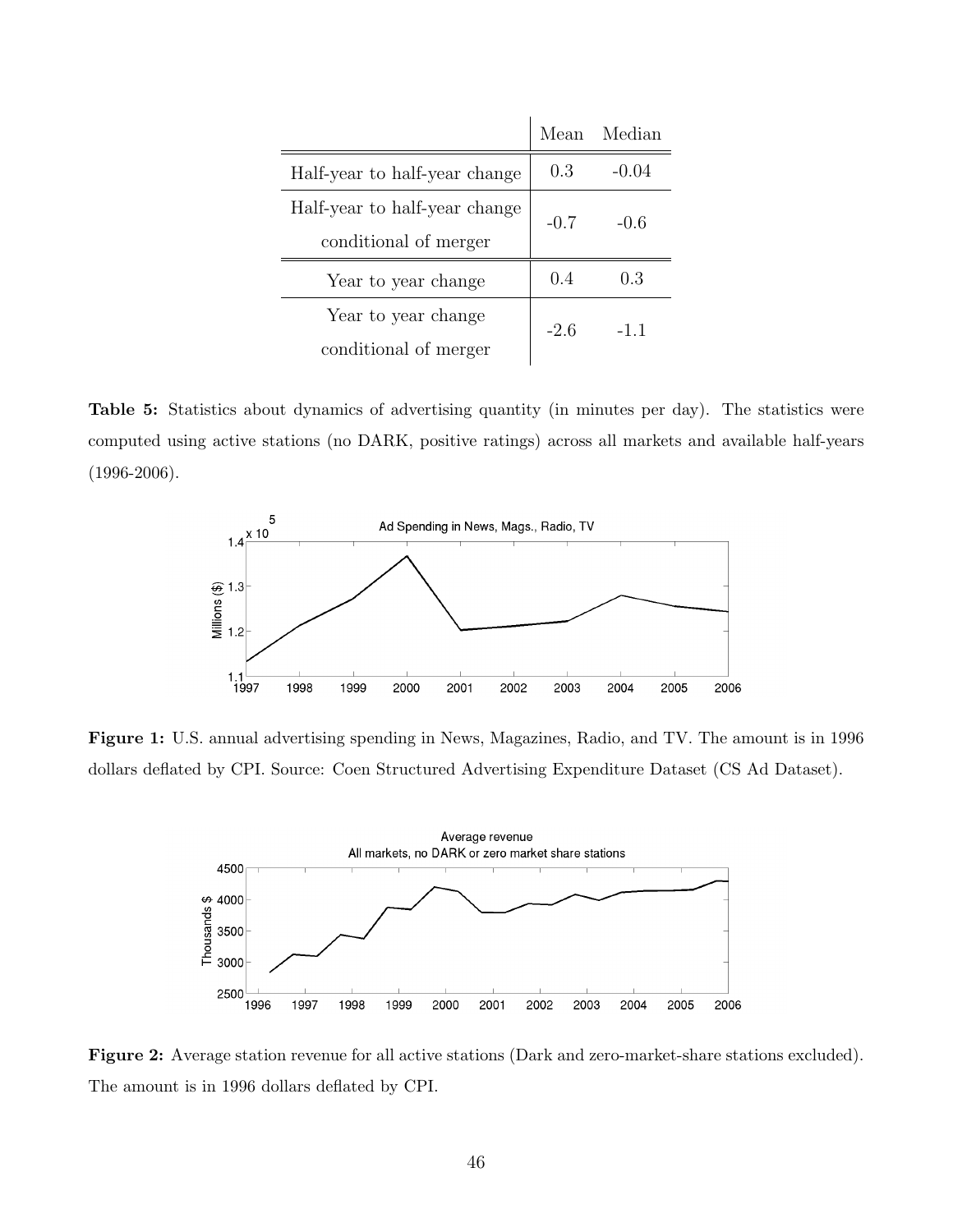<span id="page-46-0"></span>

Figure 3: Average cost per point (CCP) relative to 1996 value. The relative value was computed for every market and averaged across markets. The values were deflated by CPI.

<span id="page-46-1"></span>

Figure 4: Average quantity for all active stations (Dark and zero-market-share stations excluded). The amount is in 1996 dollars deflated by CPI.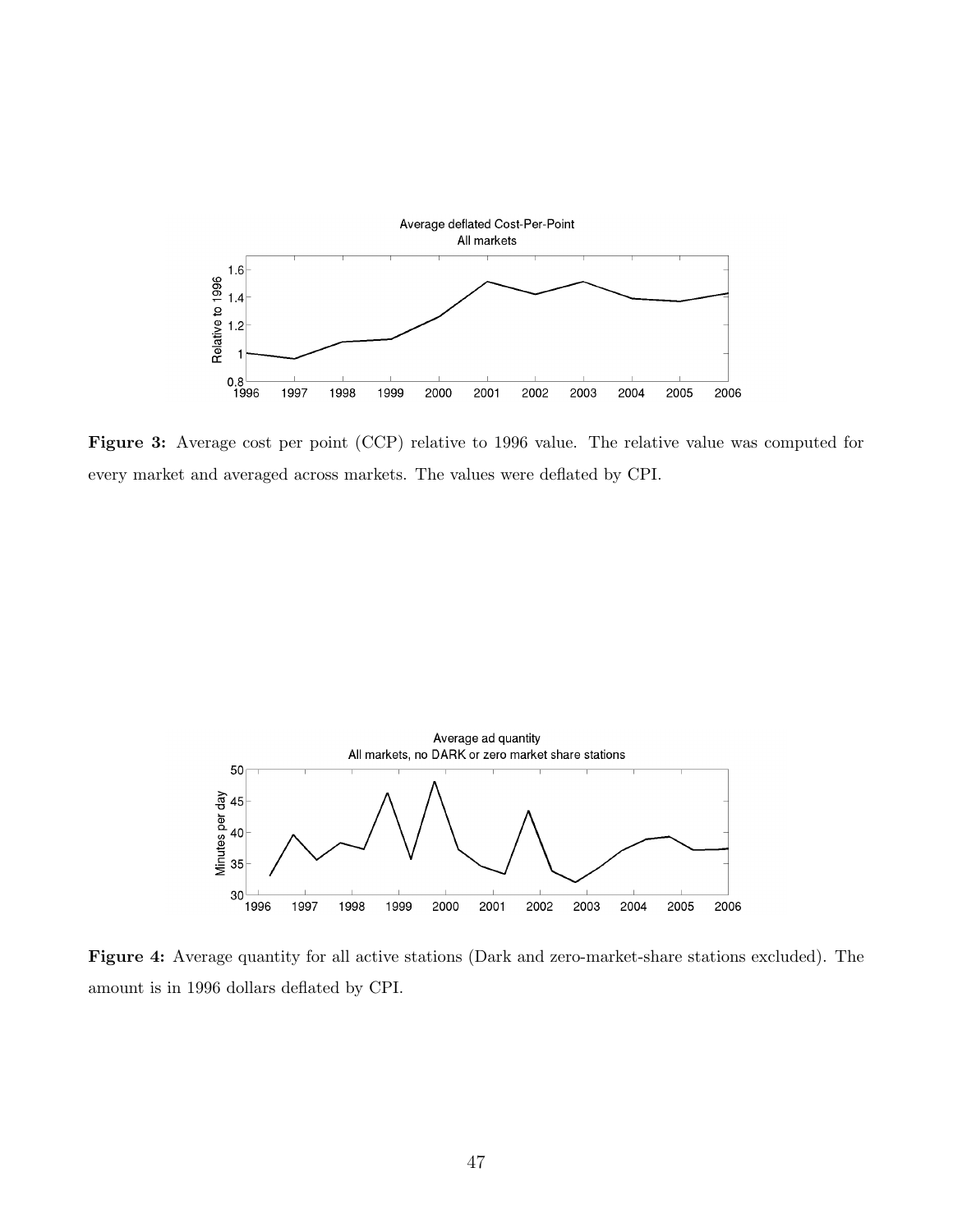<span id="page-47-0"></span>

|             | $\rm AC$                 | Rock                     | CHR                      | Urban                    | News                     | Country                  | Spanish                  | Other                  | Dark                     |
|-------------|--------------------------|--------------------------|--------------------------|--------------------------|--------------------------|--------------------------|--------------------------|------------------------|--------------------------|
|             |                          |                          |                          | Alt.                     | Talk                     |                          |                          |                        |                          |
| AC          | 0.920                    | 0.009                    | $0.009\,$                | $0.005\,$                | $0.005\,$                | $0.005\,$                | 0.002                    | $0.014\,$              | $\,0.031\,$              |
|             | 0.897                    | $0.015(*)$               | $0.029(*)$               | $0.007$ <sup>(*)</sup> ) | $0.015$ <sup>*</sup> )   | $0.000\,$                | $0.007$ <sup>(*)</sup> ) | 0.007                  | $\,0.022\,$              |
| Rock        | $0.012\,$                | 0.947                    | 0.002                    | $0.010\,$                | $0.002\,$                | $0.003\,$                | $0.002\,$                | 0.011                  | $0.011\,$                |
|             | $0.042(*)$               | 0.883                    | 0.000                    | $0.008\,$                | $0.008$ <sup>(*)</sup> ) | $0.017$ <sup>*</sup> )   | $0.017$ <sup>*</sup> )   | $0.017$ <sup>*</sup> ) | 0.008                    |
| $\rm CHR$   | $0.015\,$                | 0.006                    | 0.934                    | 0.016                    | 0.001                    | 0.002                    | 0.005                    | 0.009                  | $0.011\,$                |
|             | $0.093(*)$               | $0.047$ <sup>*</sup> )   | 0.837                    | 0.000                    | 0.000                    | 0.000                    | $0.023(*)$               | 0.000                  | 0.000                    |
| Urban       | 0.007                    | $0.012\,$                | $0.004\,$                | 0.933                    | $0.003\,$                | $0.003\,$                | 0.004                    | $0.013\,$              | $\,0.022\,$              |
| Alt.        | $0.024$ <sup>(*)</sup> ) | $0.012(*)$               | 0.000                    | 0.905                    | $0.000\,$                | $0.012(*)$               | 0.000                    | $0.000\,$              | $0.048$ <sup>(*)</sup> ) |
| <b>News</b> | $\,0.003\,$              | 0.001                    | $0.001\,$                | 0.000                    | 0.926                    | $0.002\,$                | $0.002\,$                | $0.005\,$              | 0.060                    |
| Talk        | $0.009(*)$               | 0.000                    | $0.009(*)$               | $0.000\,$                | 0.913                    | 0.000                    | 0.000                    | 0.000                  | $0.070(*)$               |
| Country     | 0.007                    | $0.005\,$                | $0.003\,$                | $0.003\,$                | $0.006\,$                | 0.915                    | 0.004                    | $0.006\,$              | 0.050                    |
|             | $0.000\,$                | $0.012(*)$               | 0.000                    | $0.012(*)$               | $0.024$ <sup>(*)</sup> ) | 0.906                    | $0.012(*)$               | $0.012(*)$             | $\,0.024\,$              |
| Spanish     | $0.001\,$                | 0.000                    | $0.002\,$                | $0.002\,$                | $0.003\,$                | 0.001                    | 0.869                    | 0.004                  | 0.117                    |
|             | 0.000                    | $0.000(*)$               | $0.021$ <sup>(*)</sup> ) | $0.021$ <sup>(*)</sup> ) | $0.021$ <sup>(*)</sup> ) | 0.000                    | 0.667                    | $0.021$ <sup>*</sup> ) | $0.250(*)$               |
| Other       | $\,0.015\,$              | 0.006                    | 0.002                    | 0.007                    | $0.009\,$                | 0.004                    | 0.002                    | 0.860                  | $\,0.096\,$              |
|             | $0.043$ <sup>(*)</sup> ) | $0.007$ <sup>(*)</sup> ) | $0.007$ <sup>(*)</sup> ) | $0.007$ <sup>(*)</sup> ) | $0.014$ <sup>(*)</sup> ) | $0.014$ <sup>(*)</sup> ) | $0.014(*)$               | 0.836                  | 0.057                    |
| Dark        | $\,0.021\,$              | 0.007                    | 0.004                    | 0.008                    | $0.039\,$                | 0.024                    | $0.037\,$                | 0.075                  | 0.786                    |
|             | $0.060(*)$               | $0.010(*)$               | $0.010(*)$               | $0.015$ <sup>*</sup> )   | $0.045$ <sup>*</sup> )   | $0.035$ <sup>(*)</sup> ) | 0.035                    | 0.060                  | 0.731                    |

Upper number: Unconditional transition probability

Lower number: Transition probability conditional on merger

Table 6: Format-switching matrix. Events with higher probability after the merger are marked with a star.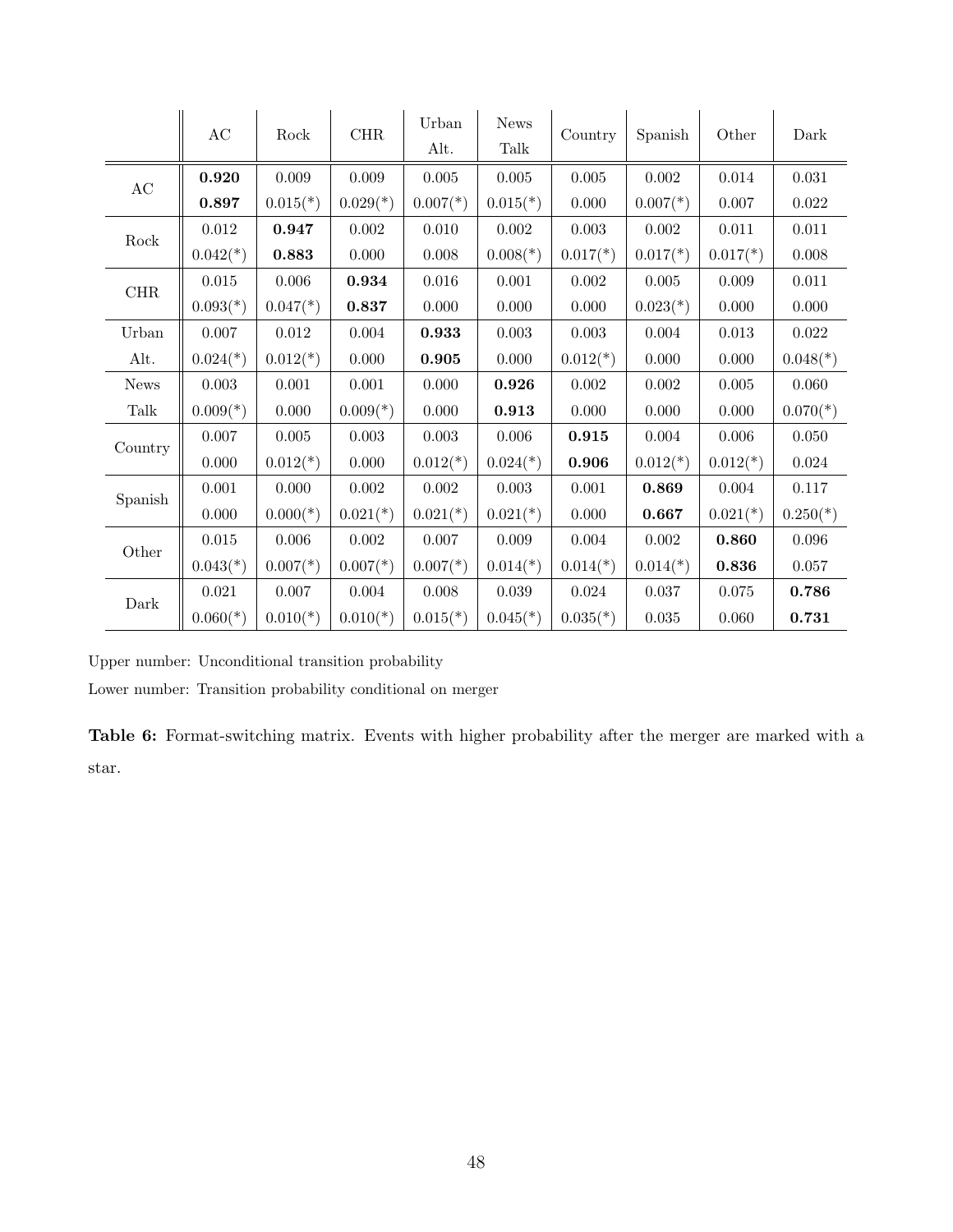<span id="page-48-0"></span>

|              |                         | <b>GMM</b>            | <b>OLS</b>             | 2SLS                   |
|--------------|-------------------------|-----------------------|------------------------|------------------------|
|              | Mean Effects            | Random Effects        |                        |                        |
| Advertising  | $-1.386***$<br>(0.226)  | 0.235<br>(0.177)      | $-0.720***$<br>(0.030) | $-1.391***$<br>(0.053) |
| FM           | $0.742***$<br>(0.043)   |                       | $0.611***$<br>(0.013)  | $0.625***$<br>(0.013)  |
| Power $(kW)$ | $0.127***$<br>(0.004)   |                       | $0.079***$<br>(0.001)  | $0.082***$<br>(0.001)  |
| AC           |                         |                       |                        |                        |
| SmoothJazz   | $-4.082***$<br>(0.058)  | 0.028<br>(0.103)      | $-2.368***$<br>(0.018) | $-2.309***$<br>(0.019) |
| New AC       |                         |                       |                        |                        |
| Rock         | $-3.380***$<br>(0.076)  | $0.188***$<br>(0.050) | $-2.330***$<br>(0.020) | $-2.256***$<br>(0.021) |
| <b>CHR</b>   | $-0.969***$<br>(0.070)  | 0.028<br>(0.085)      | $-2.167***$<br>(0.023) | $-2.127***$<br>(0.024) |
| Alternative  | $-4.979***$             | $0.314***$            | $-2.237***$            | $-2.186***$            |
| Urban        | (0.067)                 | (0.048)               | (0.020)                | (0.020)                |
| News/Talk    | $-11.088***$<br>(0.096) | $0.559***$<br>(0.051) | $-2.184***$<br>(0.015) | $-2.105***$<br>(0.016) |
| Country      | $-4.950***$<br>(0.069)  | $0.571***$<br>(0.012) | $-2.321***$<br>(0.019) | $-2.270***$<br>(0.020) |
| Spanish      | $-4.463***$<br>(0.090)  | 0.182<br>(0.156)      | $-2.880***$<br>(0.020) | $-2.812***$<br>(0.020) |
| Other        | $-5.938***$<br>(0.053)  | 0.080<br>(0.099)      | $-2.634***$<br>(0.016) | $-2.589***$<br>(0.016) |
| $\rho$       | $0.748***$<br>(0.008)   |                       |                        |                        |

Standard errors in parentheses

\*\*\* p<0.01, \*\* p<0.05, \* p<0.1

Table 7: Estimates of random effects logit model of radio listeners' demand. First columns consists of mean values of parameters in the utility function. Second row consists of standard deviations of a random effect  $\nu.$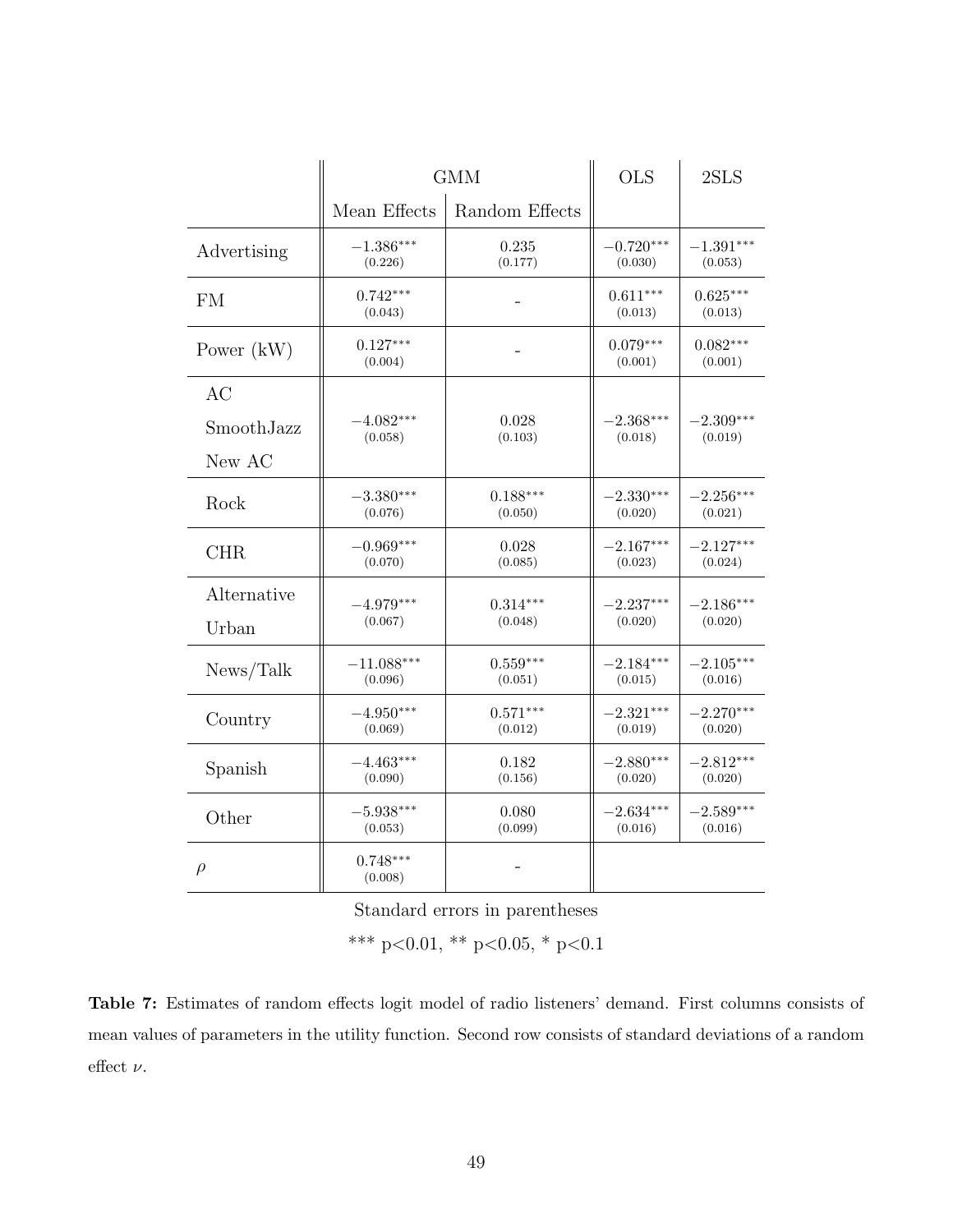<span id="page-49-0"></span>

|             |                         |             | Demographics Characteristics |             |                         |             |
|-------------|-------------------------|-------------|------------------------------|-------------|-------------------------|-------------|
|             | Age                     | Sex         | Education                    | Income      | Black                   | Spanish     |
| AC          |                         |             |                              |             |                         |             |
| SmoothJazz  | $0.250***$              | $-0.773***$ | $0.840***$                   | $0.160***$  | $0.357***$              | $-1.440***$ |
|             | (0.001)                 | (0.008)     | (0.002)                      | (0.002)     | (0.006)                 | (0.005)     |
| New AC      |                         |             |                              |             |                         |             |
| Rock        | $-0.288***$             | $-0.471***$ | $0.989***$                   | $-0.371***$ | $-11.694$               | $-1.791***$ |
|             | (0.001)                 | (0.006)     | (0.002)                      | (0.002)     | (80.504)                | (0.006)     |
| <b>CHR</b>  | $-1.550^{***}\,$        | $-1.650***$ | $1.357***$                   | $0.072***$  | $1.486***$              | $0.106***$  |
|             | (0.002)                 | (0.011)     | (0.002)                      | (0.001)     | (0.006)                 | (0.004)     |
| Alternative | $-0.208***$             | $0.732***$  | $0.930***$                   | $0.434***$  | $4.106***$              | $-0.635***$ |
| Urban       | (0.002)                 | (0.010)     | (0.002)                      | (0.002)     | (0.018)                 | (0.005)     |
| News/Talk   | $1.120***$              | $1.381***$  | $1.651***$                   | $0.185***$  | $0.965***$              | $-2.962***$ |
|             | (0.007)                 | (0.016)     | (0.007)                      | (0.002)     | (0.006)                 | (0.021)     |
| Country     | $0.225***$              | $-0.274***$ | $0.552***$                   | $-0.096***$ | $-0.858^{\ast\ast\ast}$ | $-1.511***$ |
|             | (0.001)                 | (0.005)     | (0.001)                      | (0.001)     | (0.006)                 | (0.004)     |
| Spanish     | $-0.450^{\ast\ast\ast}$ | $1.450***$  | $-2.170***$                  | $-0.528***$ | $-5.912***$             | $5.629***$  |
|             | (0.004)                 | (0.015)     | (0.020)                      | (0.010)     | (0.905)                 | (0.045)     |
| Other       | $0.566^{\ast\ast\ast}$  | $-0.325***$ | $1.310***$                   | $-0.173***$ | $1.177***$              | $-1.219***$ |
|             | (0.001)                 | (0.008)     | (0.002)                      | (0.002)     | (0.006)                 | (0.008)     |

Standard errors in parentheses

\*\*\* p<0.01, \*\* p<0.05, \* p<0.1

Table 8: Table presents estimated covariances in the random effects logit model of radio listeners' demand. Each cell represents covariancebetween specific demographic characteristic and listening to the particular radio station format.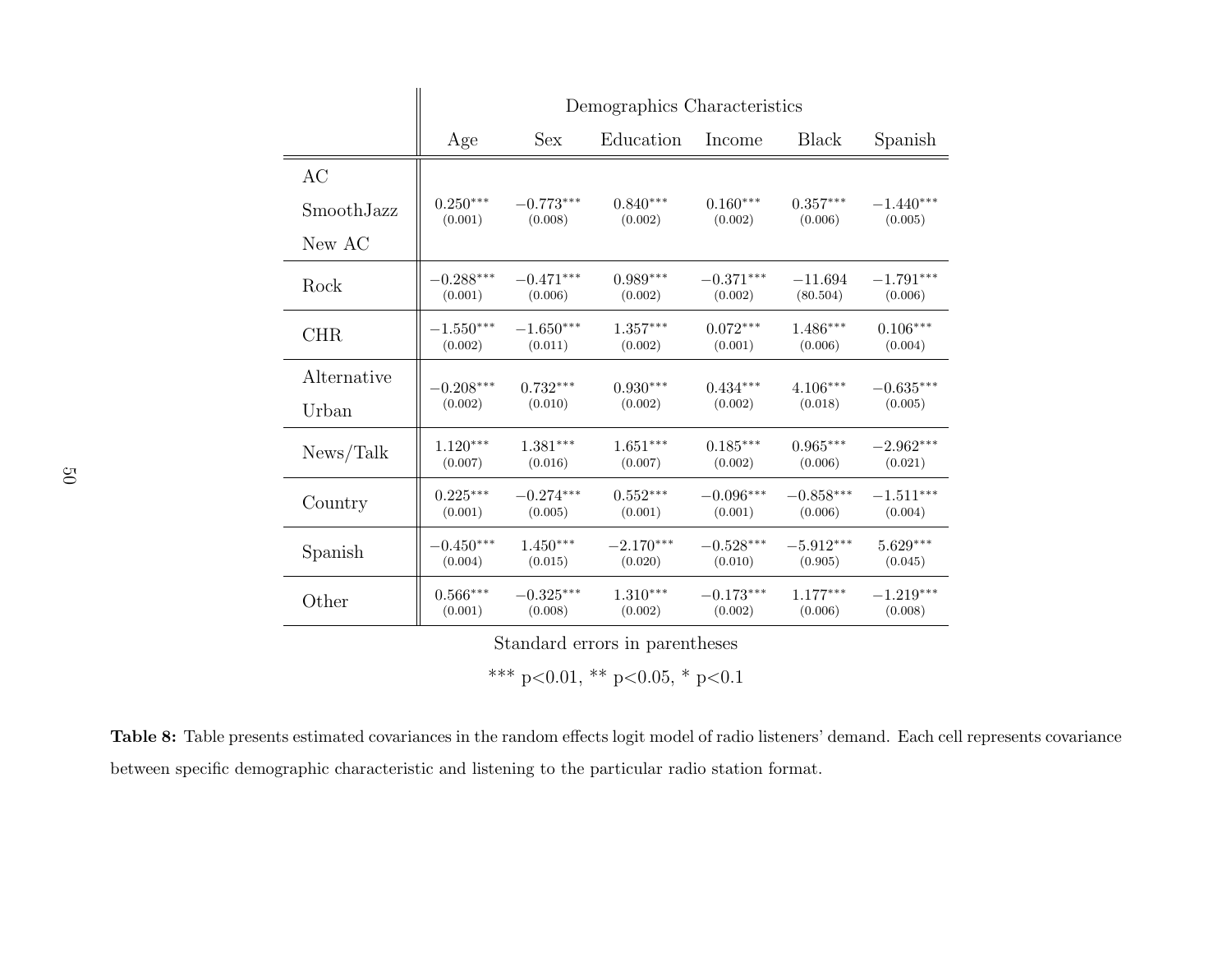<span id="page-50-0"></span>

| 1998       | 1999       | 2000       | 2001       | 2002       | 2003       | 2004      | 2005     | 2006       |
|------------|------------|------------|------------|------------|------------|-----------|----------|------------|
| $1.157***$ | $0.476***$ | $1.170***$ | $4.616***$ | $0.063***$ | $1.513***$ | $.278***$ | $171***$ | $4.633***$ |
| (0.031)    | (0.053)    | (0.047)    | (0.070)    | (0.047)    | (0.068)    | (0.058)   | (0.054)  | (0.076)    |

Standard errors in parentheses

\*\*\* p<0.01, \*\* p<0.05, \* p<0.1

Table 9: Estimates of utility (exponentiated) of not listening to radio. Values for 1996 and 1997 are normalized to 1.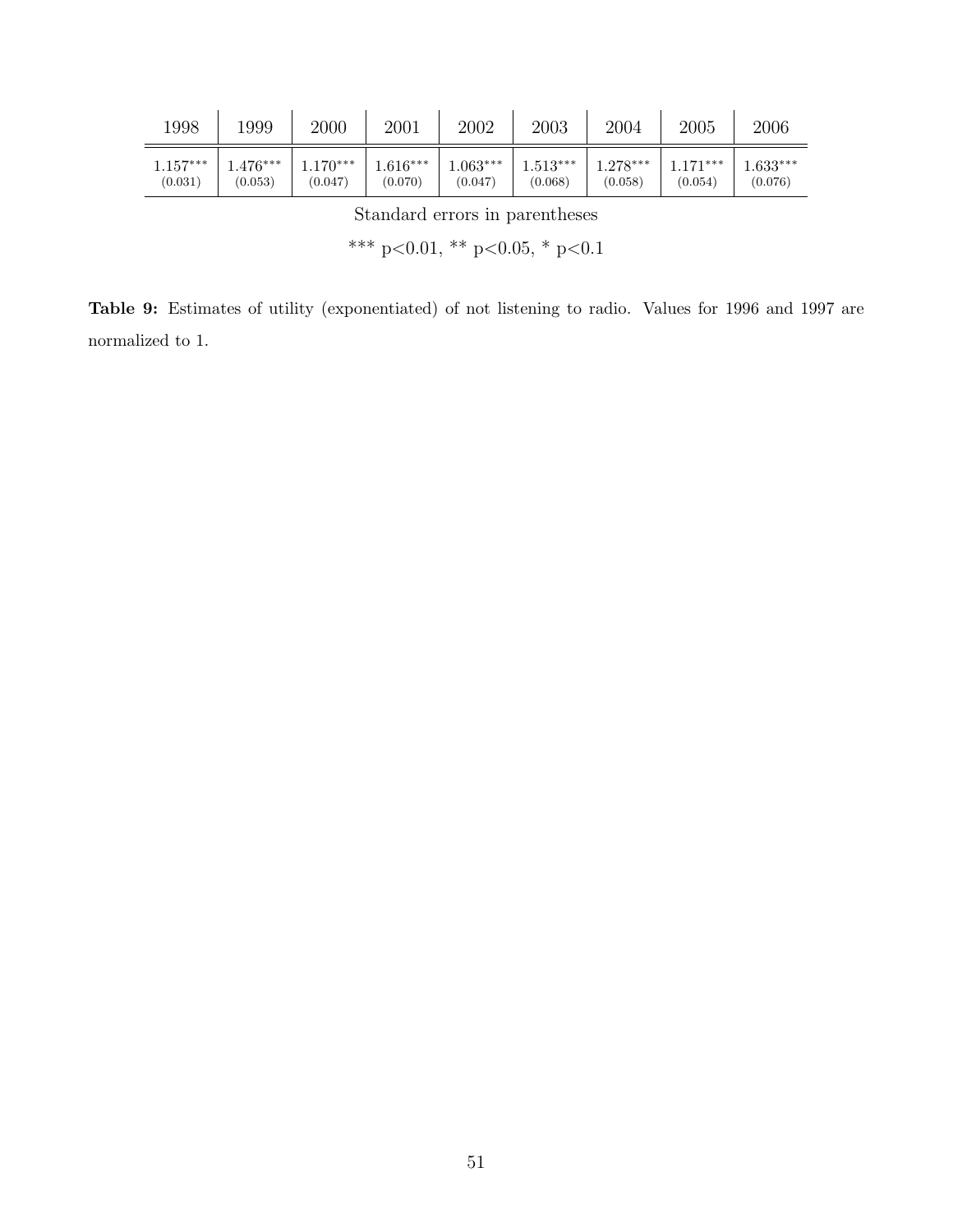<span id="page-51-0"></span>

|                            | AC<br>SmoothJazz<br>New AC | Rock | <b>CHR</b> | Alternative<br>Urban | News/Talk | Country | Spanish | Other |
|----------------------------|----------------------------|------|------------|----------------------|-----------|---------|---------|-------|
| AC<br>SmoothJazz<br>New AC | 0.22                       | 0.10 | 0.11       | 0.09                 | 0.17      | 0.14    | 0.00    | 0.17  |
| Rock                       | 0.15                       | 0.21 | 0.12       | 0.09                 | 0.16      | 0.13    | 0.01    | 0.12  |
| <b>CHR</b>                 | 0.18                       | 0.12 | 0.16       | 0.16                 | 0.10      | 0.13    | 0.03    | 0.13  |
| Alternative<br>Urban       | 0.11                       | 0.05 | 0.17       | 0.44                 | 0.06      | 0.05    | 0.00    | 0.12  |
| News/Talk                  | 0.17                       | 0.10 | 0.05       | 0.05                 | 0.30      | 0.13    | 0.00    | 0.21  |
| Country                    | 0.16                       | 0.10 | 0.09       | 0.07                 | 0.15      | 0.22    | 0.01    | 0.21  |
| Spanish                    | 0.03                       | 0.04 | 0.11       | 0.02                 | 0.01      | 0.03    | 0.72    | 0.04  |
| Other                      | 0.18                       | 0.07 | 0.06       | 0.08                 | 0.20      | 0.17    | 0.00    | 0.23  |
| Total impact               | 1.20                       | 0.79 | 0.87       | 0.99                 | 1.15      | 1.00    | 0.77    | 1.23  |

Los Angeles, CA

#### Atlanta, GA

|                      | AC<br>SmoothJazz<br>New AC | Rock | <b>CHR</b> | Alternative<br>Urban | News/Talk | Country | Spanish | Other |
|----------------------|----------------------------|------|------------|----------------------|-----------|---------|---------|-------|
| AC<br>SmoothJazz     | 0.20                       | 0.10 | 0.12       | 0.09                 | 0.14      | 0.18    | 0.00    | 0.18  |
| New AC               |                            |      |            |                      |           |         |         |       |
| Rock                 | 0.14                       | 0.21 | 0.13       | 0.10                 | 0.12      | 0.17    | 0.01    | 0.13  |
| <b>CHR</b>           | 0.17                       | 0.13 | 0.17       | 0.14                 | 0.09      | 0.17    | 0.01    | 0.13  |
| Alternative<br>Urban | 0.11                       | 0.06 | 0.16       | 0.40                 | 0.06      | 0.08    | 0.00    | 0.13  |
| News/Talk            | 0.16                       | 0.10 | 0.05       | 0.05                 | 0.25      | 0.17    | 0.00    | 0.22  |
| Country              | 0.15                       | 0.09 | 0.08       | 0.06                 | 0.13      | 0.26    | 0.01    | 0.22  |
| Spanish              | 0.04                       | 0.04 | 0.12       | 0.02                 | 0.01      | 0.03    | 0.71    | 0.03  |
| Other                | 0.16                       | 0.07 | 0.06       | 0.07                 | 0.16      | 0.23    | 0.01    | 0.25  |
| Total impact         | 1.11                       | 0.78 | 0.88       | 0.94                 | 0.95      | 1.31    | 0.75    | 1.29  |

### Knoxville, TN

|                            | AC<br>SmoothJazz<br>New AC | Rock | <b>CHR</b> | Alternative<br>Urban | News/Talk | Country | Spanish | Other |
|----------------------------|----------------------------|------|------------|----------------------|-----------|---------|---------|-------|
| AC<br>SmoothJazz<br>New AC | 0.20                       | 0.11 | 0.16       | 0.11                 | 0.10      | 0.16    | 0.01    | 0.16  |
| Rock                       | 0.13                       | 0.21 | 0.14       | 0.11                 | 0.10      | 0.18    | 0.01    | 0.12  |
| <b>CHR</b>                 | 0.16                       | 0.12 | 0.18       | 0.14                 | 0.08      | 0.17    | 0.02    | 0.13  |
| Alternative<br>Urban       | 0.12                       | 0.06 | 0.16       | 0.38                 | 0.06      | 0.08    | 0.00    | 0.13  |
| News/Talk                  | 0.16                       | 0.13 | 0.10       | 0.09                 | 0.17      | 0.16    | 0.01    | 0.18  |
| Country                    | 0.15                       | 0.13 | 0.14       | 0.10                 | 0.09      | 0.22    | 0.01    | 0.16  |
| Spanish                    | 0.05                       | 0.05 | 0.11       | 0.02                 | 0.02      | 0.04    | 0.66    | 0.05  |
| Other                      | 0.17                       | 0.09 | 0.11       | 0.12                 | 0.12      | 0.18    | 0.01    | 0.21  |
| Total impact               | 1.12                       | 0.90 | 1.11       | 1.05                 | 0.74      | 1.21    | 0.72    | 1.14  |

Table 10: Product closeness matrices for chosen markets.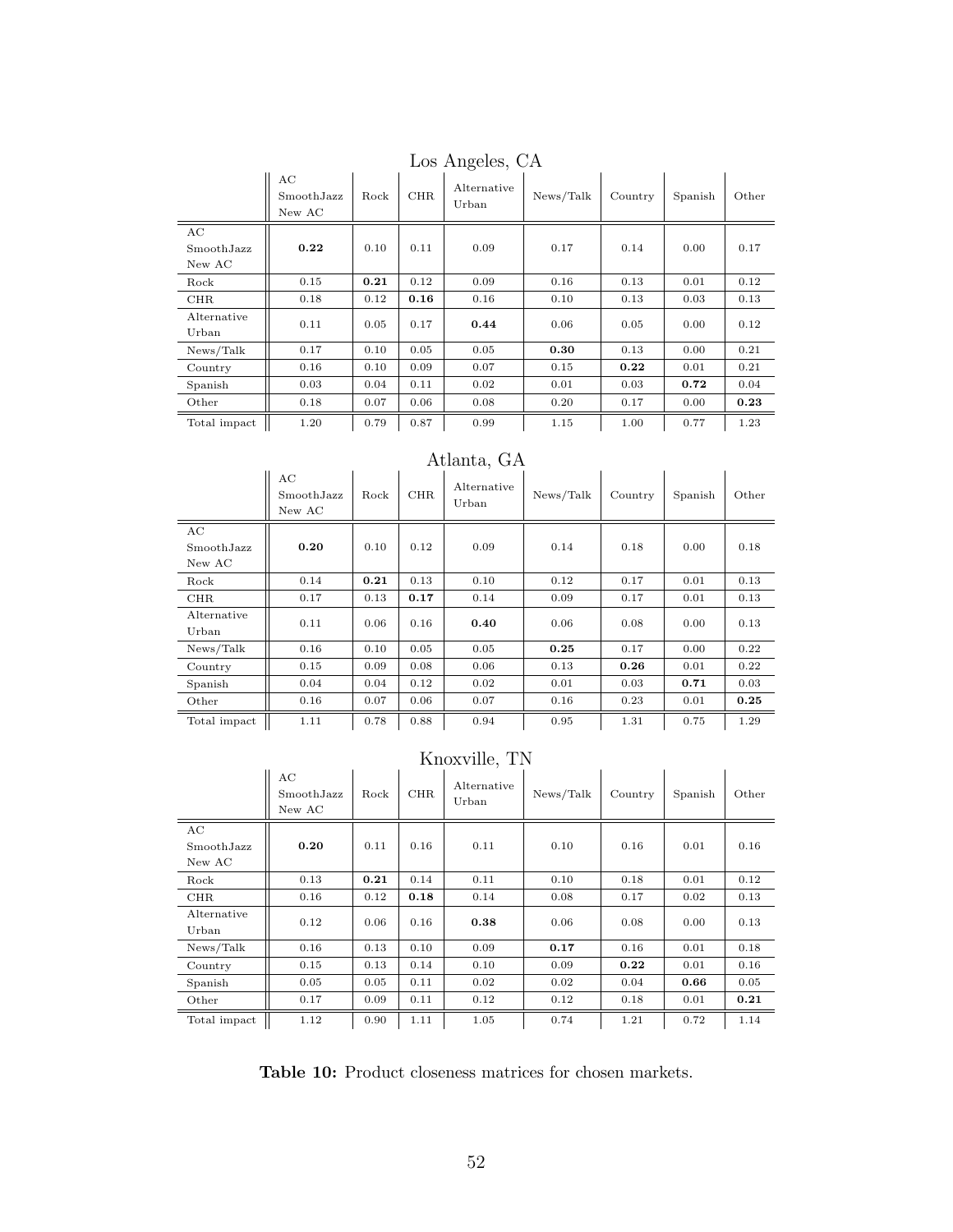<span id="page-52-0"></span>

|            |            |            | Population $\langle 0.5 \rangle$ Population $0.5M - 1.5M$ Population $1.5M - 3.5M$ Population $>3.5M$ |            |
|------------|------------|------------|-------------------------------------------------------------------------------------------------------|------------|
| <b>OLS</b> | $-0.26***$ | $-0.14***$ | $-0.15***$                                                                                            | $-0.09***$ |
|            | (0.01)     | (0.01)     | (0.00)                                                                                                | (0.00)     |
| 2SLS       | $-0.19***$ | $-0.14***$ | $-0.13***$                                                                                            | $-0.08***$ |
|            | (0.01)     | (0.05)     | (0.00)                                                                                                | (0.00)     |

Standard errors (corrected for the first stage) in parentheses

\*\*\* p<0.01, \*\* p<0.05, \* p<0.1

Table 11: Slope of advertising price per rating point (CPP). Intercept is set to 1. Units are standard deviations of quantity supplied on a station level.

<span id="page-52-1"></span>

|                     | Mean level                                                                                          |                     | Quality intercept   |                     |                     |  |  |
|---------------------|-----------------------------------------------------------------------------------------------------|---------------------|---------------------|---------------------|---------------------|--|--|
|                     | Pop. $\lt 0.5$   Pop. $0.5M-1.5M$   Pop. $>1.5M$   Pop. $\lt 0.5$   Pop. $0.5M-1.5M$   Pop. $>1.5M$ |                     |                     |                     |                     |  |  |
| $3.06***$<br>(0.10) | $2.08***$<br>(0.50)                                                                                 | $1.22***$<br>(0.08) | $0.20***$<br>(0.01) | $0.11***$<br>(0.02) | $0.05***$<br>(0.00) |  |  |

Standard errors (corrected for the first stage) in parentheses

\*\*\* p<0.01, \*\* p<0.05, \* p<0.1

Table 12: Marginal cost per minute of advertising sold. Intercept of advertising price per rating point is set to 1. Note that these numbers might be higher than one because the final price of advertising is CPP times the station rating in per cent. Units for quality are standard deviations of quality in the sample.

<span id="page-52-2"></span>

|            | 1998       | 1999       | 2000       | 2001       | 2002       | 2003       | 2004       | 2005       | 2006       |
|------------|------------|------------|------------|------------|------------|------------|------------|------------|------------|
| $\lt.5$    | $-0.14$    | $-0.68***$ | $-0.70***$ | $-0.68***$ | $-0.61***$ | $-0.57***$ | $-0.56***$ | $-0.41***$ | $-1.12***$ |
|            | (0.08)     | (0.09)     | (0.09)     | (0.09)     | (0.09)     | (0.09)     | (0.09)     | (0.09)     | (0.09)     |
| $.5M-1.5M$ | $-0.20***$ | $-0.39***$ | $-0.43***$ | $-0.26*$   | $-0.22***$ | $-0.25***$ | $-0.35***$ | $-0.33***$ | $-0.75***$ |
|            | (0.07)     | (0.07)     | (0.07)     | (0.15)     | (0.07)     | (0.12)     | (0.07)     | (0.07)     | (0.12)     |
| >1.5M      | $-0.20***$ | $-0.48***$ | $-0.41***$ | 0.03       | $-0.12*$   | $-0.04$    | $-0.21***$ | $-0.15***$ | $-0.21***$ |
|            | (0.07)     | (0.07)     | (0.07)     | (0.07)     | (0.07)     | (0.07)     | (0.07)     | (0.07)     | (0.07)     |

Standard errors (corrected for the first stage) in parentheses

```
*** p<0.01, ** p<0.05, * p<0.1
```
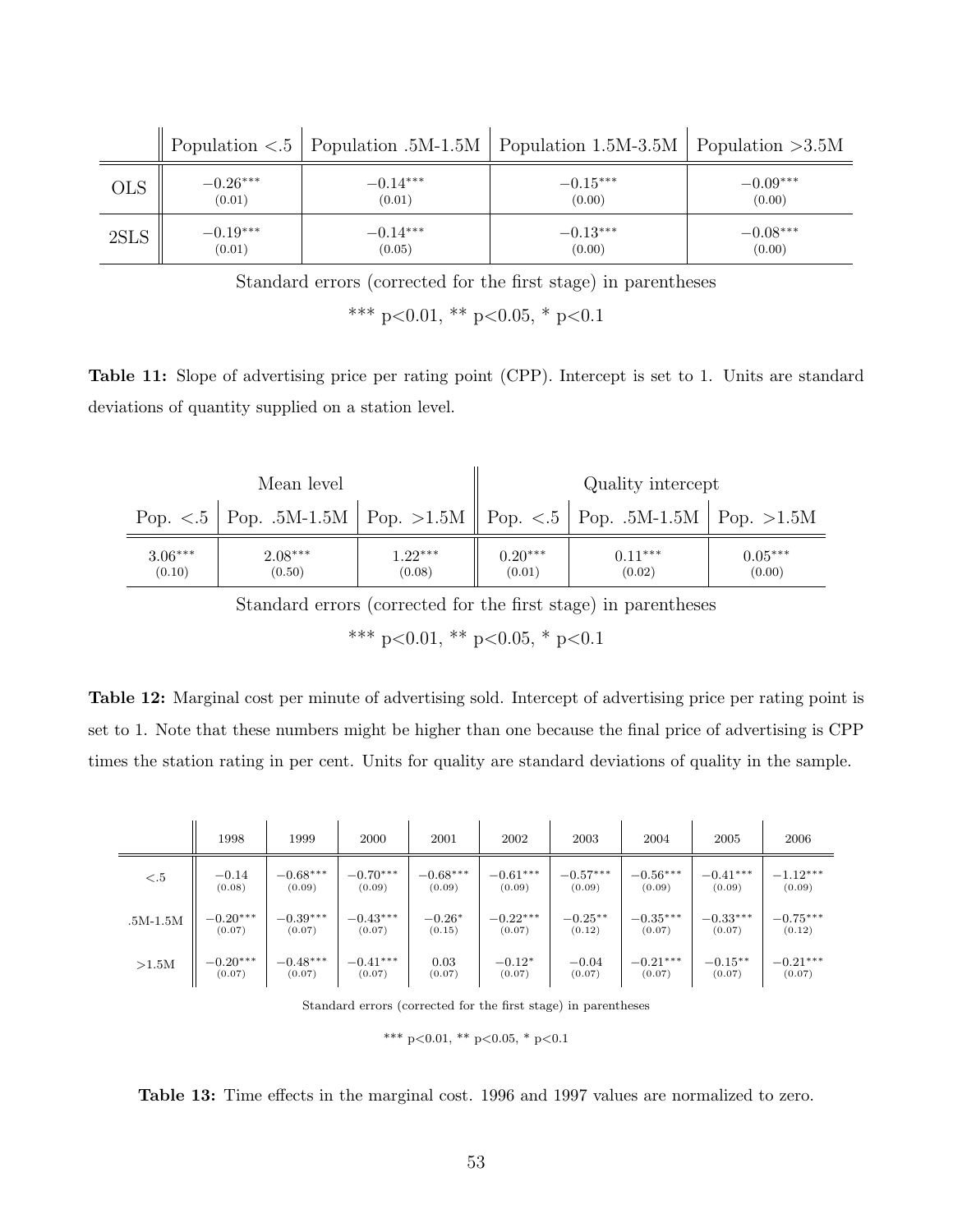Cost synergies

<span id="page-53-0"></span>

|            | Pop. $< 5 \mid$ Pop. $.5M-1.5M$ | Pop. $>1.5M$ |
|------------|---------------------------------|--------------|
| $-0.43***$ | $-0.13$                         | $-0.21***$   |
| (0.05)     | (0.08)                          | (0.04)       |

Standard errors (corrected for the first stage) in parentheses

\*\*\* p<0.01, \*\* p<0.05, \* p<0.1



<span id="page-53-1"></span>

|                | Consumer<br>surplus                         | Average ad load                     | Advertiser<br>surplus  | Advertising minutes                       | Mean price<br>index |
|----------------|---------------------------------------------|-------------------------------------|------------------------|-------------------------------------------|---------------------|
| Small markets  | 1.3 <sub>pdm</sub><br>(2.2 <sub>pdm</sub> ) | $-8.1pdm$<br>(0.8 <sub>pdm</sub> )  | $-56.2m$<br>(8.9m)     | $-10,707$ min<br>(1,395min)               | $+7.16\%$           |
| $< 0.5m$ pop.  | $+0.3\%$<br>$(0.3\%)$                       | $-25.4\%$<br>$(1.6\%)$              | $-32.6\%$<br>$(2.8\%)$ | $-16.0\%$<br>$(1.7\%)$                    | $(1.24\%)$          |
| Medium markets | $-0.3$ pdm<br>(3.7 <sub>pdm</sub> )         | $-8.7$ pdm<br>(0.6 <sub>p</sub> dm) | $-68.0m$<br>(42.8m)    | $-3.582\mathrm{min}$<br>$(891\text{min})$ | $+5.75%$            |
| $0.5-2m$ pop.  | $-0.1\%$<br>$(0.4\%)$                       | $-21.8\%$<br>$(1.9\%)$              | $-23.5\%$<br>$(6.0\%)$ | $-8.8\%$<br>$(2.6\%)$                     | $(3.51\%)$          |
| Large markets  | 1.7 <sub>pdm</sub><br>(2.8 <sub>pdm</sub> ) | $-6.4$ pdm<br>(0.8 <sub>p</sub> dm) | $-99.1m$<br>(20.6m)    | $-954\text{min}$<br>$(422\text{min})$     | $+7.39\%$           |
| $>2m$ pop.     | $+0.3\%$<br>$(0.2\%)$                       | $-13.7\%$<br>$(1.2\%)$              | $-17.1\%$<br>$(2.7\%)$ | $-2.9\%$<br>$(1.2\%)$                     | $(2.13\%)$          |
| All markets    | 1.0 <sub>pdm</sub><br>(1.2 <sub>pdm</sub> ) | $-7.3$ pdm<br>(0.5 <sub>p</sub> dm) | $-223.3m$<br>(55.0m)   | $-15,243$ min<br>(1,411min)               | $+6.53\%$           |
|                | $+0.2\%$<br>$(0.2\%)$                       | $-16.8\%$<br>$(0.8\%)$              | $-21.4\%$<br>$(2.7\%)$ | $-10.9\%$<br>$(0.9\%)$                    | $(2.21\%)$          |

Table 15: Estimated impact of consolidation on consumer welfare by market size.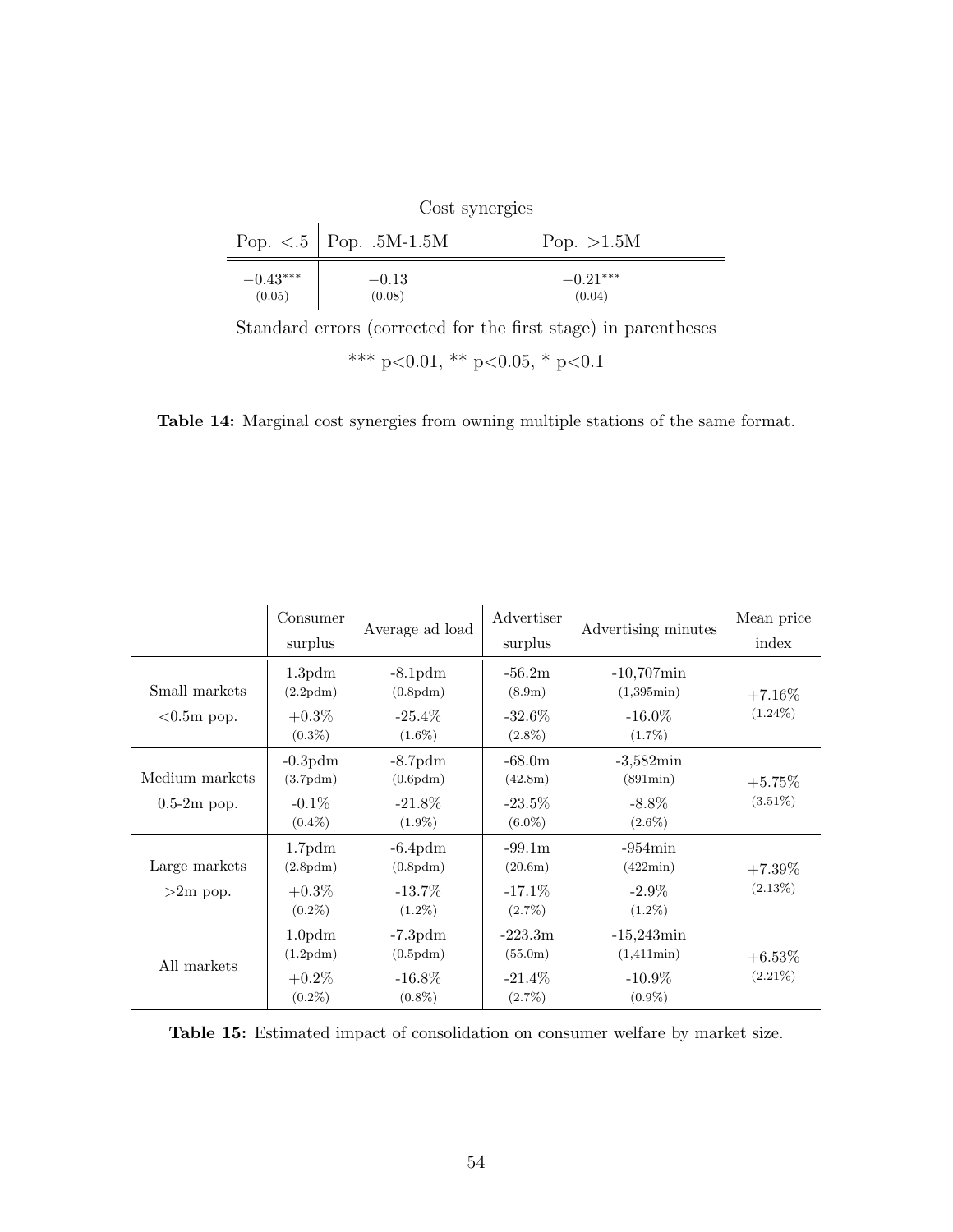<span id="page-54-0"></span>

|                                                       | Consumer<br>surplus                                      | Average ad load                                  | Advertiser<br>surplus             | Advertising minutes                     | Mean price<br>index     |
|-------------------------------------------------------|----------------------------------------------------------|--------------------------------------------------|-----------------------------------|-----------------------------------------|-------------------------|
| Impact of<br>ownership change and<br>format switching | 1.8 <sub>p</sub> dm<br>(1.1 <sub>pdm</sub> )<br>$+0.3\%$ | $-8.9$ pdm<br>(0.6 <sub>p</sub> dm)<br>$-20.4\%$ | $-179.5m$<br>(50.3m)<br>$-17.2\%$ | $-161\text{min}$<br>(22min)<br>$-0.1\%$ | $+3.00\%$<br>$(0.85\%)$ |
| No ad adjustment                                      | $(0.2\%)$                                                | $(0.8\%)$                                        | $(1.3\%)$                         | $(0.0\%)$                               |                         |
| Impact of                                             | $-0.8$ pdm<br>(0.2 <sub>pdm</sub> )                      | 1.6 <sub>p</sub> dm<br>$(0.2 \text{pdm})$        | -43.8m<br>(33.9m)                 | $-15.081\text{min}$<br>(1,401min)       | $+3.34\%$               |
| ad adjustment                                         | $-0.1\%$<br>$(0.0\%)$                                    | $+4.6\%$<br>$(0.6\%)$                            | $-5.1\%$<br>$(2.8\%)$             | $-10.7\%$<br>$(0.9\%)$                  | $(6.05\%)$              |
| Total impact of<br>ownership change                   | 1.0 <sub>p</sub> dm<br>(1.2 <sub>pdm</sub> )             | $-7.3$ pdm<br>$(0.5 \text{pdm})$                 | $-223.3m$<br>(55.0m)              | $-15,243$ min<br>(1,411min)             | $+6.53\%$               |
| format switching and<br>ad adjustment                 | $+0.2\%$<br>$(0.2\%)$                                    | $-16.8\%$<br>$(0.8\%)$                           | $-21.4\%$<br>$(2.7\%)$            | $-10.9\%$<br>$(0.9\%)$                  | $(2.21\%)$              |

Table 16: Decomposition of consumer welfare changes into product repositioning and quantity readjustments.

<span id="page-54-1"></span>

|                         | Population $< 5$ | Population .5M-1.5M | Population 1.5M-3.5M | Population $>3.5M$ |
|-------------------------|------------------|---------------------|----------------------|--------------------|
| Baseline model          | $-0.19***$       | $-0.14***$          | $-0.13***$           | $-0.08***$         |
|                         | (0.01)           | (0.05)              | (0.00)               | (0.00)             |
| Oligopoly within format | $-0.15***$       | $-0.08***$          | $-0.10***$           | $-0.06***$         |
|                         | (0.01)           | (0.03)              | (0.00)               | (0.00)             |
| Perfect substitutes     | $-0.24***$       | $-0.15**$           | $-0.14***$           | $-0.08***$         |
|                         | (0.01)           | (0.06)              | (0.00)               | (0.00)             |

Standard errors (corrected for the first stage) in parentheses

\*\*\* p<0.01, \*\* p<0.05, \* p<0.1

Table 17: Robustness of the estimates of slope of advertising cost per rating point (CPP).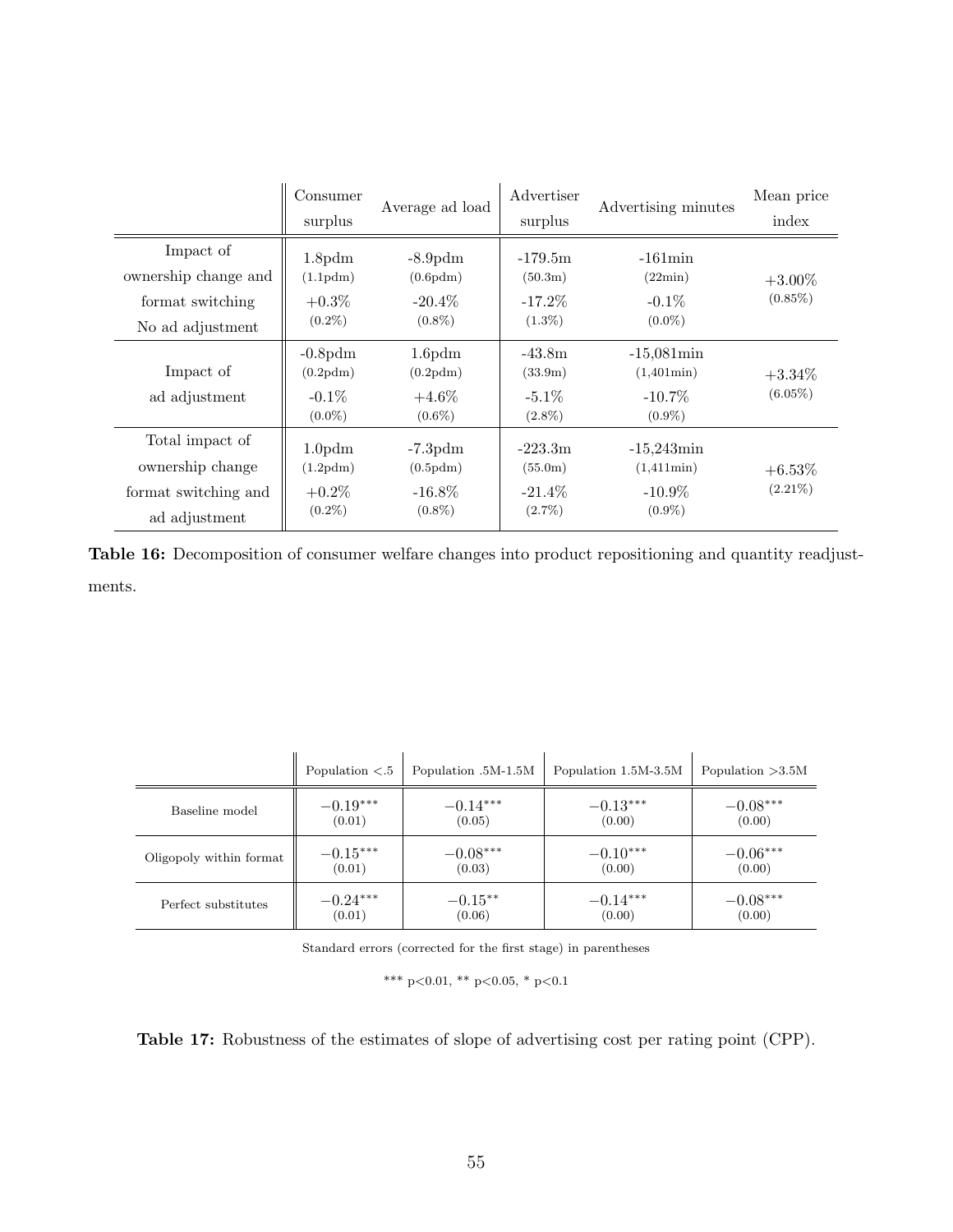<span id="page-55-0"></span>

|                         | Consumer<br>surplus                          | Average ad load                     | Advertiser<br>surplus  | Advertising minutes         | Mean price<br>index |
|-------------------------|----------------------------------------------|-------------------------------------|------------------------|-----------------------------|---------------------|
| Baseline model          | 1.0 <sub>p</sub> dm<br>(1.2 <sub>pdm</sub> ) | $-7.3$ pdm<br>$(0.5 \text{pdm})$    | $-223.3m$<br>(55.0m)   | $-13,719$ min<br>(1,411min) | $+6.53\%$           |
|                         | $+0.2\%$<br>$(0.2\%)$                        | $-16.8\%$<br>$(0.8\%)$              | $-21.4\%$<br>$(2.7\%)$ | $-11.1\%$<br>$(0.9\%)$      | $(2.21\%)$          |
| Oligopoly within format | $-0.9pdm$<br>(2.2 <sub>pdm</sub> )           | $-5.8$ pdm<br>$(0.5 \text{pdm})$    | $-150.7m$<br>(88.9m)   | $-17,533$ min<br>(3,002min) | $+3.16\%$           |
|                         | $-0.2\%$<br>$(0.3\%)$                        | $-15.1\%$<br>$(1.2\%)$              | $-21.3\%$<br>$(6.4\%)$ | $-12.3\%$<br>$(2.1\%)$      | $(3.10\%)$          |
| Perfect substitutes     | 2.2 <sub>p</sub> dm<br>(1.1 <sub>pdm</sub> ) | $-8.7$ pdm<br>(1.1 <sub>pdm</sub> ) | $-251.9m$<br>(102.0m)  | $-19,170$ min<br>(2,320min) | $+17.68\%$          |
|                         | $+0.4\%$<br>$(0.2\%)$                        | $-19.5\%$<br>$(1.4\%)$              | $-26.1\%$<br>$(7.3\%)$ | $-13.7\%$<br>$(1.2\%)$      | $(2.53\%)$          |

Table 18: Robustness of the counterfactuals.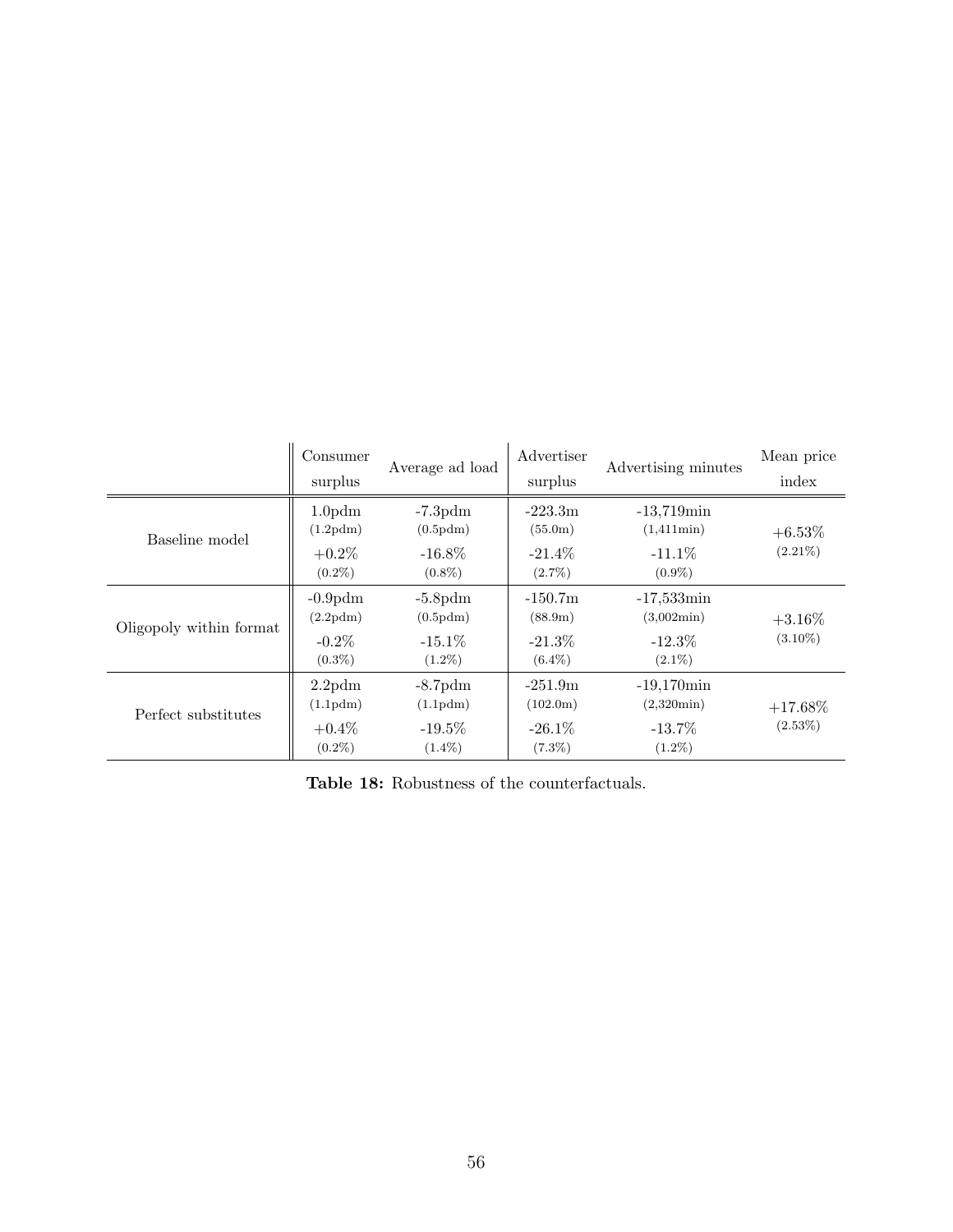## Effects of Mergers in Two-sided Markets: Examination of the U.S. Radio Industry Online Appendix

Przemysław Jeziorski <sup>\*</sup>

August 23, 2013

57

<sup>∗</sup>Haas School of Business, University of California at Berkeley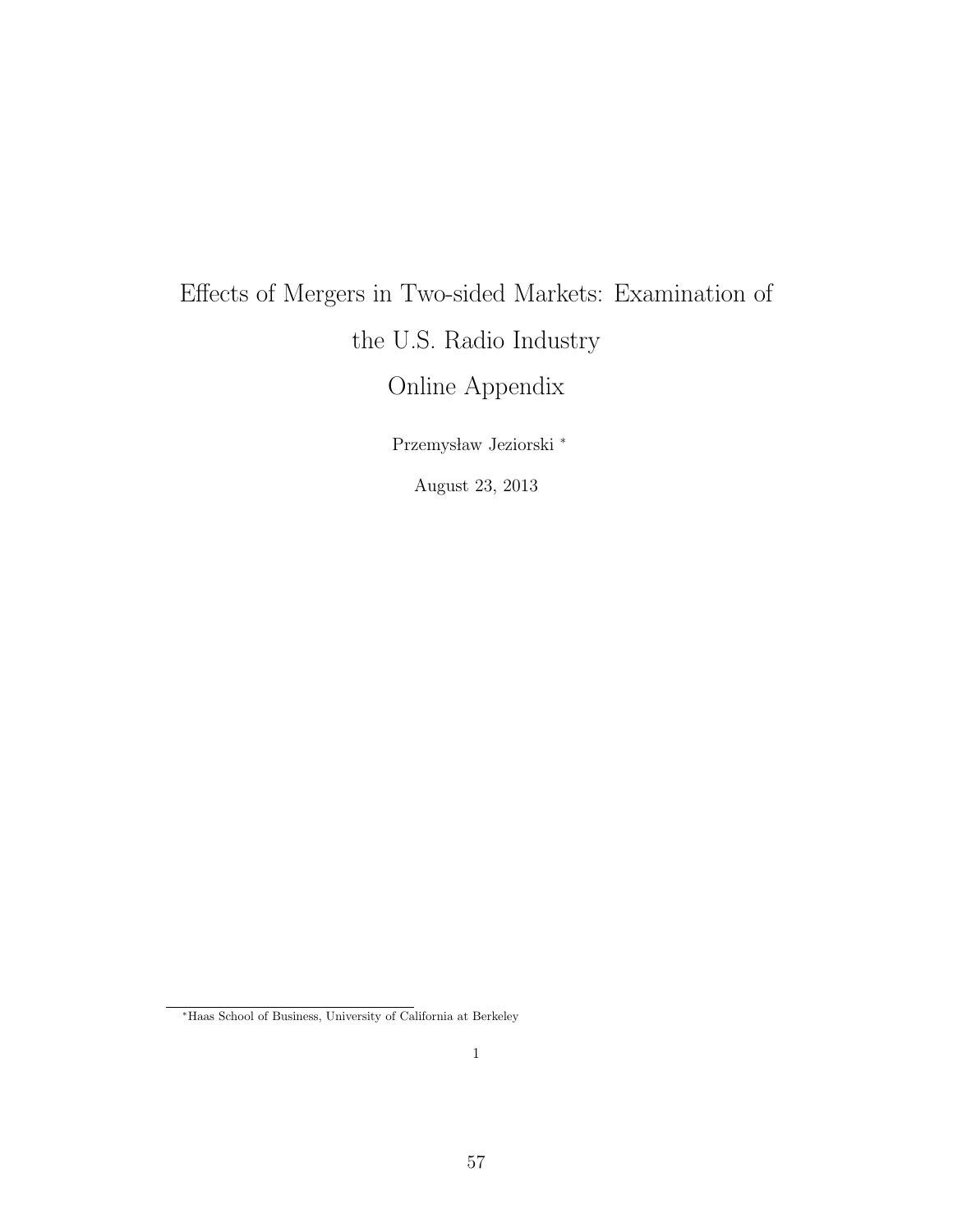

## 1 Additional tables and figures

Figure 1: Number of advertising minutes per day for the largest station in the market (largest average 1996-2006 rating, among always active stations). The figures present three representative markets: the largest, Los Angeles; mid size, Albuquerque; and the smallest, Bismarck. The vertical line represents acquisition.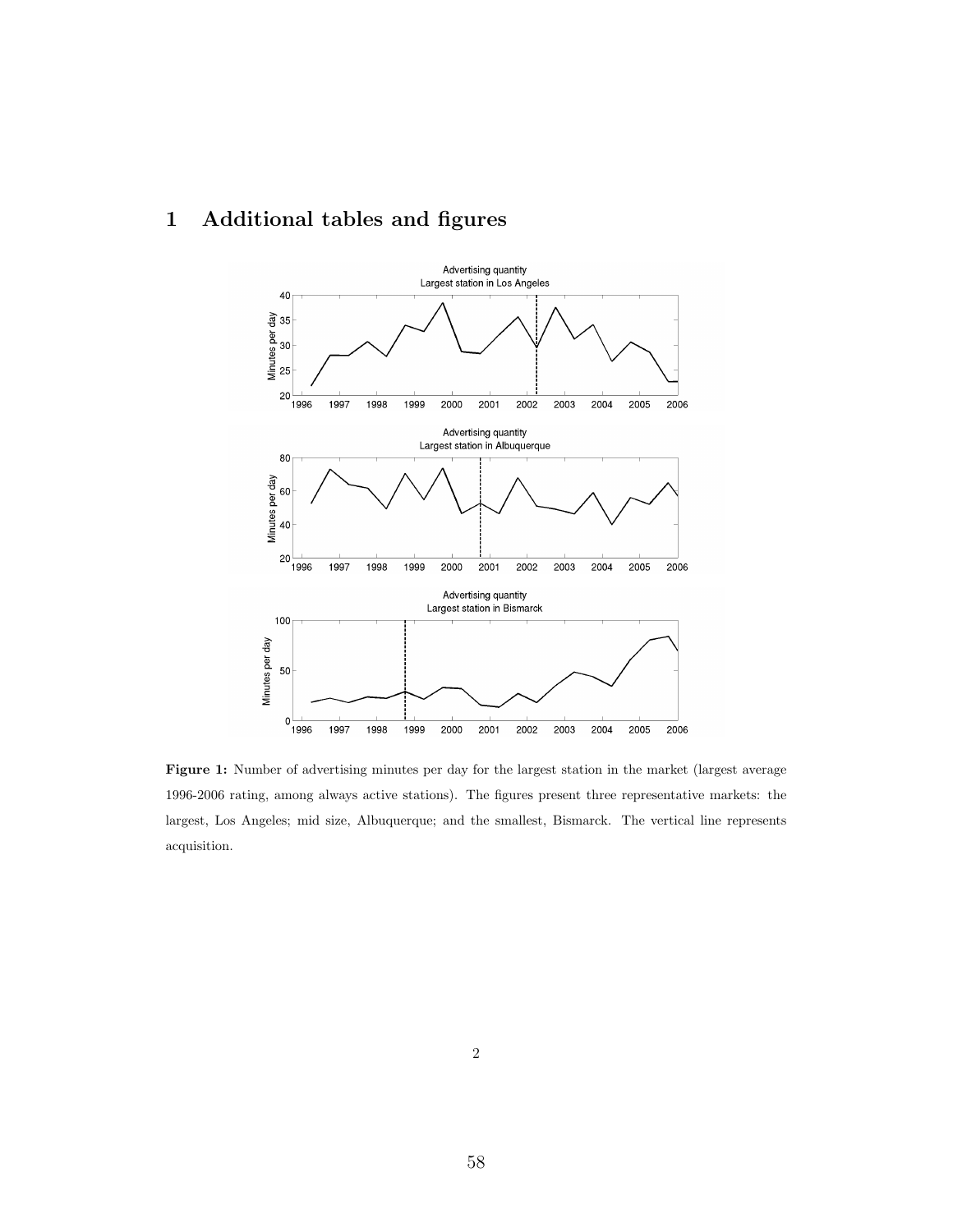

Figure 2: Market average of advertising minutes per day. The figures present 3 representative markets: the largest, Los Angeles; mid size, Albuquerque; and the smallest, Bismarck.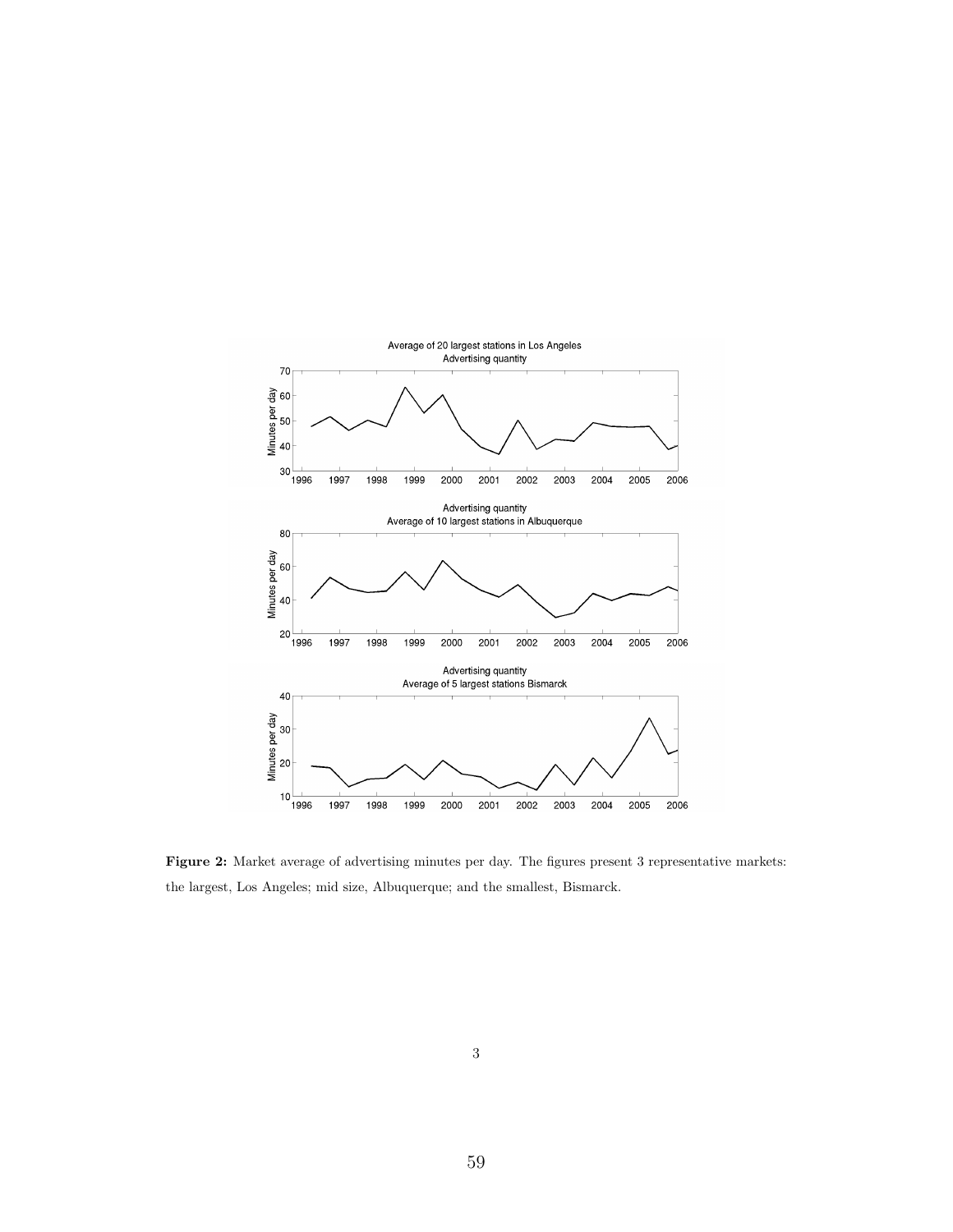|            |           | Mean level                                                                                          |           | Quality intercept |           |           |  |
|------------|-----------|-----------------------------------------------------------------------------------------------------|-----------|-------------------|-----------|-----------|--|
|            |           | Pop. $\lt 0.5$   Pop. $0.5M-1.5M$   Pop. $>1.5M$   Pop. $\lt 0.5$   Pop. $0.5M-1.5M$   Pop. $>1.5M$ |           |                   |           |           |  |
| <b>OLS</b> | $2.60***$ | $2.08***$                                                                                           | $1.05***$ | $0.18***$         | $0.11***$ | $0.04***$ |  |
|            | (0.09)    | (0.15)                                                                                              | (0.09)    | (0.01)            | (0.01)    | (0.00)    |  |
| 2SLS       | $3.06***$ | $2.08***$                                                                                           | $1.22***$ | $0.20***$         | $0.11***$ | $0.05***$ |  |
|            | (0.10)    | (0.50)                                                                                              | (0.08)    | (0.01)            | (0.02)    | (0.00)    |  |

Standard errors (corrected for the first stage) in parentheses

\*\*\* p<0.01, \*\* p<0.05, \* p<0.1

Table 1: Edogeneity bias in estimating marginal cost per minute of advertising sold. Intercept of advertising price per rating point is set to 1. Note that these numbers might be higher than one because the final price of advertising is CPP times the station rating in per cent. Units for quality are standard deviations of quality in the sample.

|            |            | 1998                 | 1999                 | 2000                 | 2001                 | 2002                 | 2003                 | 2004                 | 2005                 | 2006                 |
|------------|------------|----------------------|----------------------|----------------------|----------------------|----------------------|----------------------|----------------------|----------------------|----------------------|
|            | $-.5M$     | $-0.12$<br>(0.08)    | $-0.70***$<br>(0.08) | $-0.80***$<br>(0.08) | $-0.64***$<br>(0.09) | $-0.70***$<br>(0.08) | $-0.52***$<br>(0.09) | $-0.61***$<br>(0.08) | $-0.47***$<br>(0.08) | $-1.09***$<br>(0.09) |
| <b>OLS</b> | $.5M-1.5M$ | $-0.20***$<br>(0.07) | $-0.39***$<br>(0.07) | $-0.43***$<br>(0.07) | $-0.26***$<br>(0.09) | $-0.22***$<br>(0.07) | $-0.25***$<br>(0.08) | $-0.35***$<br>(0.07) | $-0.33***$<br>(0.07) | $-0.75***$<br>(0.09) |
|            | >1.5M      | $-0.21***$<br>(0.07) | $-0.51***$<br>(0.07) | $-0.45***$<br>(0.07) | 0.06<br>(0.07)       | $-0.13**$<br>(0.07)  | $-0.02$<br>(0.07)    | $-0.23***$<br>(0.07) | $-0.16**$<br>(0.07)  | $-0.18**$<br>(0.07)  |
|            | $< .5$     | $-0.14$<br>(0.08)    | $-0.68***$<br>(0.09) | $-0.70***$<br>(0.09) | $-0.68***$<br>(0.09) | $-0.61***$<br>(0.09) | $-0.57***$<br>(0.09) | $-0.56***$<br>(0.09) | $-0.41***$<br>(0.09) | $-1.12***$<br>(0.09) |
| 2SLS       | $.5M-1.5M$ | $-0.20***$<br>(0.07) | $-0.39***$<br>(0.07) | $-0.43***$<br>(0.07) | $-0.26*$<br>(0.15)   | $-0.22***$<br>(0.07) | $-0.25***$<br>(0.12) | $-0.35***$<br>(0.07) | $-0.33***$<br>(0.07) | $-0.75***$<br>(0.12) |
|            | >1.5M      | $-0.20***$<br>(0.07) | $-0.48***$<br>(0.07) | $-0.41***$<br>(0.07) | 0.03<br>(0.07)       | $-0.12*$<br>(0.07)   | $-0.04$<br>(0.07)    | $-0.21***$<br>(0.07) | $-0.15***$<br>(0.07) | $-0.21***$<br>(0.07) |

Standard errors (corrected for the first stage) in parentheses

\*\*\* p<0.01, \*\* p<0.05, \* p<0.1

Table 2: Edogeneity bias in estimating time effects in the marginal cost. 1996 and 1997 values are normalized to zero.